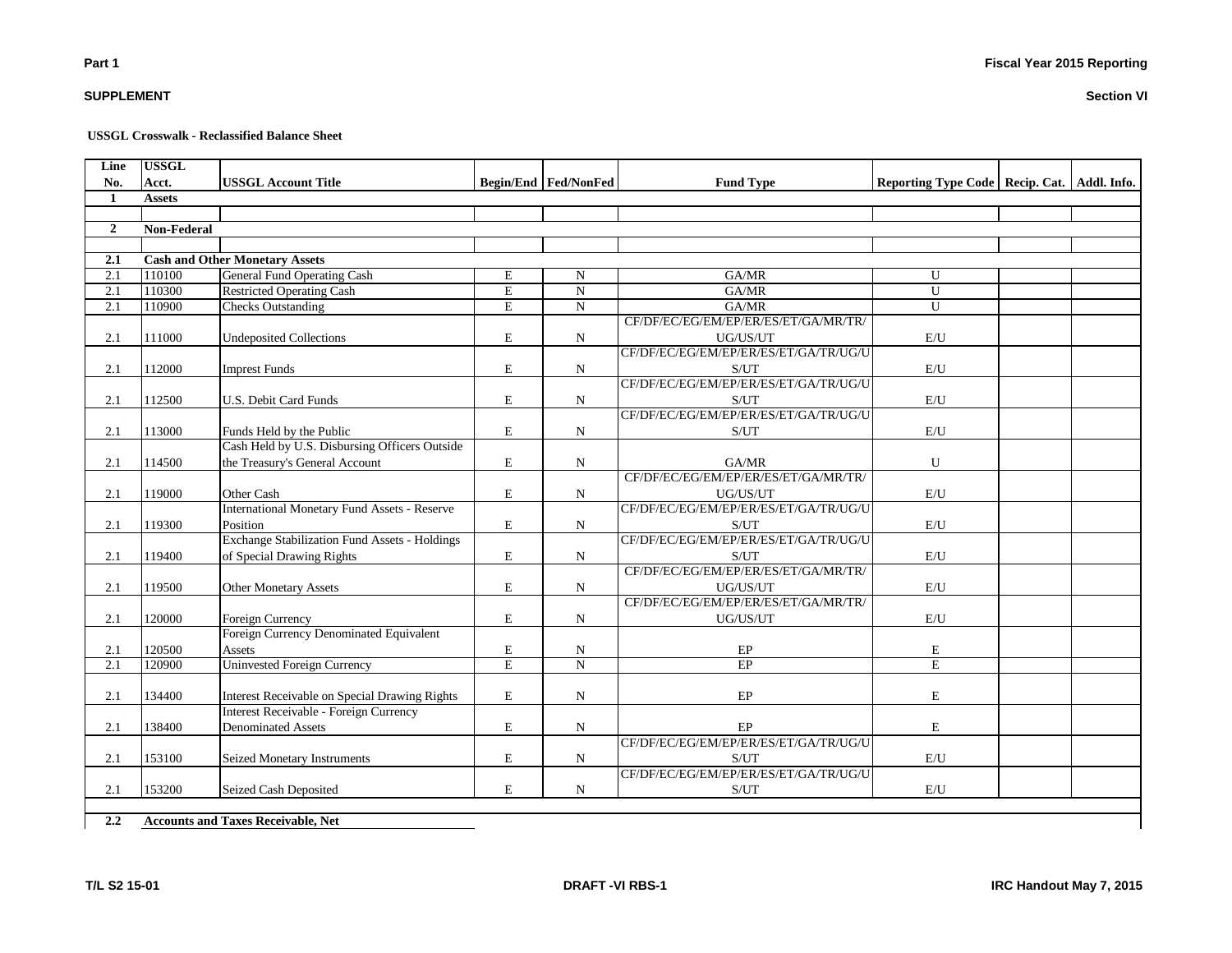## **SUPPLEMENT**

#### **USSGL Crosswalk - Reclassified Balance Sheet**

| Line | <b>USSGL</b>                 |                                                 |             |                               |                                       |                                                 |  |
|------|------------------------------|-------------------------------------------------|-------------|-------------------------------|---------------------------------------|-------------------------------------------------|--|
| No.  | Acct.                        | <b>USSGL Account Title</b>                      |             | <b>Begin/End   Fed/NonFed</b> | <b>Fund Type</b>                      | Reporting Type Code   Recip. Cat.   Addl. Info. |  |
|      |                              |                                                 |             |                               | CF/DF/EC/EG/EM/EP/ER/ES/ET/GA/MR/TR/  |                                                 |  |
| 2.2  | 131000                       | <b>Accounts Receivable</b>                      | ${\bf E}$   | N                             | UG/US/UT                              | $\mathrm{E}/\mathrm{U}$                         |  |
|      |                              |                                                 |             |                               | CF/DF/EC/EG/EM/EP/ER/ES/ET/GA/TR/UG/U |                                                 |  |
| 2.2  | 131900                       | Allowance for Loss on Accounts Receivable       | $\mathbf E$ | N                             | S/UT                                  | E/U                                             |  |
|      |                              | Funded Employment Benefit Contributions         |             |                               | CF/DF/EC/EG/EM/EP/ER/ES/ET/GA/TR/UG/U |                                                 |  |
| 2.2  | 132000                       | Receivable                                      | $\mathbf E$ | N                             | S/UT                                  | E/U                                             |  |
|      |                              | <b>Unfunded FECA Benefit Contributions</b>      |             |                               |                                       |                                                 |  |
| 2.2  | 132100                       | Receivable                                      | $\mathbf E$ | N                             | EG                                    | ${\bf U}$                                       |  |
|      |                              |                                                 |             |                               | CF/DF/EC/EG/EM/EP/ER/ES/ET/GA/TR/UG/U |                                                 |  |
| 2.2  | 132500                       | <b>Taxes Receivable</b>                         | $\mathbf E$ | N                             | S/UT                                  | E/U                                             |  |
|      |                              |                                                 |             |                               | CF/DF/EC/EG/EM/EP/ER/ES/ET/GA/TR/UG/U |                                                 |  |
| 2.2  | 132900                       | Allowance for Loss on Taxes Receivable          | $\mathbf E$ | N                             | S/UT                                  | E/U                                             |  |
|      |                              |                                                 |             |                               | CF/DF/EC/EG/EM/EP/ER/ES/ET/TR/UG/US/U |                                                 |  |
| 2.2  | 134000                       | Interest Receivable - Not Otherwise Classified  | E           | N                             | T                                     | E/U                                             |  |
|      |                              |                                                 |             |                               | CF/DF/EC/EG/EM/EP/ER/ES/ET/GA/TR/UG/U |                                                 |  |
| 2.2  | 134300                       | <b>Interest Receivable - Taxes</b>              | E           | N                             | S/UT                                  | E/U                                             |  |
|      |                              | Allowance for Loss on Interest Receivable - Not |             |                               | CF/DF/EC/EG/EM/EP/ER/ES/ET/GA/TR/UG/U |                                                 |  |
| 2.2  | 134700                       | Otherwise Classified                            | E           | N                             | S/UT                                  | E/U                                             |  |
|      |                              | Allowance for Loss on Interest Receivable -     |             |                               | CF/DF/EC/EG/EM/EP/ER/ES/ET/GA/TR/UG/U |                                                 |  |
| 2.2  | 134800                       | Taxes                                           | E           | ${\bf N}$                     | S/UT                                  | $\mathrm{E}/\mathrm{U}$                         |  |
|      |                              | Penalties and Fines Receivable - Not Otherwise  |             |                               | CF/DF/EC/EG/EM/EP/ER/ES/ET/GA/TR/UG/U |                                                 |  |
| 2.2  | 136000                       | Classified                                      | E           | N                             | S/UT                                  | $\mathrm{E}/\mathrm{U}$                         |  |
|      |                              |                                                 |             |                               | CF/DF/EC/EG/EM/EP/ER/ES/ET/GA/TR/UG/U |                                                 |  |
| 2.2  | 136300                       | Penalties and Fines Receivable - Taxes          | ${\bf E}$   | N                             | S/UT                                  | E/U                                             |  |
|      |                              | Allowance for Loss on Penalties and Fines       |             |                               | CF/DF/EC/EG/EM/EP/ER/ES/ET/GA/TR/UG/U |                                                 |  |
| 2.2  | 136700                       | Receivable - Not Otherwise Classified           | ${\bf E}$   | N                             | S/UT                                  | E/U                                             |  |
|      |                              | Allowance for Loss on Penalties and Fines       |             |                               | CF/DF/EC/EG/EM/EP/ER/ES/ET/GA/TR/UG/U |                                                 |  |
| 2.2  | 136800                       | Receivable - Taxes                              | $\mathbf E$ | N                             | S/UT                                  | E/U                                             |  |
|      |                              | Administrative Fees Receivable - Not Otherwise  |             |                               | CF/DF/EC/EG/EM/EP/ER/ES/ET/GA/TR/UG/U |                                                 |  |
| 2.2  | 137000                       | Classified                                      | E           | N                             | S/UT                                  | E/U                                             |  |
|      |                              |                                                 |             |                               | CF/DF/EC/EG/EM/EP/ER/ES/ET/GA/TR/UG/U |                                                 |  |
| 2.2  | 137300                       | Administrative Fees Receivable - Taxes          | E           | N                             | S/UT                                  | E/U                                             |  |
|      |                              | Allowance for Loss on Administrative Fees       |             |                               | CF/DF/EC/EG/EM/EP/ER/ES/ET/GA/TR/UG/U |                                                 |  |
| 2.2  | 137700                       | Receivable - Not Otherwise Classified           | E           | N                             | S/UT                                  | E/U                                             |  |
|      |                              | Allowance for Loss on Administrative Fees       |             |                               | CF/DF/EC/EG/EM/EP/ER/ES/ET/GA/TR/UG/U |                                                 |  |
| 2.2  | 137800                       | Receivable - Taxes                              | E           | N                             | S/UT                                  | E/U                                             |  |
|      |                              |                                                 |             |                               |                                       |                                                 |  |
| 2.3  | <b>Loans Receivable, Net</b> |                                                 |             |                               |                                       |                                                 |  |
|      |                              |                                                 |             |                               | CF/DF/EC/EG/EM/EP/ER/ES/ET/GA/TR/UG/U |                                                 |  |
| 2.3  | 134100                       | Interest Receivable - Loans                     | E           | N                             | S/UT                                  | E/U                                             |  |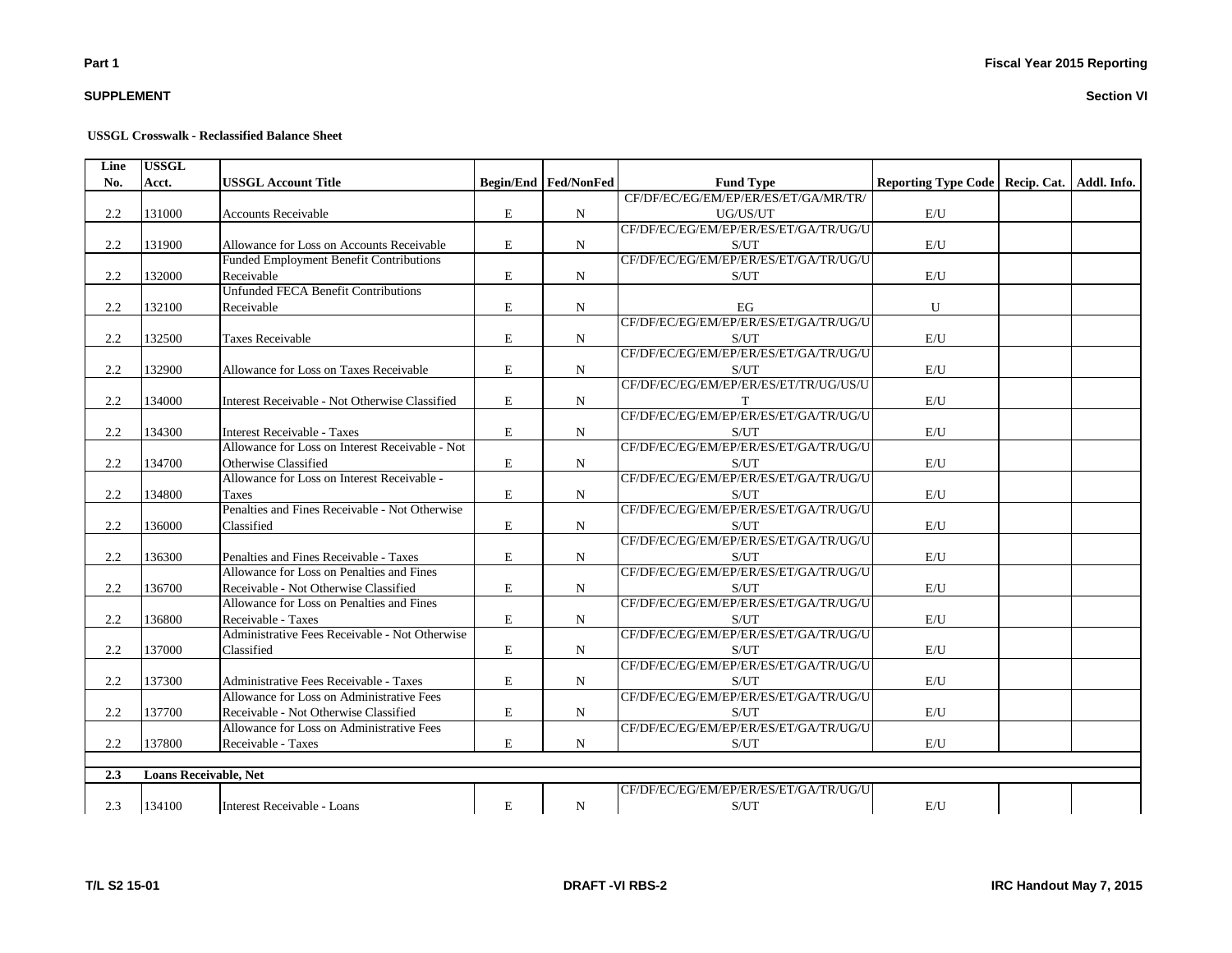## **SUPPLEMENT**

#### **USSGL Crosswalk - Reclassified Balance Sheet**

| Line | <b>USSGL</b> |                                                      |                                            |                             |                                       |                                                 |  |
|------|--------------|------------------------------------------------------|--------------------------------------------|-----------------------------|---------------------------------------|-------------------------------------------------|--|
| No.  | Acct.        | <b>USSGL Account Title</b>                           |                                            | <b>Begin/End Fed/NonFed</b> | <b>Fund Type</b>                      | Reporting Type Code   Recip. Cat.   Addl. Info. |  |
|      |              | Allowance for Loss on Interest Receivable -          |                                            |                             | CF/DF/EC/EG/EM/EP/ER/ES/ET/GA/TR/UG/U |                                                 |  |
| 2.3  | 134500       | Loans                                                | E                                          | $\mathbf N$                 | S/UT                                  | $\mathrm{E}/\mathrm{U}$                         |  |
|      |              |                                                      |                                            |                             | CF/DF/EC/EG/EM/EP/ER/ES/ET/GA/MR/TR/  |                                                 |  |
| 2.3  | 135000       | Loans Receivable                                     | $\mathbf E$                                | $\mathbf N$                 | UG/US/UT                              | E/U                                             |  |
|      |              |                                                      |                                            |                             | CF/DF/EC/EG/EM/EP/ER/ES/ET/GA/TR/UG/U |                                                 |  |
| 2.3  | 135900       | Allowance for Loss on Loans Receivable               | E                                          | $\mathbf N$                 | S/UT                                  | $\mathbf{E}/\mathbf{U}$                         |  |
|      |              |                                                      |                                            |                             | CF/DF/EC/EG/EM/EP/ER/ES/ET/GA/TR/UG/U |                                                 |  |
| 2.3  | 136100       | Penalties and Fines Receivable - Loans               | $\mathbf E$                                | $\mathbf N$                 | S/UT                                  | E/U                                             |  |
|      |              | Allowance for Loss on Penalties and Fines            |                                            |                             | CF/DF/EC/EG/EM/EP/ER/ES/ET/GA/TR/UG/U |                                                 |  |
| 2.3  | 136500       | Receivable - Loans                                   | $\mathbf E$                                | N                           | S/UT                                  | E/U                                             |  |
|      |              |                                                      |                                            |                             | CF/DF/EC/EG/EM/EP/ER/ES/ET/GA/TR/UG/U |                                                 |  |
| 2.3  | 137100       | Administrative Fees Receivable - Loans               | $\mathbf E$                                | $\mathbf N$                 | S/UT                                  | $\mathrm{E}/\mathrm{U}$                         |  |
|      |              | Allowance for Loss on Administrative Fees            |                                            |                             | CF/DF/EC/EG/EM/EP/ER/ES/ET/GA/TR/UG/U |                                                 |  |
| 2.3  | 137500       | Receivable - Loans                                   | E                                          | $\mathbf N$                 | S/UT                                  | E/U                                             |  |
|      |              | <b>Loans Receivable - Troubled Assets Relief</b>     |                                            |                             | CF/DF/EC/EG/EM/EP/ER/ES/ET/GA/TR/UG/U |                                                 |  |
| 2.3  | 138000       | Program                                              | $\mathbf{E}$                               | N                           | S/UT                                  | E/U                                             |  |
|      |              | <b>Interest Receivable - Loans - Troubled Assets</b> |                                            |                             | CF/DF/EC/EG/EM/EP/ER/ES/ET/GA/TR/UG/U |                                                 |  |
| 2.3  | 138100       | <b>Relief Program</b>                                | $\mathbf{E}$                               | $\mathbf N$                 | S/UT                                  | E/U                                             |  |
|      |              | Allowance for Loss on Interest Receivable -          |                                            |                             | CF/DF/EC/EG/EM/EP/ER/ES/ET/GA/TR/UG/U |                                                 |  |
| 2.3  | 138500       | <b>Loans - Troubled Assets Relief Program</b>        | $\mathbf{E}$                               | N                           | S/UT                                  | E/U                                             |  |
|      |              | Allowance for Subsidy - Loans - Troubled Assets      |                                            |                             | CF/DF/EC/EG/EM/EP/ER/ES/ET/GA/TR/UG/U |                                                 |  |
| 2.3  | 138900       | <b>Relief Program</b>                                | $\mathbf{E}% _{0}\left( \mathbf{1}\right)$ | N                           | S/UT                                  | E/U                                             |  |
|      |              |                                                      |                                            |                             | CF/DF/EC/EG/EM/EP/ER/ES/ET/GA/TR/UG/U |                                                 |  |
| 2.3  | 139900       | Allowance for Subsidy                                | E                                          | $\mathbf N$                 | S/UT                                  | E/U                                             |  |
|      |              |                                                      |                                            |                             | CF/DF/EC/EG/EM/EP/ER/ES/ET/GA/TR/UG/U |                                                 |  |
| 2.3  | 155100       | <b>Foreclosed Property</b>                           | $\mathbf E$                                | N                           | S/UT                                  | E/U                                             |  |
|      |              |                                                      |                                            |                             | CF/DF/EC/EG/EM/EP/ER/ES/ET/GA/TR/UG/U |                                                 |  |
| 2.3  | 155900       | Foreclosed Property - Allowance                      | E                                          | N                           | S/UT                                  | $\mathbf{E}/\mathbf{U}$                         |  |
|      |              | <b>Preferred Stock Accounted for Under the</b>       |                                            |                             | CF/DF/EC/EG/EM/EP/ER/ES/ET/GA/TR/UG/U |                                                 |  |
| 2.3  | 164200       | Provisions of the Federal Credit Reform Act          | E                                          | N                           | S/UT                                  | E/U                                             |  |
|      |              | <b>Allowance for Subsidy - Preferred Stock</b>       |                                            |                             |                                       |                                                 |  |
|      |              | Accounted for Under the Provisions of the            |                                            |                             | CF/DF/EC/EG/EM/EP/ER/ES/ET/GA/TR/UG/U |                                                 |  |
| 2.3  | 164300       | <b>Federal Credit Reform Act</b>                     | E                                          | N                           | S/UT                                  | E/U                                             |  |
|      |              | Common Stock Accounted for Under the                 |                                            |                             | CF/DF/EC/EG/EM/EP/ER/ES/ET/GA/TR/UG/U |                                                 |  |
| 2.3  | 164400       | Provisions of the Federal Credit Reform Act          | $\mathbf{E}$                               | N                           | S/UT                                  | E/U                                             |  |
|      |              | <b>Allowance for Subsidy - Common Stock</b>          |                                            |                             |                                       |                                                 |  |
|      |              | <b>Accounted for Under the Provisions of the</b>     |                                            |                             | CF/DF/EC/EG/EM/EP/ER/ES/ET/GA/TR/UG/U |                                                 |  |
| 2.3  | 164500       | <b>Federal Credit Reform Act</b>                     | E                                          | N                           | S/UT                                  | E/U                                             |  |
|      |              |                                                      |                                            |                             |                                       |                                                 |  |
|      |              | Discount on Securities Account for Under the         |                                            |                             | CF/DF/EC/EG/EM/EP/ER/ES/ET/GA/TR/UG/U |                                                 |  |
| 2.3  | 164600       | Provisions of the Federal Credit Reform Act          | $\mathbf{E}$                               | N                           | S/UT                                  | E/U                                             |  |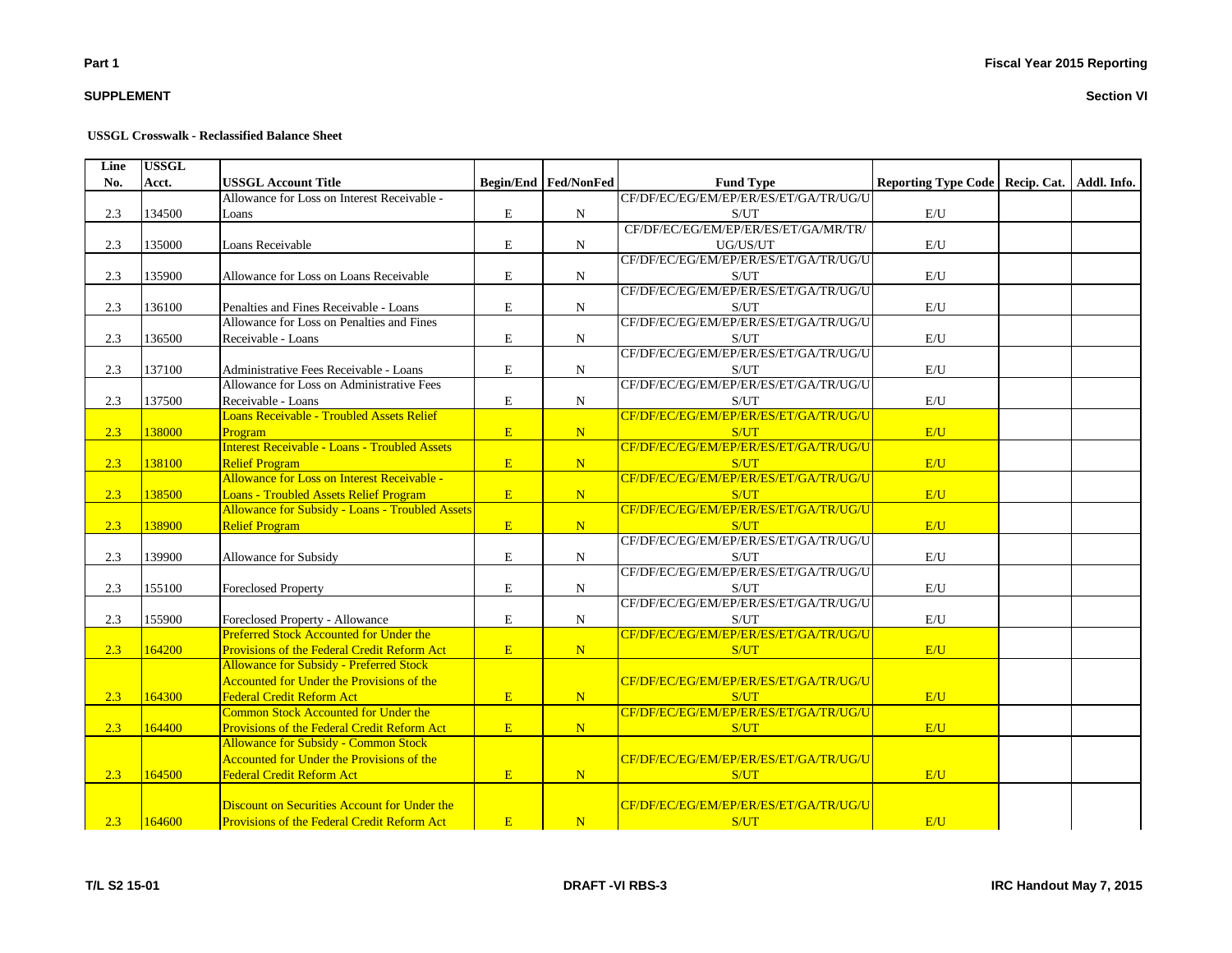**Section VI**

**SUPPLEMENT**

#### **USSGL Crosswalk - Reclassified Balance Sheet**

| Line<br>No. | <b>USSGL</b><br>Acct. | <b>USSGL Account Title</b>                                                                          |              | <b>Begin/End   Fed/NonFed</b> | <b>Fund Type</b>                              | Reporting Type Code   Recip. Cat.   Addl. Info. |  |
|-------------|-----------------------|-----------------------------------------------------------------------------------------------------|--------------|-------------------------------|-----------------------------------------------|-------------------------------------------------|--|
| 2.3         | 164700                | Premium on Securities Accounted for Under the<br><b>Provisions of the Federal Credit Reform Act</b> | E            | N                             | CF/DF/EC/EG/EM/EP/ER/ES/ET/GA/TR/UG/U<br>S/UT | E/U                                             |  |
|             |                       |                                                                                                     |              |                               |                                               |                                                 |  |
|             |                       | TARP Direct Loans and Equity Investments, Net (for use by                                           |              |                               |                                               |                                                 |  |
| 2.4         | Treasury only)        |                                                                                                     |              |                               |                                               |                                                 |  |
|             |                       | Loans Receivable - Troubled Assets Relief-                                                          |              |                               | CF/DF/EC/EG/EM/EP/ER/ES/ET/GA/TR/UG/U         |                                                 |  |
| 2.4         | 138000                | <b>Program</b>                                                                                      | E            | $\mathbf{N}$                  | S/UT                                          | E/U                                             |  |
|             |                       | Interest Receivable - Loans - Troubled Assets -                                                     |              |                               | CF/DF/EC/EG/EM/EP/ER/ES/ET/GA/TR/UG/U         |                                                 |  |
| $-2.4$      | 138100                | <b>Relief Program</b>                                                                               | E.           | $\mathbf{N}$                  | <b>S/UT</b>                                   | E/H                                             |  |
|             |                       | Allowance for Loss on Interest Receivable -                                                         |              |                               | CE/DE/EC/EG/EM/EP/ER/ES/ET/GA/TR/UG/U         |                                                 |  |
| 2.4         | 138500                | <b>Loans - Troubled Assets Relief Program</b>                                                       | $\mathbf{E}$ | $\mathbf{N}$                  | <b>S/UT</b>                                   | E/U                                             |  |
|             |                       | Allowance for Subsidy - Loans - Troubled Assets                                                     |              |                               | CF/DF/EC/EG/EM/EP/ER/ES/ET/GA/TR/UG/U         |                                                 |  |
| 2.4         | 138900                | <b>Relief Program</b>                                                                               | E            | $\mathbf{N}$                  | S/UT                                          | E/H                                             |  |
|             |                       | Preferred Stock Accounted for Under the-                                                            |              |                               | CF/DF/EC/EG/EM/EP/ER/ES/ET/GA/TR/UG/U         |                                                 |  |
| 2.4         | 164200                | Provisions of the Federal Credit Reform Act                                                         | $\mathbf{E}$ | $\mathbb N$                   | <b>S/UT</b>                                   | E/H                                             |  |
|             |                       | Allowance for Subsidy - Preferred Stock                                                             |              |                               |                                               |                                                 |  |
|             |                       | Accounted for Under the Provisions of the-                                                          |              |                               | CF/DF/EC/EG/EM/EP/ER/ES/ET/GA/TR/UG/U         |                                                 |  |
| 2.4         | 164300                | Federal Credit Reform Act<br><b>Common Stock Accounted for Under the</b>                            | E            | $\mathbb{N}$                  | S/UT                                          | E/U                                             |  |
|             |                       |                                                                                                     |              |                               | CF/DF/EC/EG/EM/EP/ER/ES/ET/GA/TR/UG/U         |                                                 |  |
| $-2.4$      | 164400                | <b>Provisions of the Federal Credit Reform Act</b>                                                  | E            | $\mathbf{N}$                  | S/UT                                          | E/H                                             |  |
|             |                       | <b>Allowance for Subsidy - Common Stock-</b><br>Accounted for Under the Provisions of the-          |              |                               |                                               |                                                 |  |
|             | 164500                |                                                                                                     |              |                               | CF/DF/EC/EG/EM/EP/ER/ES/ET/GA/TR/UG/U         |                                                 |  |
| 2.4         |                       | Federal Credit Reform Act                                                                           | E            | $\mathbf{N}$                  | <b>S/UT</b>                                   | E/U                                             |  |
|             |                       | <b>Discount on Securities Account for Under the-</b>                                                |              |                               | CE/DE/EC/EG/EM/EP/ER/ES/ET/GA/TR/UG/U         |                                                 |  |
|             | 164600                |                                                                                                     |              | $\mathbf{N}$                  |                                               | E/U                                             |  |
| 2.4         |                       | Provisions of the Federal Credit Reform Act                                                         | E            |                               | <b>S/UT</b>                                   |                                                 |  |
|             |                       | Premium on Securities Accounted for Under the                                                       |              |                               | CE/DE/EC/EG/EM/EP/ER/ES/ET/GA/TR/UG/U         |                                                 |  |
| 2.4         | 164700                | <b>Provisions of the Federal Credit Reform Act-</b>                                                 | $\mathbf{E}$ | N                             | S/UT                                          | E/H                                             |  |
|             |                       |                                                                                                     |              |                               |                                               |                                                 |  |
|             |                       |                                                                                                     |              |                               |                                               |                                                 |  |
| 2.5         |                       | <b>Inventories and Related Property, Net</b>                                                        |              |                               |                                               |                                                 |  |
|             |                       |                                                                                                     |              |                               | CF/DF/EC/EG/EM/EP/ER/ES/ET/GA/TR/UG/U         |                                                 |  |
| 2.5         | 151100                | Operating Materials and Supplies Held for Use                                                       | ${\bf E}$    | ${\bf N}$                     | S/UT                                          | $\mathbf{E}/\mathbf{U}$                         |  |
|             |                       | Operating Materials and Supplies Held in                                                            |              |                               | CF/DF/EC/EG/EM/EP/ER/ES/ET/GA/TR/UG/U         |                                                 |  |
| 2.5         | 151200                | Reserve for Future Use                                                                              | ${\bf E}$    | ${\bf N}$                     | S/UT                                          | E/U                                             |  |
|             |                       | Operating Materials and Supplies - Excess,                                                          |              |                               | CF/DF/EC/EG/EM/EP/ER/ES/ET/GA/TR/UG/U         |                                                 |  |
| 2.5         | 151300                | Obsolete, and Unserviceable                                                                         | ${\bf E}$    | $\mathbf N$                   | S/UT                                          | E/U                                             |  |
|             |                       | Operating Materials and Supplies Held for                                                           |              |                               | CF/DF/EC/EG/EM/EP/ER/ES/ET/GA/TR/UG/U         |                                                 |  |
| 2.5         | 151400                | Repair                                                                                              | $\mathbf E$  | $\mathbf N$                   | S/UT                                          | E/U                                             |  |
|             |                       |                                                                                                     |              |                               |                                               |                                                 |  |

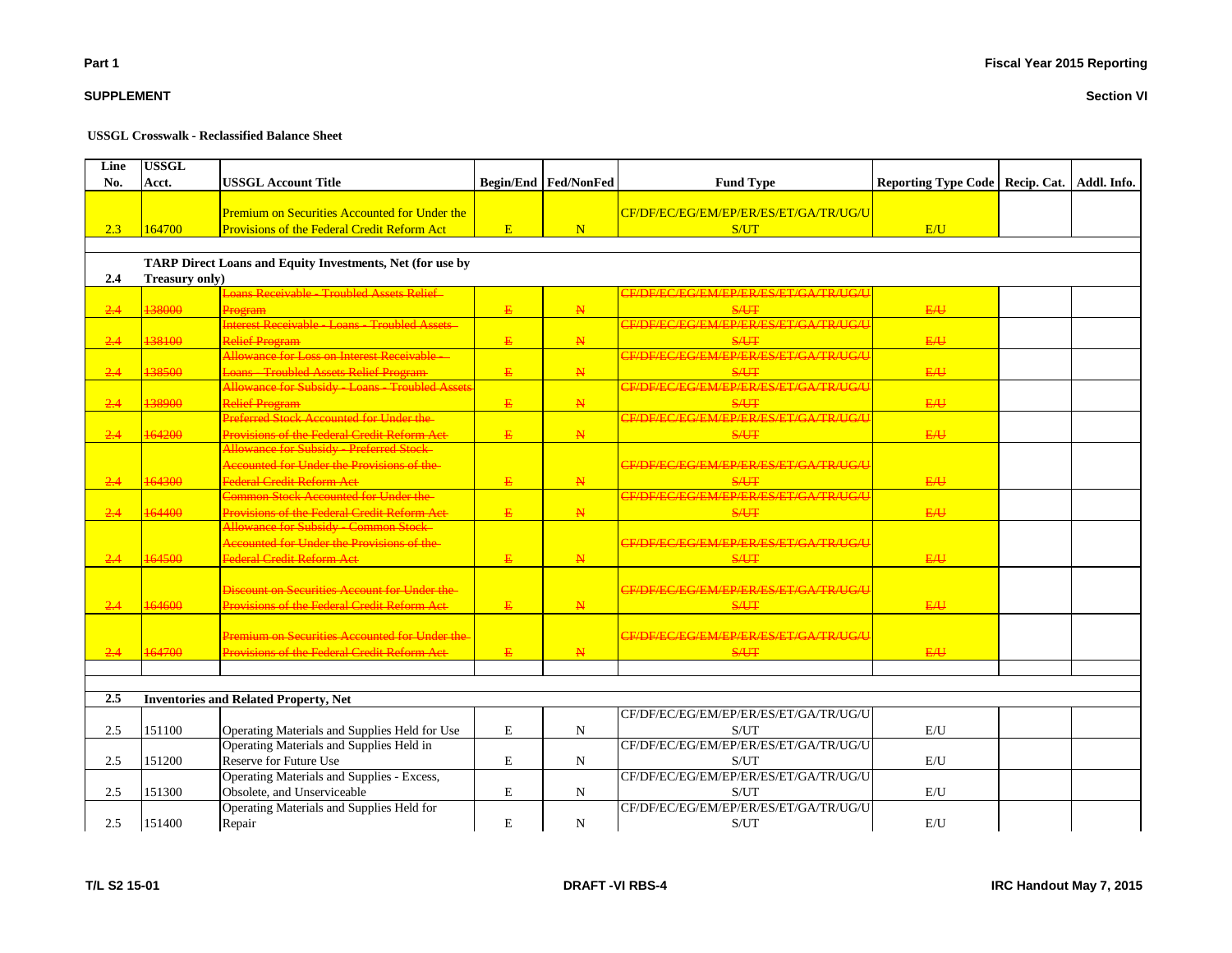## **SUPPLEMENT**

#### **USSGL Crosswalk - Reclassified Balance Sheet**

| Line | <b>USSGL</b> |                                                 |           |                        |                                       |                                                 |  |
|------|--------------|-------------------------------------------------|-----------|------------------------|---------------------------------------|-------------------------------------------------|--|
| No.  | Acct.        | <b>USSGL Account Title</b>                      |           | Begin/End   Fed/NonFed | <b>Fund Type</b>                      | Reporting Type Code   Recip. Cat.   Addl. Info. |  |
|      |              |                                                 |           |                        | CF/DF/EC/EG/EM/EP/ER/ES/ET/GA/TR/UG/U |                                                 |  |
| 2.5  | 151900       | Operating Materials and Supplies - Allowance    | E         | N                      | S/UT                                  | E/U                                             |  |
|      |              |                                                 |           |                        | CF/DF/EC/EG/EM/EP/ER/ES/ET/GA/TR/UG/U |                                                 |  |
| 2.5  | 152100       | <b>Inventory Purchased for Resale</b>           | E         | N                      | S/UT                                  | E/U                                             |  |
|      |              |                                                 |           |                        | CF/DF/EC/EG/EM/EP/ER/ES/ET/GA/TR/UG/U |                                                 |  |
| 2.5  | 152200       | Inventory Held in Reserve for Future Sale       | E         | $\mathbf N$            | S/UT                                  | E/U                                             |  |
|      |              |                                                 |           |                        | CF/DF/EC/EG/EM/EP/ER/ES/ET/GA/TR/UG/U |                                                 |  |
| 2.5  | 152300       | Inventory Held for Repair                       | E         | $\mathbf N$            | S/UT                                  | E/U                                             |  |
|      |              |                                                 |           |                        | CF/DF/EC/EG/EM/EP/ER/ES/ET/GA/TR/UG/U |                                                 |  |
| 2.5  | 152400       | Inventory - Excess, Obsolete, and Unserviceable | E         | N                      | S/UT                                  | E/U                                             |  |
|      |              |                                                 |           |                        | CF/DF/EC/EG/EM/EP/ER/ES/ET/GA/TR/UG/U |                                                 |  |
| 2.5  | 152500       | <b>Inventory - Raw Materials</b>                | E         | N                      | S/UT                                  | E/U                                             |  |
|      |              |                                                 |           |                        | CF/DF/EC/EG/EM/EP/ER/ES/ET/GA/TR/UG/U |                                                 |  |
| 2.5  | 152600       | <b>Inventory - Work-in-Process</b>              | E         | N                      | S/UT                                  | $\mathbf{E}/\mathbf{U}$                         |  |
|      |              |                                                 |           |                        | CF/DF/EC/EG/EM/EP/ER/ES/ET/GA/TR/UG/U |                                                 |  |
| 2.5  | 152700       | Inventory - Finished Goods                      | E         | ${\bf N}$              | S/UT                                  | E/U                                             |  |
|      |              |                                                 |           |                        | CF/DF/EC/EG/EM/EP/ER/ES/ET/GA/TR/UG/U |                                                 |  |
| 2.5  | 152900       | Inventory - Allowance                           | E         | N                      | S/UT                                  | E/U                                             |  |
|      |              |                                                 |           |                        | CF/DF/EC/EG/EM/EP/ER/ES/ET/GA/TR/UG/U |                                                 |  |
| 2.5  | 154100       | Forfeited Property Held for Sale                | E         | N                      | S/UT                                  | $\mathbf{E}/\mathbf{U}$                         |  |
|      |              |                                                 |           |                        | CF/DF/EC/EG/EM/EP/ER/ES/ET/GA/TR/UG/U |                                                 |  |
| 2.5  | 154200       | Forfeited Property Held for Donation or Use     | E         | N                      | S/UT                                  | E/U                                             |  |
|      |              |                                                 |           |                        | CF/DF/EC/EG/EM/EP/ER/ES/ET/GA/TR/UG/U |                                                 |  |
| 2.5  | 154900       | Forfeited Property - Allowance                  | ${\bf E}$ | ${\bf N}$              | S/UT                                  | $\mathbf{E}/\mathbf{U}$                         |  |
|      |              | Commodities Held Under Price Support and        |           |                        | CF/DF/EC/EG/EM/EP/ER/ES/ET/GA/TR/UG/U |                                                 |  |
| 2.5  | 156100       | <b>Stabilization Support Programs</b>           | E         | $\mathbf N$            | S/UT                                  | E/U                                             |  |
|      |              |                                                 |           |                        | CF/DF/EC/EG/EM/EP/ER/ES/ET/GA/TR/UG/U |                                                 |  |
| 2.5  | 156900       | Commodities - Allowance                         | E         | ${\bf N}$              | S/UT                                  | E/U                                             |  |
|      |              |                                                 |           |                        | CF/DF/EC/EG/EM/EP/ER/ES/ET/GA/TR/UG/U |                                                 |  |
| 2.5  | 157100       | Stockpile Materials Held in Reserve             | E         | N                      | S/UT                                  | E/U                                             |  |
|      |              |                                                 |           |                        | CF/DF/EC/EG/EM/EP/ER/ES/ET/GA/TR/UG/U |                                                 |  |
| 2.5  | 157200       | Stockpile Materials Held for Sale               | E         | N                      | S/UT                                  | $\mathbf{E}/\mathbf{U}$                         |  |
|      |              |                                                 |           |                        | CF/DF/EC/EG/EM/EP/ER/ES/ET/GA/TR/UG/U |                                                 |  |
| 2.5  | 159100       | <b>Other Related Property</b>                   | E         | $\mathbf N$            | S/UT                                  | $\mathbf{E}/\mathbf{U}$                         |  |
|      |              |                                                 |           |                        | CF/DF/EC/EG/EM/EP/ER/ES/ET/GA/TR/UG/U |                                                 |  |
| 2.5  | 159900       | Other Related Property - Allowance              | E         | $\mathbf N$            | S/UT                                  | E/U                                             |  |
|      |              |                                                 |           |                        |                                       |                                                 |  |
| 2.6  |              | Property, Plant, and Equipment, Net             |           |                        |                                       |                                                 |  |
|      |              |                                                 |           |                        | CF/DF/EC/EG/EM/EP/ER/ES/ET/GA/TR/UG/U |                                                 |  |
| 2.6  | 171100       | Land and Land Rights                            | E         | ${\bf N}$              | S/UT                                  | E/U                                             |  |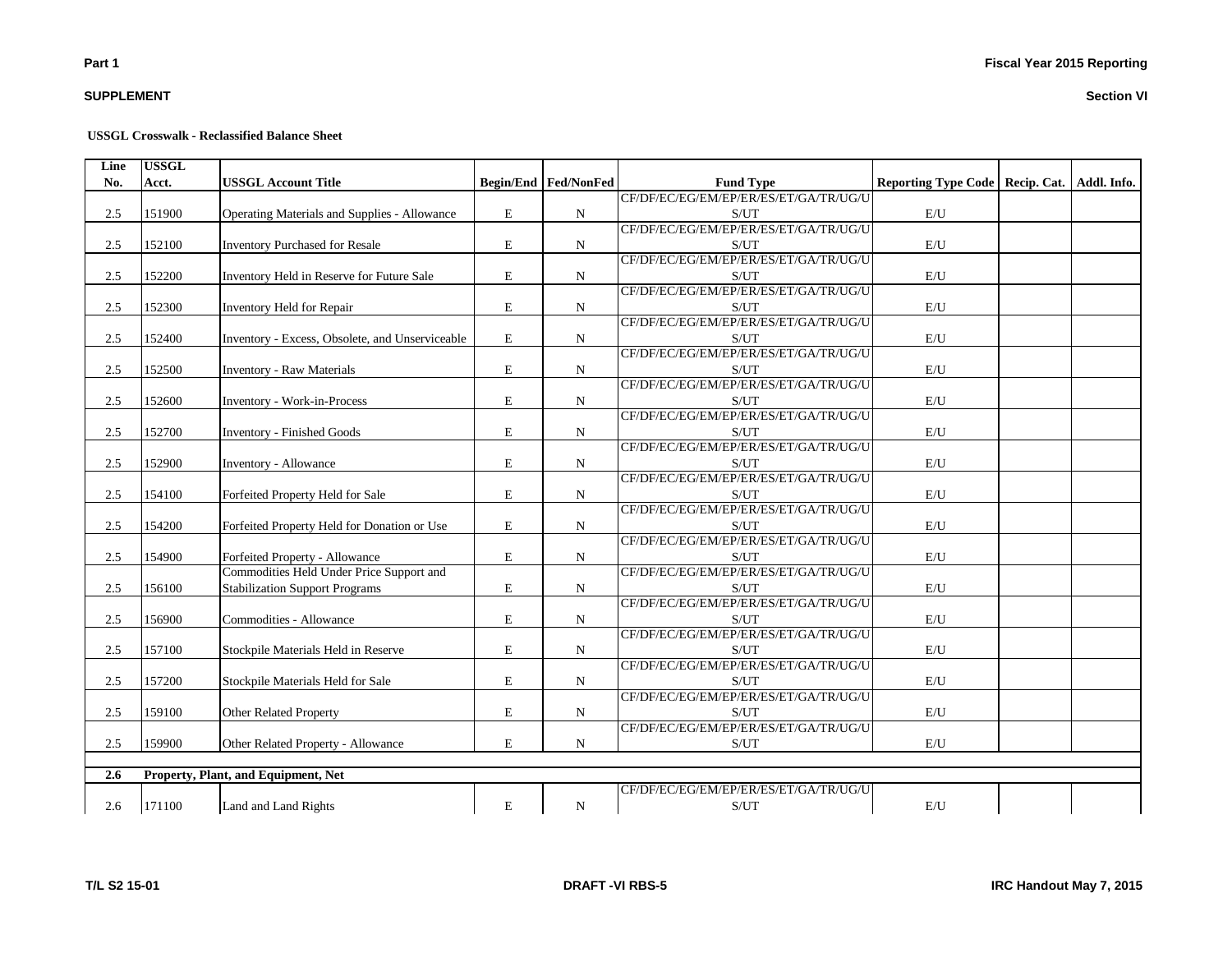## **SUPPLEMENT**

#### **USSGL Crosswalk - Reclassified Balance Sheet**

| Line | <b>USSGL</b> |                                                     |             |                             |                                       |                                                 |  |
|------|--------------|-----------------------------------------------------|-------------|-----------------------------|---------------------------------------|-------------------------------------------------|--|
| No.  | Acct.        | <b>USSGL Account Title</b>                          |             | <b>Begin/End Fed/NonFed</b> | <b>Fund Type</b>                      | Reporting Type Code   Recip. Cat.   Addl. Info. |  |
|      |              |                                                     |             |                             | CF/DF/EC/EG/EM/EP/ER/ES/ET/GA/TR/UG/U |                                                 |  |
| 2.6  | 171200       | Improvements to Land                                | $\mathbf E$ | $\mathbf N$                 | S/UT                                  | $\mathrm{E}/\mathrm{U}$                         |  |
|      |              | Accumulated Depreciation on Improvements to         |             |                             | CF/DF/EC/EG/EM/EP/ER/ES/ET/GA/TR/UG/U |                                                 |  |
| 2.6  | 171900       | Land                                                | $\mathbf E$ | $\mathbf N$                 | S/UT                                  | $\mathrm{E}/\mathrm{U}$                         |  |
|      |              |                                                     |             |                             | CF/DF/EC/EG/EM/EP/ER/ES/ET/GA/TR/UG/U |                                                 |  |
| 2.6  | 172000       | Construction-in-Progress                            | ${\bf E}$   | ${\bf N}$                   | S/UT                                  | $\mathbf{E}/\mathbf{U}$                         |  |
|      |              |                                                     |             |                             | CF/DF/EC/EG/EM/EP/ER/ES/ET/GA/TR/UG/U |                                                 |  |
| 2.6  | 173000       | Buildings, Improvements, and Renovations            | E           | $\mathbf N$                 | S/UT                                  | E/U                                             |  |
|      |              | Accumulated Depreciation on Buildings,              |             |                             | CF/DF/EC/EG/EM/EP/ER/ES/ET/GA/TR/UG/U |                                                 |  |
| 2.6  | 173900       | Improvements, and Renovations                       | E           | $\mathbf N$                 | S/UT                                  | E/U                                             |  |
|      |              |                                                     |             |                             | CF/DF/EC/EG/EM/EP/ER/ES/ET/GA/TR/UG/U |                                                 |  |
| 2.6  | 174000       | Other Structures and Facilities                     | E           | N                           | S/UT                                  | E/U                                             |  |
|      |              | <b>Accumulated Depreciation on Other Structures</b> |             |                             | CF/DF/EC/EG/EM/EP/ER/ES/ET/GA/TR/UG/U |                                                 |  |
| 2.6  | 174900       | and Facilities                                      | E           | N                           | S/UT                                  | E/U                                             |  |
|      |              |                                                     |             |                             | CF/DF/EC/EG/EM/EP/ER/ES/ET/GA/TR/UG/U |                                                 |  |
| 2.6  | 175000       | Equipment                                           | E           | $\mathbf N$                 | S/UT                                  | E/U                                             |  |
|      |              |                                                     |             |                             | CF/DF/EC/EG/EM/EP/ER/ES/ET/GA/TR/UG/U |                                                 |  |
| 2.6  | 175900       | Accumulated Depreciation on Equipment               | E           | $\mathbf N$                 | S/UT                                  | E/U                                             |  |
|      |              |                                                     |             |                             | CF/DF/EC/EG/EM/EP/ER/ES/ET/GA/TR/UG/U |                                                 |  |
| 2.6  | 181000       | Assets Under Capital Lease                          | E           | $\mathbf N$                 | S/UT                                  | E/U                                             |  |
|      |              | <b>Accumulated Depreciation on Assets Under</b>     |             |                             | CF/DF/EC/EG/EM/EP/ER/ES/ET/GA/TR/UG/U |                                                 |  |
| 2.6  | 181900       | Capital Lease                                       | E           | $\mathbf N$                 | S/UT                                  | E/U                                             |  |
|      |              |                                                     |             |                             | CF/DF/EC/EG/EM/EP/ER/ES/ET/GA/TR/UG/U |                                                 |  |
| 2.6  | 182000       | Leasehold Improvements                              | E           | N                           | S/UT                                  | E/U                                             |  |
|      |              | Accumulated Amortization on Leasehold               |             |                             | CF/DF/EC/EG/EM/EP/ER/ES/ET/GA/TR/UG/U |                                                 |  |
| 2.6  | 182900       | Improvements                                        | $\mathbf E$ | $\mathbf N$                 | S/UT                                  | E/U                                             |  |
|      |              |                                                     |             |                             | CF/DF/EC/EG/EM/EP/ER/ES/ET/GA/TR/UG/U |                                                 |  |
| 2.6  | 183000       | <b>Internal-Use Software</b>                        | E           | $\mathbf N$                 | S/UT                                  | E/U                                             |  |
|      |              |                                                     |             |                             | CF/DF/EC/EG/EM/EP/ER/ES/ET/GA/TR/UG/U |                                                 |  |
| 2.6  | 183200       | Internal-Use Software in Development                | $\mathbf E$ | $\mathbf N$                 | S/UT                                  | E/U                                             |  |
|      |              | Accumulated Amortization on Internal-Use            |             |                             | CF/DF/EC/EG/EM/EP/ER/ES/ET/GA/TR/UG/U |                                                 |  |
| 2.6  | 183900       | Software                                            | $\mathbf E$ | $\mathbf N$                 | S/UT                                  | $\mathrm{E}/\mathrm{U}$                         |  |
|      |              |                                                     |             |                             | CF/DF/EC/EG/EM/EP/ER/ES/ET/GA/TR/UG/U |                                                 |  |
| 2.6  | 184000       | <b>Other Natural Resources</b>                      | E           | $_{\rm N}$                  | S/UT                                  | $\mathrm{E}/\mathrm{U}$                         |  |
|      |              |                                                     |             |                             | CF/DF/EC/EG/EM/EP/ER/ES/ET/GA/TR/UG/U |                                                 |  |
| 2.6  | 184900       | Allowance for Depletion                             | $\mathbf E$ | $\mathbf N$                 | S/UT                                  | $\mathrm{E}/\mathrm{U}$                         |  |
|      |              |                                                     |             |                             | CF/DF/EC/EG/EM/EP/ER/ES/ET/GA/TR/UG/U |                                                 |  |
| 2.6  | 189000       | Other General Property, Plant, and Equipment        | ${\rm E}$   | $_{\rm N}$                  | S/UT                                  | $\mathrm{E}/\mathrm{U}$                         |  |
|      |              | Accumulated Depreciation on Other General           |             |                             | CF/DF/EC/EG/EM/EP/ER/ES/ET/GA/TR/UG/U |                                                 |  |
|      |              |                                                     |             |                             |                                       |                                                 |  |
| 2.6  | 189900       | Property, Plant, and Equipment                      | E           | $\mathbf N$                 | S/UT                                  | E/U                                             |  |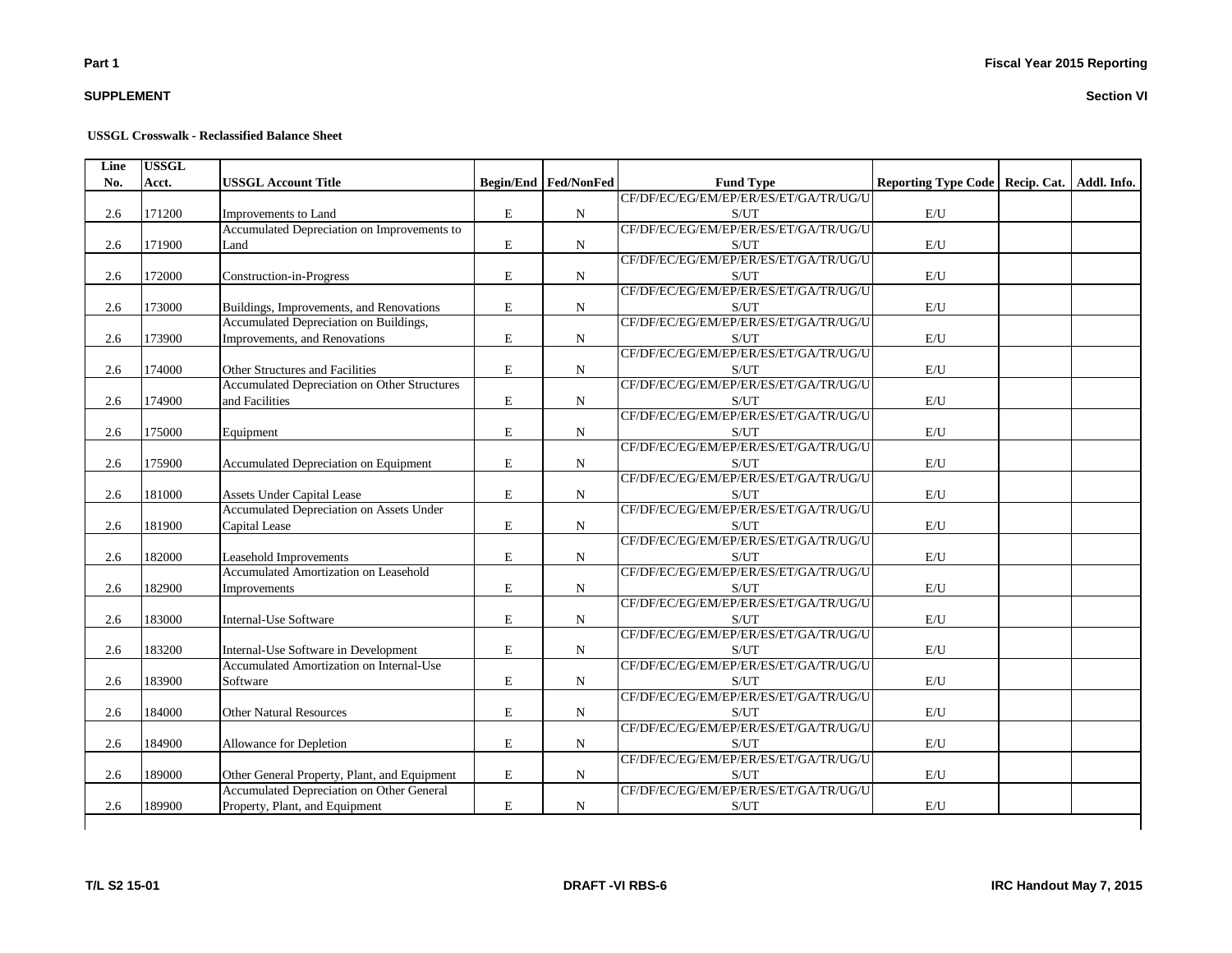## **SUPPLEMENT**

#### **USSGL Crosswalk - Reclassified Balance Sheet**

| Line | <b>USSGL</b>               |                                                 |                         |                      |                                       |                                                 |          |
|------|----------------------------|-------------------------------------------------|-------------------------|----------------------|---------------------------------------|-------------------------------------------------|----------|
| No.  | Acct.                      | <b>USSGL Account Title</b>                      |                         | Begin/End Fed/NonFed | <b>Fund Type</b>                      | Reporting Type Code   Recip. Cat.   Addl. Info. |          |
| 2.7  |                            | <b>Debt and Equity Securities</b>               |                         |                      |                                       |                                                 |          |
|      |                            |                                                 |                         |                      | CF/DF/EC/EG/EM/EP/ER/ES/ET/GA/TR/UG/U |                                                 |          |
| 2.7  | 134200                     | <b>Interest Receivable - Investments</b>        | $\mathbf E$             | N                    | S/UT                                  | E/U                                             |          |
|      |                            | Allowance for Loss on Interest Receivable -     |                         |                      | CF/DF/EC/EG/EM/EP/ER/ES/ET/GA/TR/UG/U |                                                 |          |
| 2.7  | 134600                     | Investments                                     | E                       | N                    | S/UT                                  | E/U                                             |          |
|      |                            | Investments in U.S. Treasury Securities Issued  |                         |                      | CF/DF/EC/EG/EM/EP/ER/ES/ET/GA/TR/UG/U |                                                 |          |
| 2.7  | 161000                     | by the Bureau of the Fiscal Service             | $\mathbf E$             | N                    | S/UT                                  | E/U                                             |          |
|      |                            | Discount on U.S. Treasury Securities Issued by  |                         |                      | CF/DF/EC/EG/EM/EP/ER/ES/ET/GA/TR/UG/U |                                                 |          |
| 2.7  | 161100                     | the Bureau of the Fiscal Service                | $\mathbf E$             | N                    | S/UT                                  | E/U                                             |          |
|      |                            | Premium on U.S. Treasury Securities Issued by   |                         |                      | CF/DF/EC/EG/EM/EP/ER/ES/ET/GA/TR/UG/U |                                                 |          |
| 2.7  | 161200                     | the Bureau of the Fiscal Service                | $\mathbf E$             | N                    | S/UT                                  | $\mathrm{E}/\mathrm{U}$                         |          |
|      |                            | Amortization of Discount and Premium on U.S.    |                         |                      |                                       |                                                 |          |
|      |                            | Treasury Securities Issued by the Bureau of the |                         |                      | CF/DF/EC/EG/EM/EP/ER/ES/ET/GA/TR/UG/U |                                                 |          |
| 2.7  | 161300                     | <b>Fiscal Service</b>                           | $\mathbf E$             | N                    | S/UT                                  | E/U                                             |          |
|      |                            |                                                 |                         |                      | CF/DF/EC/EG/EM/EP/ER/ES/ET/GA/TR/UG/U |                                                 |          |
| 2.7  | 161800                     | Market Adjustment - Investments                 | $\mathbf E$             | E/N                  | S/UT                                  | E/U                                             |          |
|      |                            | Investments in Securities Other Than the Bureau |                         |                      | CF/DF/EC/EG/EM/EP/ER/ES/ET/GA/TR/UG/U |                                                 |          |
| 2.7  | 162000                     | of the Fiscal Service Securities                | $\mathbf E$             | E/N                  | S/UT                                  | E/U                                             | $\Delta$ |
|      |                            | Discount on Securities Other Than the Bureau of |                         |                      | CF/DF/EC/EG/EM/EP/ER/ES/ET/GA/TR/UG/U |                                                 |          |
| 2.7  | 162100                     | the Fiscal Service Securities                   | $\mathbf E$             | N                    | S/UT                                  | $\mathrm{E}/\mathrm{U}$                         | 4        |
|      |                            | Premium on Securities Other Than the Bureau of  |                         |                      | CF/DF/EC/EG/EM/EP/ER/ES/ET/GA/TR/UG/U |                                                 |          |
| 2.7  | 162200                     | the Fiscal Service Securities                   | E                       | N                    | S/UT                                  | E/U                                             |          |
|      |                            | Amortization of Discount and Premium on         |                         |                      |                                       |                                                 |          |
|      |                            | Securities Other Than the Bureau of the Fiscal  |                         |                      | CF/DF/EC/EG/EM/EP/ER/ES/ET/GA/TR/UG/U |                                                 |          |
| 2.7  | 162300                     | <b>Service Securities</b>                       | $\mathbf E$             | N                    | S/UT                                  | E/U                                             |          |
| 2.7  | 167000                     | Foreign Investments                             | $\overline{\mathrm{E}}$ | ${\bf N}$            | EP                                    | $\mathbf E$                                     |          |
| 2.7  | 167100                     | Discount on Foreign Investments                 | $\overline{\mathrm{E}}$ | $\overline{N}$       | EP                                    | E                                               |          |
| 2.7  | 167200                     | Premium on Foreign Investments                  | $\overline{E}$          | $\overline{N}$       | EP                                    | $\mathbf E$                                     |          |
|      |                            | Foreign Exchange Rate Revalue Adjustments -     |                         |                      |                                       |                                                 |          |
| 2.7  | 167900                     | Investments                                     | E                       | ${\bf N}$            | EP                                    | E                                               |          |
|      |                            |                                                 |                         |                      | CF/DF/EC/EG/EM/EP/ER/ES/ET/GA/TR/UG/U |                                                 |          |
| 2.7  | 169000                     | Other Investments                               | E                       | N                    | S/UT                                  | E/U                                             | 4        |
|      |                            |                                                 |                         |                      |                                       |                                                 |          |
| 2.8  | <b>Investments in GSEs</b> |                                                 |                         |                      |                                       |                                                 |          |
|      |                            | Preferred Stock in Federal Government           |                         |                      | CF/DF/EC/EG/EM/EP/ER/ES/ET/GA/TR/UG/U |                                                 |          |
| 2.8  | 165000                     | Sponsored Enterprise                            | $\mathbf E$             | N                    | S/UT                                  | E/U                                             |          |
|      |                            | Market Adjustment - Senior Preferred Stock in   |                         |                      | CF/DF/EC/EG/EM/EP/ER/ES/ET/GA/TR/UG/U |                                                 |          |
| 2.8  | 165100                     | Federal Government Sponsored Enterprise         | E                       | N                    | S/UT                                  | E/U                                             |          |
|      |                            | Common Stock Warrants in Federal Government     |                         |                      | CF/DF/EC/EG/EM/EP/ER/ES/ET/GA/TR/UG/U |                                                 |          |
| 2.8  | 165200                     | Sponsored Enterprise                            | $\mathbf E$             | $\mathbf N$          | S/UT                                  | $\mathrm{E}/\mathrm{U}$                         |          |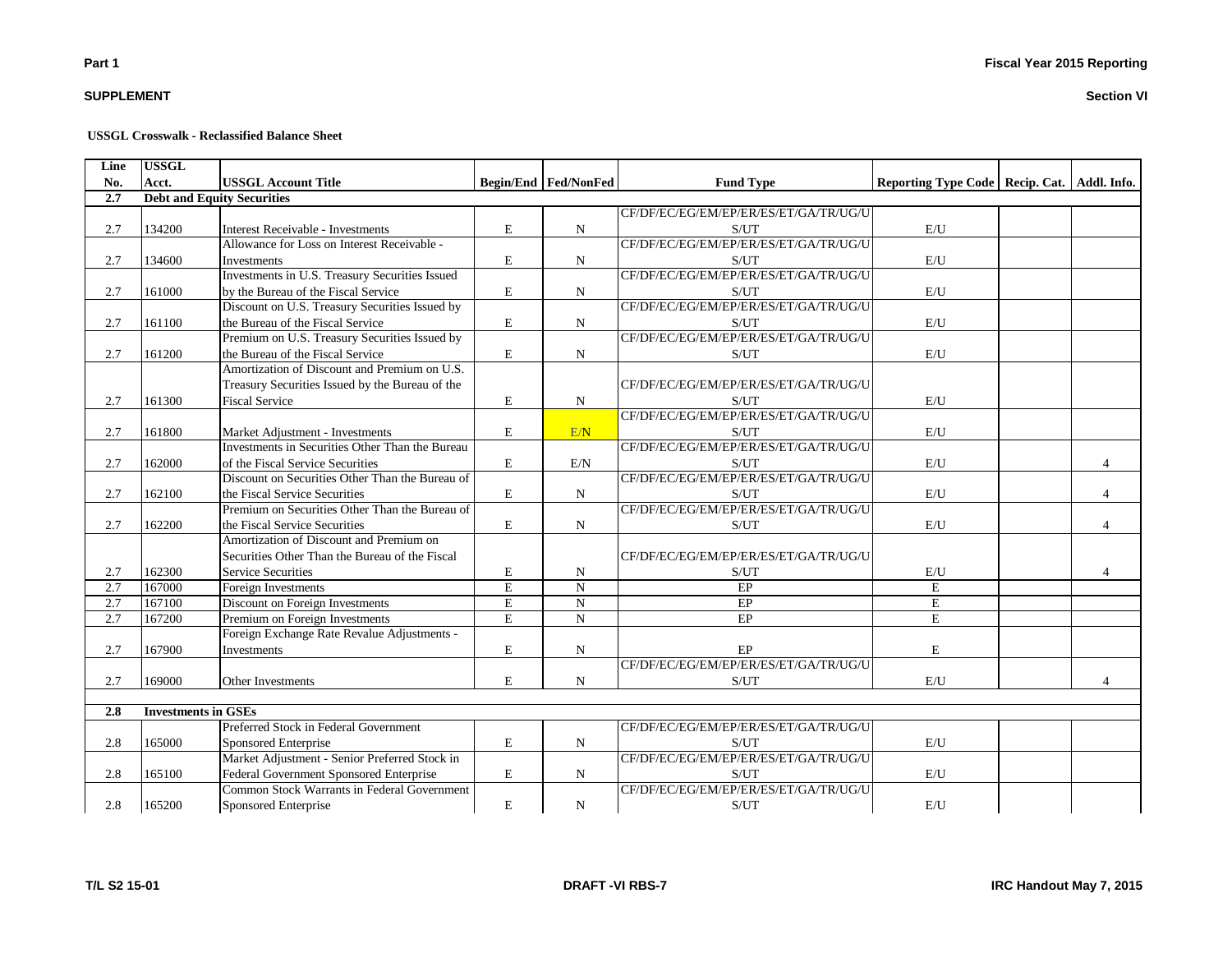### **Section VI**

## **USSGL Crosswalk - Reclassified Balance Sheet**

| <b>Begin/End Fed/NonFed</b><br>No.<br><b>USSGL Account Title</b><br>Addl. Info.<br>Acct.<br><b>Fund Type</b><br>Reporting Type Code   Recip. Cat.<br>Market Adjustment - Common Stock Warrants in<br>CF/DF/EC/EG/EM/EP/ER/ES/ET/GA/TR/UG/U<br>$\mathbf E$<br>2.8<br>165300<br>Federal Government Sponsored Enterprise<br>$\mathbf N$<br>E/U<br>S/UT<br>2.9<br><b>Other Assets</b><br>CF/DF/EC/EG/EM/EP/ER/ES/ET/GA/TR/UG/U<br>2.9<br>$\mathbf E$<br>$\mathbf N$<br>S/UT<br>141000<br>E/U<br>Advances and Prepayments<br>CF/DF/EC/EG/EM/EP/ER/ES/ET/GA/TR/UG/U<br>$\mathbf E$<br>2.9<br>199000<br><b>Other Assets</b><br>$\mathbf N$<br>S/UT<br>E/U<br>5<br>CF/DF/EC/EG/EM/EP/ER/ES/ET/GA/TR/UG/U<br>General Property, Plant, and Equipment<br>2.9<br>199500<br>Permanently Removed but Not Yet Disposed<br>E<br>$\mathbf N$<br>S/UT<br>E/U<br>2.10<br><b>Total Non-Federal Assets</b><br>This line is calculated. Equals sum of line 2.1 through 2.9.<br>3<br>Federal<br>Fund Balance With Treasury (RC 40)/1<br>3.1<br>40<br>CF/DF/EC/EG/EM/EP/ER/ES/ET/GA/TR/UG/U<br>$\mathbf E$<br>101000<br>3.1<br>Fund Balance With Treasury<br>G<br>S/UT<br>E/U<br>CF/DF/EC/EG/EM/EP/ER/ES/ET/GA/TR/UG/U<br>Fund Balance With Treasury Under a Continuing<br>$\mathbf E$<br>G<br>3.1<br>109000<br>Resolution<br>S/UT<br>E/U<br>3.2<br><b>Federal Investments (RC 01)/1</b><br>01<br>Investments in U.S. Treasury Securities Issued<br>CF/DF/EC/EG/EM/EP/ER/ES/ET/GA/TR/UG/U<br>E<br>$\mathbf{F}$<br>3.2<br>161000<br>by the Bureau of the Fiscal Service<br>S/UT<br>E/U<br>CF/DF/EC/EG/EM/EP/ER/ES/ET/GA/TR/UG/U<br>Discount on U.S. Treasury Securities Issued by<br>3.2<br>the Bureau of the Fiscal Service<br>$\mathbf E$<br>$\mathbf{F}$<br>161100<br>E/U<br>S/UT<br>Premium on U.S. Treasury Securities Issued by<br>CF/DF/EC/EG/EM/EP/ER/ES/ET/GA/TR/UG/U<br>$\mathbf E$<br>$\mathbf{F}$<br>3.2<br>161200<br>the Bureau of the Fiscal Service<br>E/U<br>S/UT<br>Amortization of Discount and Premium on U.S.<br>CF/DF/EC/EG/EM/EP/ER/ES/ET/GA/TR/UG/U<br>Treasury Securities Issued by the Bureau of the<br>$\mathbf E$<br>$\mathbf F$<br>3.2<br><b>Fiscal Service</b><br>$\mathbf{E}/\mathbf{U}$<br>161300<br>S/UT<br>CF/DF/EC/EG/EM/EP/ER/ES/ET/GA/TR/UG/U<br>$\mathbf E$<br>$\boldsymbol{\mathrm{F}}$<br>3.2<br>161800<br>S/UT<br>E/U<br>Market Adjustment - Investments<br>CF/DF/EC/EG/EM/EP/ER/ES/ET/GA/TR/UG/U<br>Investments in Securities Other Than the Bureau<br>3.2<br>$\mathbf E$<br>F<br>162000<br>of the Fiscal Service Securities<br>S/UT<br>E/U<br>CF/DF/EC/EG/EM/EP/ER/ES/ET/GA/TR/UG/U<br>Discount on Securities Other Than the Bureau of | Line | <b>USSGL</b> |                               |             |              |      |     |  |
|---------------------------------------------------------------------------------------------------------------------------------------------------------------------------------------------------------------------------------------------------------------------------------------------------------------------------------------------------------------------------------------------------------------------------------------------------------------------------------------------------------------------------------------------------------------------------------------------------------------------------------------------------------------------------------------------------------------------------------------------------------------------------------------------------------------------------------------------------------------------------------------------------------------------------------------------------------------------------------------------------------------------------------------------------------------------------------------------------------------------------------------------------------------------------------------------------------------------------------------------------------------------------------------------------------------------------------------------------------------------------------------------------------------------------------------------------------------------------------------------------------------------------------------------------------------------------------------------------------------------------------------------------------------------------------------------------------------------------------------------------------------------------------------------------------------------------------------------------------------------------------------------------------------------------------------------------------------------------------------------------------------------------------------------------------------------------------------------------------------------------------------------------------------------------------------------------------------------------------------------------------------------------------------------------------------------------------------------------------------------------------------------------------------------------------------------------------------------------------------------------------------------------------------------------------------------------------------------------------------------------------------------------------|------|--------------|-------------------------------|-------------|--------------|------|-----|--|
|                                                                                                                                                                                                                                                                                                                                                                                                                                                                                                                                                                                                                                                                                                                                                                                                                                                                                                                                                                                                                                                                                                                                                                                                                                                                                                                                                                                                                                                                                                                                                                                                                                                                                                                                                                                                                                                                                                                                                                                                                                                                                                                                                                                                                                                                                                                                                                                                                                                                                                                                                                                                                                                         |      |              |                               |             |              |      |     |  |
|                                                                                                                                                                                                                                                                                                                                                                                                                                                                                                                                                                                                                                                                                                                                                                                                                                                                                                                                                                                                                                                                                                                                                                                                                                                                                                                                                                                                                                                                                                                                                                                                                                                                                                                                                                                                                                                                                                                                                                                                                                                                                                                                                                                                                                                                                                                                                                                                                                                                                                                                                                                                                                                         |      |              |                               |             |              |      |     |  |
|                                                                                                                                                                                                                                                                                                                                                                                                                                                                                                                                                                                                                                                                                                                                                                                                                                                                                                                                                                                                                                                                                                                                                                                                                                                                                                                                                                                                                                                                                                                                                                                                                                                                                                                                                                                                                                                                                                                                                                                                                                                                                                                                                                                                                                                                                                                                                                                                                                                                                                                                                                                                                                                         |      |              |                               |             |              |      |     |  |
|                                                                                                                                                                                                                                                                                                                                                                                                                                                                                                                                                                                                                                                                                                                                                                                                                                                                                                                                                                                                                                                                                                                                                                                                                                                                                                                                                                                                                                                                                                                                                                                                                                                                                                                                                                                                                                                                                                                                                                                                                                                                                                                                                                                                                                                                                                                                                                                                                                                                                                                                                                                                                                                         |      |              |                               |             |              |      |     |  |
|                                                                                                                                                                                                                                                                                                                                                                                                                                                                                                                                                                                                                                                                                                                                                                                                                                                                                                                                                                                                                                                                                                                                                                                                                                                                                                                                                                                                                                                                                                                                                                                                                                                                                                                                                                                                                                                                                                                                                                                                                                                                                                                                                                                                                                                                                                                                                                                                                                                                                                                                                                                                                                                         |      |              |                               |             |              |      |     |  |
|                                                                                                                                                                                                                                                                                                                                                                                                                                                                                                                                                                                                                                                                                                                                                                                                                                                                                                                                                                                                                                                                                                                                                                                                                                                                                                                                                                                                                                                                                                                                                                                                                                                                                                                                                                                                                                                                                                                                                                                                                                                                                                                                                                                                                                                                                                                                                                                                                                                                                                                                                                                                                                                         |      |              |                               |             |              |      |     |  |
|                                                                                                                                                                                                                                                                                                                                                                                                                                                                                                                                                                                                                                                                                                                                                                                                                                                                                                                                                                                                                                                                                                                                                                                                                                                                                                                                                                                                                                                                                                                                                                                                                                                                                                                                                                                                                                                                                                                                                                                                                                                                                                                                                                                                                                                                                                                                                                                                                                                                                                                                                                                                                                                         |      |              |                               |             |              |      |     |  |
|                                                                                                                                                                                                                                                                                                                                                                                                                                                                                                                                                                                                                                                                                                                                                                                                                                                                                                                                                                                                                                                                                                                                                                                                                                                                                                                                                                                                                                                                                                                                                                                                                                                                                                                                                                                                                                                                                                                                                                                                                                                                                                                                                                                                                                                                                                                                                                                                                                                                                                                                                                                                                                                         |      |              |                               |             |              |      |     |  |
|                                                                                                                                                                                                                                                                                                                                                                                                                                                                                                                                                                                                                                                                                                                                                                                                                                                                                                                                                                                                                                                                                                                                                                                                                                                                                                                                                                                                                                                                                                                                                                                                                                                                                                                                                                                                                                                                                                                                                                                                                                                                                                                                                                                                                                                                                                                                                                                                                                                                                                                                                                                                                                                         |      |              |                               |             |              |      |     |  |
|                                                                                                                                                                                                                                                                                                                                                                                                                                                                                                                                                                                                                                                                                                                                                                                                                                                                                                                                                                                                                                                                                                                                                                                                                                                                                                                                                                                                                                                                                                                                                                                                                                                                                                                                                                                                                                                                                                                                                                                                                                                                                                                                                                                                                                                                                                                                                                                                                                                                                                                                                                                                                                                         |      |              |                               |             |              |      |     |  |
|                                                                                                                                                                                                                                                                                                                                                                                                                                                                                                                                                                                                                                                                                                                                                                                                                                                                                                                                                                                                                                                                                                                                                                                                                                                                                                                                                                                                                                                                                                                                                                                                                                                                                                                                                                                                                                                                                                                                                                                                                                                                                                                                                                                                                                                                                                                                                                                                                                                                                                                                                                                                                                                         |      |              |                               |             |              |      |     |  |
|                                                                                                                                                                                                                                                                                                                                                                                                                                                                                                                                                                                                                                                                                                                                                                                                                                                                                                                                                                                                                                                                                                                                                                                                                                                                                                                                                                                                                                                                                                                                                                                                                                                                                                                                                                                                                                                                                                                                                                                                                                                                                                                                                                                                                                                                                                                                                                                                                                                                                                                                                                                                                                                         |      |              |                               |             |              |      |     |  |
|                                                                                                                                                                                                                                                                                                                                                                                                                                                                                                                                                                                                                                                                                                                                                                                                                                                                                                                                                                                                                                                                                                                                                                                                                                                                                                                                                                                                                                                                                                                                                                                                                                                                                                                                                                                                                                                                                                                                                                                                                                                                                                                                                                                                                                                                                                                                                                                                                                                                                                                                                                                                                                                         |      |              |                               |             |              |      |     |  |
|                                                                                                                                                                                                                                                                                                                                                                                                                                                                                                                                                                                                                                                                                                                                                                                                                                                                                                                                                                                                                                                                                                                                                                                                                                                                                                                                                                                                                                                                                                                                                                                                                                                                                                                                                                                                                                                                                                                                                                                                                                                                                                                                                                                                                                                                                                                                                                                                                                                                                                                                                                                                                                                         |      |              |                               |             |              |      |     |  |
|                                                                                                                                                                                                                                                                                                                                                                                                                                                                                                                                                                                                                                                                                                                                                                                                                                                                                                                                                                                                                                                                                                                                                                                                                                                                                                                                                                                                                                                                                                                                                                                                                                                                                                                                                                                                                                                                                                                                                                                                                                                                                                                                                                                                                                                                                                                                                                                                                                                                                                                                                                                                                                                         |      |              |                               |             |              |      |     |  |
|                                                                                                                                                                                                                                                                                                                                                                                                                                                                                                                                                                                                                                                                                                                                                                                                                                                                                                                                                                                                                                                                                                                                                                                                                                                                                                                                                                                                                                                                                                                                                                                                                                                                                                                                                                                                                                                                                                                                                                                                                                                                                                                                                                                                                                                                                                                                                                                                                                                                                                                                                                                                                                                         |      |              |                               |             |              |      |     |  |
|                                                                                                                                                                                                                                                                                                                                                                                                                                                                                                                                                                                                                                                                                                                                                                                                                                                                                                                                                                                                                                                                                                                                                                                                                                                                                                                                                                                                                                                                                                                                                                                                                                                                                                                                                                                                                                                                                                                                                                                                                                                                                                                                                                                                                                                                                                                                                                                                                                                                                                                                                                                                                                                         |      |              |                               |             |              |      |     |  |
|                                                                                                                                                                                                                                                                                                                                                                                                                                                                                                                                                                                                                                                                                                                                                                                                                                                                                                                                                                                                                                                                                                                                                                                                                                                                                                                                                                                                                                                                                                                                                                                                                                                                                                                                                                                                                                                                                                                                                                                                                                                                                                                                                                                                                                                                                                                                                                                                                                                                                                                                                                                                                                                         |      |              |                               |             |              |      |     |  |
|                                                                                                                                                                                                                                                                                                                                                                                                                                                                                                                                                                                                                                                                                                                                                                                                                                                                                                                                                                                                                                                                                                                                                                                                                                                                                                                                                                                                                                                                                                                                                                                                                                                                                                                                                                                                                                                                                                                                                                                                                                                                                                                                                                                                                                                                                                                                                                                                                                                                                                                                                                                                                                                         |      |              |                               |             |              |      |     |  |
|                                                                                                                                                                                                                                                                                                                                                                                                                                                                                                                                                                                                                                                                                                                                                                                                                                                                                                                                                                                                                                                                                                                                                                                                                                                                                                                                                                                                                                                                                                                                                                                                                                                                                                                                                                                                                                                                                                                                                                                                                                                                                                                                                                                                                                                                                                                                                                                                                                                                                                                                                                                                                                                         |      |              |                               |             |              |      |     |  |
|                                                                                                                                                                                                                                                                                                                                                                                                                                                                                                                                                                                                                                                                                                                                                                                                                                                                                                                                                                                                                                                                                                                                                                                                                                                                                                                                                                                                                                                                                                                                                                                                                                                                                                                                                                                                                                                                                                                                                                                                                                                                                                                                                                                                                                                                                                                                                                                                                                                                                                                                                                                                                                                         |      |              |                               |             |              |      |     |  |
|                                                                                                                                                                                                                                                                                                                                                                                                                                                                                                                                                                                                                                                                                                                                                                                                                                                                                                                                                                                                                                                                                                                                                                                                                                                                                                                                                                                                                                                                                                                                                                                                                                                                                                                                                                                                                                                                                                                                                                                                                                                                                                                                                                                                                                                                                                                                                                                                                                                                                                                                                                                                                                                         |      |              |                               |             |              |      |     |  |
|                                                                                                                                                                                                                                                                                                                                                                                                                                                                                                                                                                                                                                                                                                                                                                                                                                                                                                                                                                                                                                                                                                                                                                                                                                                                                                                                                                                                                                                                                                                                                                                                                                                                                                                                                                                                                                                                                                                                                                                                                                                                                                                                                                                                                                                                                                                                                                                                                                                                                                                                                                                                                                                         |      |              |                               |             |              |      |     |  |
|                                                                                                                                                                                                                                                                                                                                                                                                                                                                                                                                                                                                                                                                                                                                                                                                                                                                                                                                                                                                                                                                                                                                                                                                                                                                                                                                                                                                                                                                                                                                                                                                                                                                                                                                                                                                                                                                                                                                                                                                                                                                                                                                                                                                                                                                                                                                                                                                                                                                                                                                                                                                                                                         |      |              |                               |             |              |      |     |  |
|                                                                                                                                                                                                                                                                                                                                                                                                                                                                                                                                                                                                                                                                                                                                                                                                                                                                                                                                                                                                                                                                                                                                                                                                                                                                                                                                                                                                                                                                                                                                                                                                                                                                                                                                                                                                                                                                                                                                                                                                                                                                                                                                                                                                                                                                                                                                                                                                                                                                                                                                                                                                                                                         |      |              |                               |             |              |      |     |  |
|                                                                                                                                                                                                                                                                                                                                                                                                                                                                                                                                                                                                                                                                                                                                                                                                                                                                                                                                                                                                                                                                                                                                                                                                                                                                                                                                                                                                                                                                                                                                                                                                                                                                                                                                                                                                                                                                                                                                                                                                                                                                                                                                                                                                                                                                                                                                                                                                                                                                                                                                                                                                                                                         |      |              |                               |             |              |      |     |  |
|                                                                                                                                                                                                                                                                                                                                                                                                                                                                                                                                                                                                                                                                                                                                                                                                                                                                                                                                                                                                                                                                                                                                                                                                                                                                                                                                                                                                                                                                                                                                                                                                                                                                                                                                                                                                                                                                                                                                                                                                                                                                                                                                                                                                                                                                                                                                                                                                                                                                                                                                                                                                                                                         |      |              |                               |             |              |      |     |  |
|                                                                                                                                                                                                                                                                                                                                                                                                                                                                                                                                                                                                                                                                                                                                                                                                                                                                                                                                                                                                                                                                                                                                                                                                                                                                                                                                                                                                                                                                                                                                                                                                                                                                                                                                                                                                                                                                                                                                                                                                                                                                                                                                                                                                                                                                                                                                                                                                                                                                                                                                                                                                                                                         |      |              |                               |             |              |      |     |  |
|                                                                                                                                                                                                                                                                                                                                                                                                                                                                                                                                                                                                                                                                                                                                                                                                                                                                                                                                                                                                                                                                                                                                                                                                                                                                                                                                                                                                                                                                                                                                                                                                                                                                                                                                                                                                                                                                                                                                                                                                                                                                                                                                                                                                                                                                                                                                                                                                                                                                                                                                                                                                                                                         |      |              |                               |             |              |      |     |  |
|                                                                                                                                                                                                                                                                                                                                                                                                                                                                                                                                                                                                                                                                                                                                                                                                                                                                                                                                                                                                                                                                                                                                                                                                                                                                                                                                                                                                                                                                                                                                                                                                                                                                                                                                                                                                                                                                                                                                                                                                                                                                                                                                                                                                                                                                                                                                                                                                                                                                                                                                                                                                                                                         |      |              |                               |             |              |      |     |  |
|                                                                                                                                                                                                                                                                                                                                                                                                                                                                                                                                                                                                                                                                                                                                                                                                                                                                                                                                                                                                                                                                                                                                                                                                                                                                                                                                                                                                                                                                                                                                                                                                                                                                                                                                                                                                                                                                                                                                                                                                                                                                                                                                                                                                                                                                                                                                                                                                                                                                                                                                                                                                                                                         |      |              |                               |             |              |      |     |  |
|                                                                                                                                                                                                                                                                                                                                                                                                                                                                                                                                                                                                                                                                                                                                                                                                                                                                                                                                                                                                                                                                                                                                                                                                                                                                                                                                                                                                                                                                                                                                                                                                                                                                                                                                                                                                                                                                                                                                                                                                                                                                                                                                                                                                                                                                                                                                                                                                                                                                                                                                                                                                                                                         |      |              |                               |             |              |      |     |  |
|                                                                                                                                                                                                                                                                                                                                                                                                                                                                                                                                                                                                                                                                                                                                                                                                                                                                                                                                                                                                                                                                                                                                                                                                                                                                                                                                                                                                                                                                                                                                                                                                                                                                                                                                                                                                                                                                                                                                                                                                                                                                                                                                                                                                                                                                                                                                                                                                                                                                                                                                                                                                                                                         |      |              |                               |             |              |      |     |  |
|                                                                                                                                                                                                                                                                                                                                                                                                                                                                                                                                                                                                                                                                                                                                                                                                                                                                                                                                                                                                                                                                                                                                                                                                                                                                                                                                                                                                                                                                                                                                                                                                                                                                                                                                                                                                                                                                                                                                                                                                                                                                                                                                                                                                                                                                                                                                                                                                                                                                                                                                                                                                                                                         |      |              |                               |             |              |      |     |  |
|                                                                                                                                                                                                                                                                                                                                                                                                                                                                                                                                                                                                                                                                                                                                                                                                                                                                                                                                                                                                                                                                                                                                                                                                                                                                                                                                                                                                                                                                                                                                                                                                                                                                                                                                                                                                                                                                                                                                                                                                                                                                                                                                                                                                                                                                                                                                                                                                                                                                                                                                                                                                                                                         |      |              |                               |             |              |      |     |  |
|                                                                                                                                                                                                                                                                                                                                                                                                                                                                                                                                                                                                                                                                                                                                                                                                                                                                                                                                                                                                                                                                                                                                                                                                                                                                                                                                                                                                                                                                                                                                                                                                                                                                                                                                                                                                                                                                                                                                                                                                                                                                                                                                                                                                                                                                                                                                                                                                                                                                                                                                                                                                                                                         |      |              |                               |             |              |      |     |  |
|                                                                                                                                                                                                                                                                                                                                                                                                                                                                                                                                                                                                                                                                                                                                                                                                                                                                                                                                                                                                                                                                                                                                                                                                                                                                                                                                                                                                                                                                                                                                                                                                                                                                                                                                                                                                                                                                                                                                                                                                                                                                                                                                                                                                                                                                                                                                                                                                                                                                                                                                                                                                                                                         |      |              |                               |             |              |      |     |  |
|                                                                                                                                                                                                                                                                                                                                                                                                                                                                                                                                                                                                                                                                                                                                                                                                                                                                                                                                                                                                                                                                                                                                                                                                                                                                                                                                                                                                                                                                                                                                                                                                                                                                                                                                                                                                                                                                                                                                                                                                                                                                                                                                                                                                                                                                                                                                                                                                                                                                                                                                                                                                                                                         |      |              |                               |             |              |      |     |  |
|                                                                                                                                                                                                                                                                                                                                                                                                                                                                                                                                                                                                                                                                                                                                                                                                                                                                                                                                                                                                                                                                                                                                                                                                                                                                                                                                                                                                                                                                                                                                                                                                                                                                                                                                                                                                                                                                                                                                                                                                                                                                                                                                                                                                                                                                                                                                                                                                                                                                                                                                                                                                                                                         |      |              |                               |             |              |      |     |  |
|                                                                                                                                                                                                                                                                                                                                                                                                                                                                                                                                                                                                                                                                                                                                                                                                                                                                                                                                                                                                                                                                                                                                                                                                                                                                                                                                                                                                                                                                                                                                                                                                                                                                                                                                                                                                                                                                                                                                                                                                                                                                                                                                                                                                                                                                                                                                                                                                                                                                                                                                                                                                                                                         | 3.2  | 162100       | the Fiscal Service Securities | $\mathbf E$ | $\mathbf{F}$ | S/UT | E/U |  |

**SUPPLEMENT**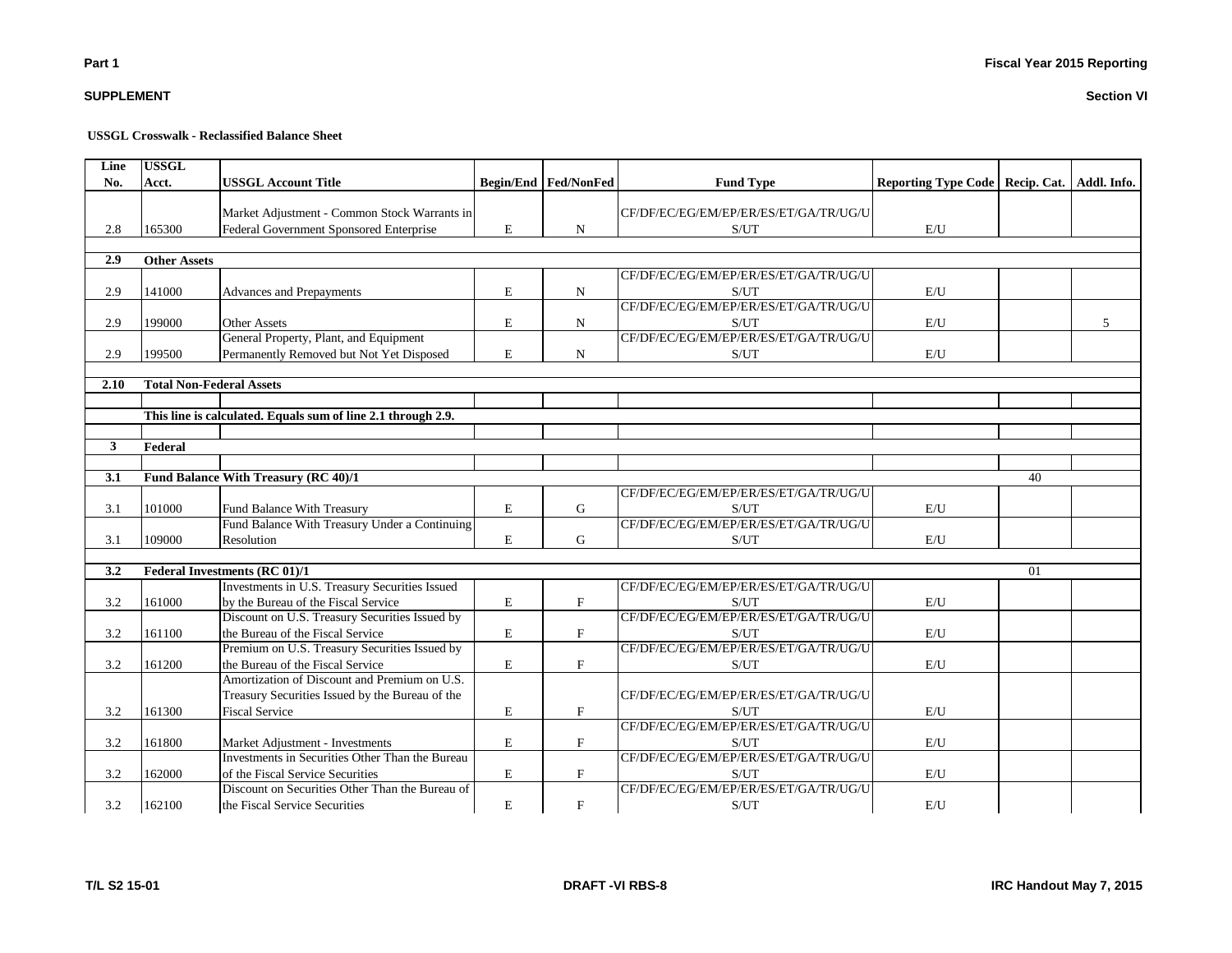## **SUPPLEMENT**

| Line | <b>USSGL</b> |                                                         |           |                           |                                       |                                                 |    |   |
|------|--------------|---------------------------------------------------------|-----------|---------------------------|---------------------------------------|-------------------------------------------------|----|---|
| No.  | Acct.        | <b>USSGL Account Title</b>                              |           | Begin/End Fed/NonFed      | <b>Fund Type</b>                      | Reporting Type Code   Recip. Cat.   Addl. Info. |    |   |
|      |              | Premium on Securities Other Than the Bureau of          |           |                           | CF/DF/EC/EG/EM/EP/ER/ES/ET/GA/TR/UG/U |                                                 |    |   |
| 3.2  | 162200       | the Fiscal Service Securities                           | E         | $\mathbf{F}$              | S/UT                                  | E/U                                             |    |   |
|      |              | Amortization of Discount and Premium on                 |           |                           |                                       |                                                 |    |   |
|      |              | Securities Other Than the Bureau of the Fiscal          |           |                           | CF/DF/EC/EG/EM/EP/ER/ES/ET/GA/TR/UG/U |                                                 |    |   |
| 3.2  | 162300       | <b>Service Securities</b>                               | E         | $\mathbf{F}$              | S/UT                                  | E/U                                             |    |   |
|      |              |                                                         |           |                           |                                       |                                                 |    |   |
|      |              | Investments in U.S. Treasury Zero Coupon                |           |                           | CF/DF/EC/EG/EM/EP/ER/ES/ET/GA/TR/UG/U |                                                 |    |   |
| 3.2  | 163000       | Bonds Issued by the Bureau of the Fiscal Service        | E         | $_{\rm F}$                | S/UT                                  | E/U                                             |    |   |
|      |              |                                                         |           |                           |                                       |                                                 |    |   |
|      |              | Discount on U.S. Treasury Zero Coupon Bonds             |           |                           | CF/DF/EC/EG/EM/EP/ER/ES/ET/GA/TR/UG/U |                                                 |    |   |
| 3.2  | 163100       | Issued by the Bureau of the Fiscal Service              | E         | $\mathbf{F}$              | S/UT                                  | E/U                                             |    |   |
|      |              | Amortization of Discount on U.S. Treasury Zero          |           |                           |                                       |                                                 |    |   |
|      |              | Coupon Bonds Issued by the Bureau of the Fiscal         |           |                           | CF/DF/EC/EG/EM/EP/ER/ES/ET/GA/TR/UG/U |                                                 |    |   |
| 3.2  | 163300       | Service                                                 | ${\bf E}$ | $\mathbf{F}$              | S/UT                                  | E/U                                             |    |   |
|      |              | Allowance for Subsidy - Preferred Stock                 |           |                           |                                       |                                                 |    |   |
|      |              | Accounted for Under the Provisions of the               |           |                           | CF/DF/EC/EG/EM/EP/ER/ES/ET/GA/TR/UG/U |                                                 |    |   |
| 3.2  | 164300       | Federal Credit Reform Act                               | E         | $\mathbf{F}$              | S/UT                                  | E/U                                             |    |   |
|      |              |                                                         |           |                           | CF/DF/EC/EG/EM/EP/ER/ES/ET/GA/TR/UG/U |                                                 |    |   |
| 3.2  | 169000       | Other Investments                                       | E         | $\mathbf{F}$              | S/UT                                  | E/U                                             |    |   |
|      |              |                                                         |           |                           |                                       |                                                 |    |   |
| 3.3  |              | <b>Accounts Receivable (RC 22)/1</b>                    |           |                           |                                       |                                                 | 22 |   |
|      |              |                                                         |           |                           | CF/DF/EC/EG/EM/EP/ER/ES/ET/GA/MR/TR/  |                                                 |    |   |
| 3.3  | 131000       | <b>Accounts Receivable</b>                              | E         | $\mathbf{F}$              | UG/US/UT                              | E/U                                             |    | 8 |
|      |              |                                                         |           |                           | CF/DF/EC/EG/EM/EP/ER/ES/ET/GA/TR/UG/U |                                                 |    |   |
| 3.3  | 131900       | Allowance for Loss on Accounts Receivable               | E         | $\mathbf{F}$              | S/UT                                  | E/U                                             |    | 8 |
|      |              | Penalties and Fines Receivable - Not Otherwise          |           |                           | CF/DF/EC/EG/EM/EP/ER/ES/ET/GA/TR/UG/U |                                                 |    |   |
| 3.3  | 136000       | Classified                                              | E         | $\mathbf{F}$              | S/UT                                  | E/U                                             |    | 8 |
|      |              | Administrative Fees Receivable - Not Otherwise          |           |                           | CF/DF/EC/EG/EM/EP/ER/ES/ET/GA/TR/UG/U |                                                 |    |   |
| 3.3  | 137000       | Classified                                              | E         | $\boldsymbol{\mathrm{F}}$ | S/UT                                  | E/U                                             |    | 8 |
|      |              |                                                         |           |                           | CF/DF/EC/EG/EM/EP/ER/ES/ET/TR/UG/US/U |                                                 |    |   |
| 3.3  | 199000       | <b>Other Assets</b>                                     | E         | $\mathbf{F}$              | T                                     | E/U                                             |    | 8 |
|      |              |                                                         |           |                           |                                       |                                                 |    |   |
| 3.4  |              | <b>Accounts Receivable, Capital Transfers (RC 12)/1</b> |           |                           |                                       |                                                 | 12 |   |
|      |              |                                                         |           |                           | CF/DF/EC/EG/EM/EP/ER/ES/ET/GA/TR/UG/U |                                                 |    |   |
| 3.4  | 192300       | Contingent Receivable for Capital Transfers             | E         | $\mathbf{F}$              | S/UT                                  | E/U                                             |    |   |
|      |              |                                                         |           |                           | CF/DF/EC/EG/EM/EP/ER/ES/ET/GA/TR/UG/U |                                                 |    |   |
| 3.4  | 192500       | Capital Transfers Receivable                            | E         | F                         | S/UT                                  | E/U                                             |    |   |
|      |              |                                                         |           |                           |                                       |                                                 |    |   |
| 3.5  |              | <b>Interest Receivable (RC 02)/1</b>                    |           |                           |                                       |                                                 | 02 |   |
|      |              |                                                         |           |                           | CF/DF/EC/EG/EM/EP/ER/ES/ET/TR/UG/US/U |                                                 |    |   |
| 3.5  | 134000       | Interest Receivable - Not Otherwise Classified          | E         | $\mathbf F$               | T                                     | E/U                                             |    | 8 |
|      |              |                                                         |           |                           |                                       |                                                 |    |   |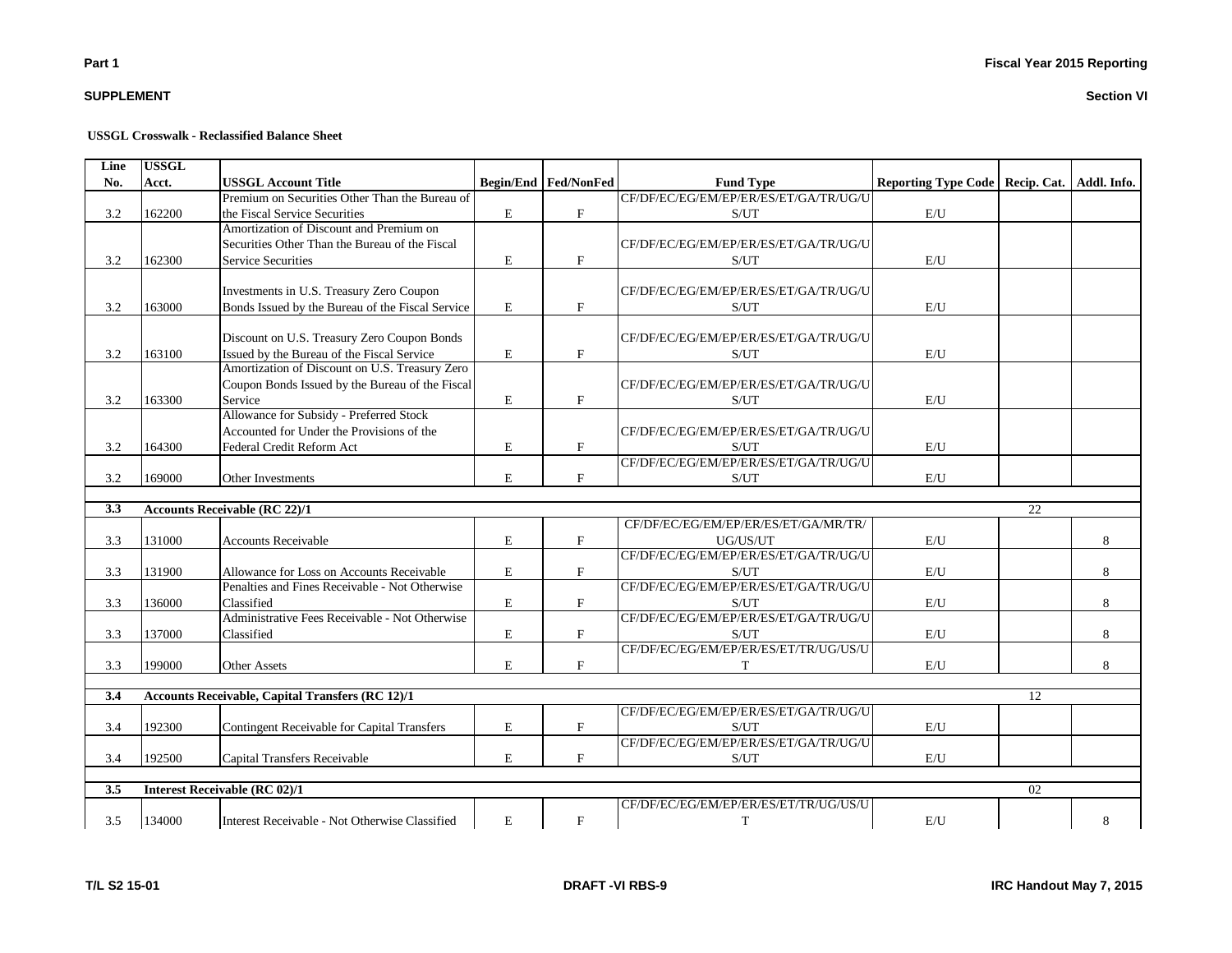**Section VI**

## **SUPPLEMENT**

## **USSGL Crosswalk - Reclassified Balance Sheet**

| Line             | <b>USSGL</b> |                                                           |             |                               |                                       |                                   |                 |                |
|------------------|--------------|-----------------------------------------------------------|-------------|-------------------------------|---------------------------------------|-----------------------------------|-----------------|----------------|
| No.              | Acct.        | <b>USSGL Account Title</b>                                |             | <b>Begin/End   Fed/NonFed</b> | <b>Fund Type</b>                      | Reporting Type Code   Recip. Cat. |                 | Addl. Info.    |
|                  |              |                                                           |             |                               | CF/DF/EC/EG/EM/EP/ER/ES/ET/GA/TR/UG/U |                                   |                 |                |
| 3.5              | 134100       | Interest Receivable - Loans                               | E           | $\mathbf F$                   | S/UT                                  | E/U                               |                 | 8              |
|                  | 134200       |                                                           |             |                               | CF/DF/EC/EG/EM/EP/ER/ES/ET/GA/TR/UG/U |                                   |                 |                |
| 3.5              |              | Interest Receivable - Investments                         | $\mathbf E$ | $\mathbf{F}$                  | S/UT                                  | E/U                               |                 | 8              |
| 3.6              |              | Loans Receivable (RC 17)/1                                |             |                               |                                       |                                   | 17              |                |
|                  |              |                                                           |             |                               | CF/DF/EC/EG/EM/EP/ER/ES/ET/GA/MR/TR/  |                                   |                 |                |
| 3.6              | 135000       | Loans Receivable                                          | $\mathbf E$ | $\boldsymbol{\mathrm{F}}$     | UG/US/UT                              | E/U                               |                 | 8              |
|                  |              | Capitalized Loan Interest Receivable - Non-               |             |                               | CF/DF/EC/EG/EM/EP/ER/ES/ET/GA/MR/TR/  |                                   |                 |                |
| 3.6              | 135100       | Credit Reform                                             | $\mathbf E$ | $\mathbf{F}$                  | UG/US/UT                              | E/U                               |                 | 8              |
|                  |              |                                                           |             |                               | CF/DF/EC/EG/EM/EP/ER/ES/ET/GA/TR/UG/U |                                   |                 |                |
| 3.6              | 136100       | Penalties and Fines Receivable - Loans                    | E           | $\mathbf F$                   | S/UT                                  | E/U                               |                 | 8              |
|                  |              |                                                           |             |                               | CF/DF/EC/EG/EM/EP/ER/ES/ET/GA/TR/UG/U |                                   |                 |                |
| 3.6              | 137100       | Administrative Fees Receivable - Loans                    | $\mathbf E$ | F                             | S/UT                                  | E/U                               |                 | 8              |
|                  |              |                                                           |             |                               |                                       |                                   |                 |                |
| 3.7              |              | <b>Transfers Receivable (RC 27)/1</b>                     |             |                               |                                       |                                   | 27              |                |
|                  |              | Receivable for Transfers of Currently Invested            |             |                               | CF/DF/EC/EG/EM/EP/ER/ES/ET/GA/TR/UG/U |                                   |                 |                |
| 3.7              | 133000       | <b>Balances</b>                                           | $\mathbf E$ | $\mathbf F$                   | S/UT                                  | E/U                               |                 | 8              |
|                  |              |                                                           |             |                               | CF/DF/EC/EG/EM/EP/ER/ES/ET/GA/TR/UG/U |                                   |                 |                |
| 3.7              | 133500       | <b>Expenditure Transfers Receivable</b>                   | E           | $\mathbf{F}$                  | S/UT                                  | $\mathrm{E}/\mathrm{U}$           |                 | 8              |
|                  |              |                                                           |             |                               |                                       |                                   |                 |                |
| 3.8              |              | <b>Benefit Program Contributions Receivable (RC 21)/1</b> |             |                               |                                       |                                   | 21              |                |
|                  |              | Funded Employment Benefit Contributions                   |             |                               | CF/DF/EC/EG/EM/EP/ER/ES/ET/GA/TR/UG/U |                                   |                 |                |
| 3.8              | 132000       | Receivable                                                | E           | $\mathbf{F}$                  | S/UT                                  | E/U                               |                 | 8              |
|                  |              | <b>Unfunded FECA Benefit Contributions</b>                |             |                               |                                       |                                   |                 |                |
| 3.8              | 132100       | Receivable                                                | E           | F                             | EG                                    | U                                 |                 | 8              |
|                  |              |                                                           |             |                               |                                       |                                   |                 |                |
| $\overline{3.9}$ |              | <b>Advances to Others and Prepayments (RC 23)/1</b>       |             |                               |                                       |                                   | $\overline{23}$ |                |
|                  |              |                                                           |             |                               | CF/DF/EC/EG/EM/EP/ER/ES/ET/GA/TR/UG/U |                                   |                 |                |
| 3.9              | 141000       | Advances and Prepayments                                  | $\mathbf E$ | F                             | S/UT                                  | E/U                               |                 | 8              |
|                  |              |                                                           |             |                               |                                       |                                   |                 |                |
| 3.10             |              | Other Assets (Without Reciprocals) (RC 29)/1              |             |                               |                                       |                                   | 29              |                |
|                  |              |                                                           |             |                               | CF/DF/EC/EG/EM/EP/ER/ES/ET/GA/TR/UG/U |                                   |                 |                |
| 3.10             | 132500       | <b>Taxes Receivable</b>                                   | E           | G                             | S/UT                                  | E/U                               |                 |                |
|                  |              |                                                           |             |                               | CF/DF/EC/EG/EM/EP/ER/ES/ET/GA/TR/UG/U |                                   |                 |                |
| 3.10             | 134200       | Interest Receivable - Investments                         | E           | Z                             | S/UT                                  | E/U                               |                 |                |
|                  |              |                                                           |             |                               | CF/DF/EC/EG/EM/EP/ER/ES/ET/GA/TR/UG/U |                                   |                 |                |
| 3.10             | 137300       | Administrative Fees Receivable - Taxes                    | $\mathbf E$ | G                             | S/UT                                  | $\mathrm{E}/\mathrm{U}$           |                 |                |
|                  |              | Investments in U.S. Treasury Securities Issued            |             |                               | CF/DF/EC/EG/EM/EP/ER/ES/ET/GA/TR/UG/U |                                   |                 |                |
| 3.10             | 161000       | by the Bureau of the Fiscal Service                       | $\mathbf E$ | Z                             | S/UT                                  | E/U                               |                 | $\overline{c}$ |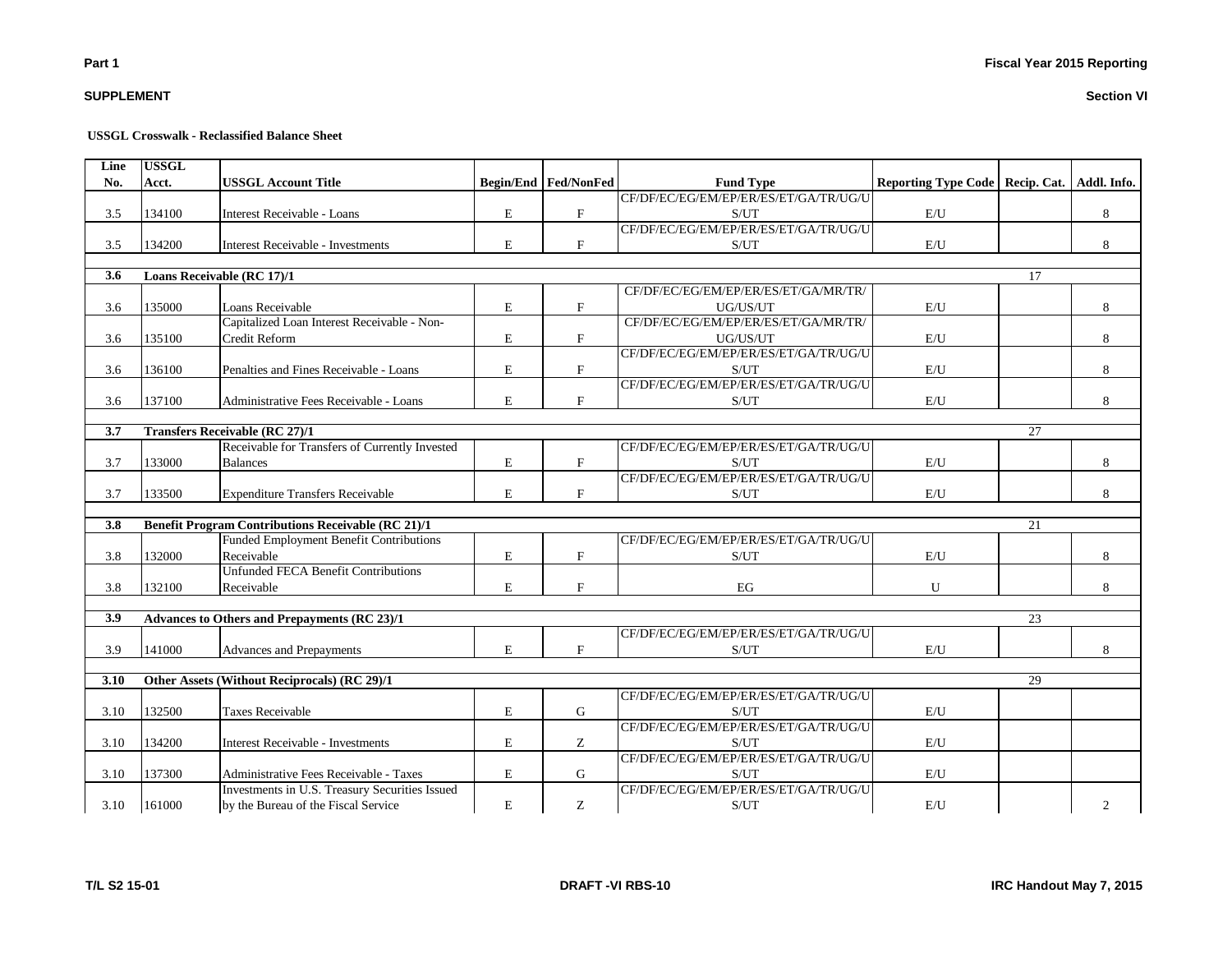## **SUPPLEMENT**

#### **USSGL Crosswalk - Reclassified Balance Sheet**

| Line           | <b>USSGL</b>                |                                                                |             |                      |                                                    |                                 |    |             |
|----------------|-----------------------------|----------------------------------------------------------------|-------------|----------------------|----------------------------------------------------|---------------------------------|----|-------------|
| No.            | Acct.                       | <b>USSGL Account Title</b>                                     |             | Begin/End Fed/NonFed | <b>Fund Type</b>                                   | Reporting Type Code Recip. Cat. |    | Addl. Info. |
|                |                             | Discount on U.S. Treasury Securities Issued by                 |             |                      | CF/DF/EC/EG/EM/EP/ER/ES/ET/GA/TR/UG/U              |                                 |    |             |
| 3.10           | 161100                      | the Bureau of the Fiscal Service                               | ${\bf E}$   | Z                    | $\ensuremath{\mathrm{S}}/\ensuremath{\mathrm{UT}}$ | $\mathbf{E}/\mathbf{U}$         |    | $\sqrt{2}$  |
|                |                             | Premium on U.S. Treasury Securities Issued by                  |             |                      | CF/DF/EC/EG/EM/EP/ER/ES/ET/GA/TR/UG/U              |                                 |    |             |
| 3.10           | 161200                      | the Bureau of the Fiscal Service                               | ${\bf E}$   | Z.                   | S/UT                                               | E/U                             |    | 2           |
|                |                             | Amortization of Discount and Premium on U.S.                   |             |                      |                                                    |                                 |    |             |
|                |                             | Treasury Securities Issued by the Bureau of the                |             |                      | CF/DF/EC/EG/EM/EP/ER/ES/ET/GA/TR/UG/U              |                                 |    |             |
| 3.10           | 161300                      | <b>Fiscal Service</b>                                          | E           | Ζ                    | S/UT                                               | E/U                             |    | 2           |
|                |                             |                                                                |             |                      |                                                    |                                 |    |             |
|                |                             | Asset for Agency's Custodial and Non-Entity Liabilities (RC    |             |                      |                                                    |                                 |    |             |
| 3.11           | 46/1                        |                                                                |             |                      |                                                    |                                 | 46 |             |
|                |                             | Asset for Agency's Custodial and Non-Entity                    |             |                      |                                                    |                                 |    |             |
| 3.11           | 198000                      | Liabilities                                                    | E           | $\mathbf{F}$         | GA                                                 | U                               |    |             |
|                |                             |                                                                |             |                      |                                                    |                                 |    |             |
| 3.12           | Other Assets (RC 30)/1      |                                                                |             |                      |                                                    |                                 | 30 |             |
|                |                             |                                                                |             |                      | CF/EC/EG/EM/EP/ER/ES/ET/GA/TR/UG/US/U              |                                 |    |             |
| 3.12           | 192100                      | Receivable From Appropriations                                 | ${\bf E}$   | $\mathbf G$          | T                                                  | $\mathrm{E}/\mathrm{U}$         |    |             |
|                |                             |                                                                |             |                      | CF/DF/EC/EG/EM/EP/ER/ES/ET/GA/TR/UG/U              |                                 |    |             |
| 3.12           | 199000                      | <b>Other Assets</b>                                            | ${\bf E}$   | G                    | S/UT                                               | E/U                             |    |             |
| 3.12           | 199000                      | <b>Other Assets</b>                                            | E           | F                    | <b>GA</b>                                          | E/U                             |    |             |
|                |                             |                                                                |             |                      |                                                    |                                 |    |             |
| 3.13           | <b>Total Federal Assets</b> |                                                                |             |                      |                                                    |                                 |    |             |
|                |                             |                                                                |             |                      |                                                    |                                 |    |             |
|                |                             | This line is calculated. Equals sum of lines 3.1 through 3.12. |             |                      |                                                    |                                 |    |             |
|                |                             |                                                                |             |                      |                                                    |                                 |    |             |
| $\overline{4}$ | <b>Total Assets</b>         |                                                                |             |                      |                                                    |                                 |    |             |
|                |                             |                                                                |             |                      |                                                    |                                 |    |             |
|                |                             | This line is calculated. Equals sum of lines 2.10 and 3.13.    |             |                      |                                                    |                                 |    |             |
|                |                             |                                                                |             |                      |                                                    |                                 |    |             |
| 5              | <b>Liabilities:</b>         |                                                                |             |                      |                                                    |                                 |    |             |
|                |                             |                                                                |             |                      |                                                    |                                 |    |             |
| 6              | Non-Federal                 |                                                                |             |                      |                                                    |                                 |    |             |
|                |                             |                                                                |             |                      |                                                    |                                 |    |             |
| 6.1            | <b>Accounts Payable</b>     |                                                                |             |                      |                                                    |                                 |    |             |
|                |                             |                                                                |             |                      | CF/DF/EC/EG/EM/EP/ER/ES/ET/GA/MR/TR/               |                                 |    |             |
| 6.1            | 211000                      | <b>Accounts Payable</b>                                        | $\mathbf E$ | $\mathbf N$          | UG/US/UT                                           | E/U                             |    |             |
|                |                             |                                                                |             |                      | CF/DF/EC/EG/EM/EP/ER/ES/ET/GA/TR/UG/U              |                                 |    |             |
| 6.1            | 212000                      | Disbursements in Transit                                       | E           | $\mathbf N$          | $\ensuremath{\mathrm{S}}/\ensuremath{\mathrm{UT}}$ | E/U                             |    |             |
|                |                             | Accrued Interest Payable - Not Otherwise                       |             |                      | CF/DF/EC/EG/EM/EP/ER/ES/ET/GA/TR/UG/U              |                                 |    |             |
| 6.1            | 214000                      | Classified                                                     | ${\bf E}$   | $\mathbf N$          | $\ensuremath{\mathrm{S}}/\ensuremath{\mathrm{UT}}$ | $\mathbf{E}/\mathbf{U}$         |    |             |
|                |                             |                                                                |             |                      |                                                    |                                 |    |             |
| 6.1            | 296000                      | Accounts Payable From Canceled Appropriations                  | $\mathbf E$ | $\mathbf N$          | EC/EG/EM/EP/ER/ES/ET/GA/TR                         | E/U                             |    |             |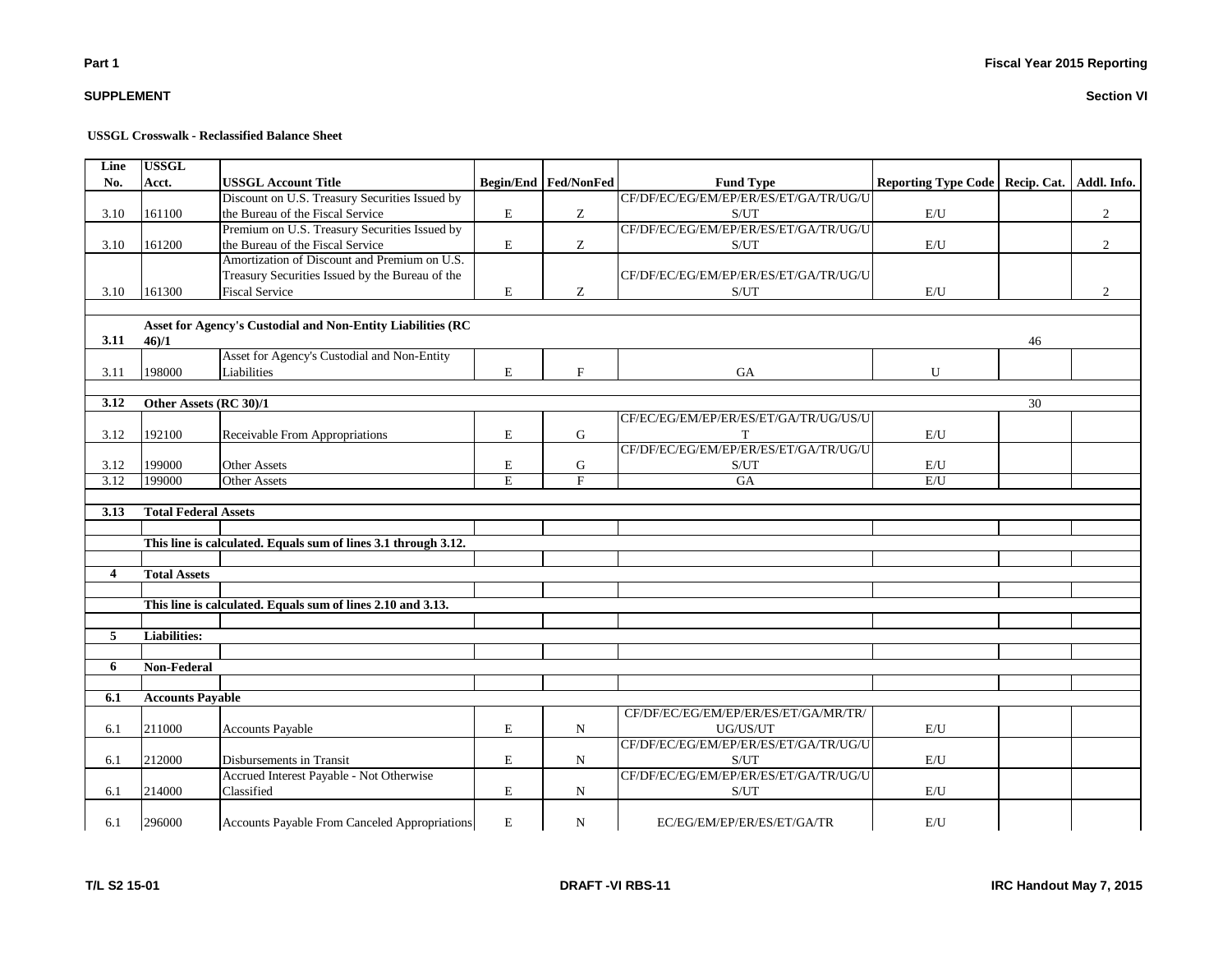#### **Line No. Acct. USSGL Account Title Begin/End Fed/NonFed Fund Type Reporting Type Code Recip. Cat. Addl. Info.**

|     |                 | <b>Federal Debt Securities Held by the Public and Accrued</b> |             |             |                                               |                         |                |
|-----|-----------------|---------------------------------------------------------------|-------------|-------------|-----------------------------------------------|-------------------------|----------------|
| 6.2 | <b>Interest</b> |                                                               |             |             |                                               |                         |                |
|     |                 |                                                               |             |             | CF/DF/EC/EG/EM/EP/ER/ES/ET/GA/TR/UG/U         |                         |                |
| 6.2 | 214100          | <b>Accrued Interest Payable - Debt Loans</b>                  | E           | $\mathbf N$ | S/UT                                          | E/U                     | $\overline{2}$ |
|     |                 |                                                               |             |             | CF/DF/EC/EG/EM/EP/ER/ES/ET/GA/TR/UG/U         |                         |                |
| 6.2 | 214200          | <b>Accrued Interest Payable - Debt</b>                        | E           | N           | S/UT                                          | E/U                     |                |
|     |                 | Securities Issued by Federal Agencies Under                   |             |             | CF/DF/EC/EG/EM/EP/ER/ES/ET/GA/TR/UG/U         |                         |                |
| 6.2 | 253000          | General and Special Financing Authority                       | E           | $\mathbf N$ | S/UT                                          | E/U                     |                |
|     |                 | Discount on Securities Issued by Federal                      |             |             |                                               |                         |                |
|     |                 | Agencies Under General and Special Financing                  |             |             | CF/DF/EC/EG/EM/EP/ER/ES/ET/GA/TR/UG/U         |                         |                |
| 6.2 | 253100          | Authority                                                     | E           | $\mathbf N$ | S/UT                                          | E/U                     |                |
|     |                 | Premium on Securities Issued by Federal                       |             |             |                                               |                         |                |
|     |                 | Agencies Under General and Special Financing                  |             |             | CF/DF/EC/EG/EM/EP/ER/ES/ET/GA/TR/UG/U         |                         |                |
| 6.2 | 253200          | Authority                                                     | $\mathbf E$ | $\mathbf N$ | S/UT                                          | E/U                     |                |
|     |                 | Amortization of Discount on Securities Issued by              |             |             |                                               |                         |                |
|     |                 | Federal Agencies Under General and Special                    |             |             | CF/DF/EC/EG/EM/EP/ER/ES/ET/GA/TR/UG/U         |                         |                |
| 6.2 | 253300          | <b>Financing Authority</b>                                    | $\mathbf E$ | $\mathbf N$ | S/UT                                          | E/U                     |                |
|     |                 | Amortization of Premium on Securities Issued by               |             |             |                                               |                         |                |
|     |                 | Federal Agencies Under General and Special                    |             |             | CF/DF/EC/EG/EM/EP/ER/ES/ET/GA/TR/UG/U         |                         |                |
| 6.2 | 253400          |                                                               | $\mathbf E$ | $\mathbf N$ |                                               | E/U                     |                |
|     |                 | <b>Financing Authority</b>                                    |             |             | S/UT<br>CF/DF/EC/EG/EM/EP/ER/ES/ET/GA/TR/UG/U |                         |                |
|     |                 |                                                               |             |             |                                               |                         |                |
| 6.2 | 254000          | <b>Participation Certificates</b>                             | E           | $\mathbf N$ | S/UT                                          | E/U                     |                |
|     |                 |                                                               |             |             |                                               |                         |                |
| 6.3 |                 | <b>Federal Employee and Veterans Benefits Payable</b>         |             |             |                                               |                         |                |
|     |                 | Employee Health Care Liability Incurred but Not               |             |             | CF/DF/EC/EG/EM/EP/ER/ES/ET/GA/TR/UG/U         |                         |                |
| 6.3 | 219100          | Reported                                                      | $\mathbf E$ | ${\bf N}$   | S/UT                                          | E/U                     |                |
|     |                 | <b>Employer Contributions and Payroll Taxes</b>               |             |             | CF/DF/EC/EG/EM/EP/ER/ES/ET/GA/TR/UG/U         |                         |                |
| 6.3 | 221300          | Pavable                                                       | E           | $\mathbf N$ | S/UT                                          | E/U                     |                |
|     |                 | Other Post Employment Benefits Due and                        |             |             | CF/DF/EC/EG/EM/EP/ER/ES/ET/GA/TR/UG/U         |                         |                |
| 6.3 | 221500          | Payable                                                       | E           | $\mathbf N$ | S/UT                                          | E/U                     |                |
|     |                 | Pension Benefits Due and Payable to                           |             |             | CF/DF/EC/EG/EM/EP/ER/ES/ET/GA/TR/UG/U         |                         |                |
| 6.3 | 221600          | <b>Beneficiaries</b>                                          | E           | $\mathbf N$ | S/UT                                          | E/U                     |                |
|     |                 |                                                               |             |             | CF/DF/EC/EG/EM/EP/ER/ES/ET/GA/TR/UG/U         |                         |                |
| 6.3 | 221700          | Benefit Premiums Payable to Carriers                          | $\mathbf E$ | $\mathbf N$ | S/UT                                          | E/U                     |                |
|     |                 | Life Insurance Benefits Due and Payable to                    |             |             | CF/DF/EC/EG/EM/EP/ER/ES/ET/GA/TR/UG/U         |                         |                |
| 6.3 | 221800          | <b>Beneficiaries</b>                                          | $\mathbf E$ | $\mathbf N$ | S/UT                                          | $\mathrm{E}/\mathrm{U}$ |                |
|     |                 |                                                               |             |             | CF/DF/EC/EG/EM/EP/ER/ES/ET/GA/TR/UG/U         |                         |                |
| 6.3 | 229000          | Other Unfunded Employment Related Liability                   | E           | $\mathbf N$ | S/UT                                          | $\mathrm{E}/\mathrm{U}$ |                |
|     |                 |                                                               |             |             | CF/DF/EC/EG/EM/EP/ER/ES/ET/GA/TR/UG/U         |                         |                |
| 6.3 | 261000          | <b>Actuarial Pension Liability</b>                            | E           | $\mathbf N$ | S/UT                                          | E/U                     |                |

**USSGL**

# **SUPPLEMENT**

**Part 1**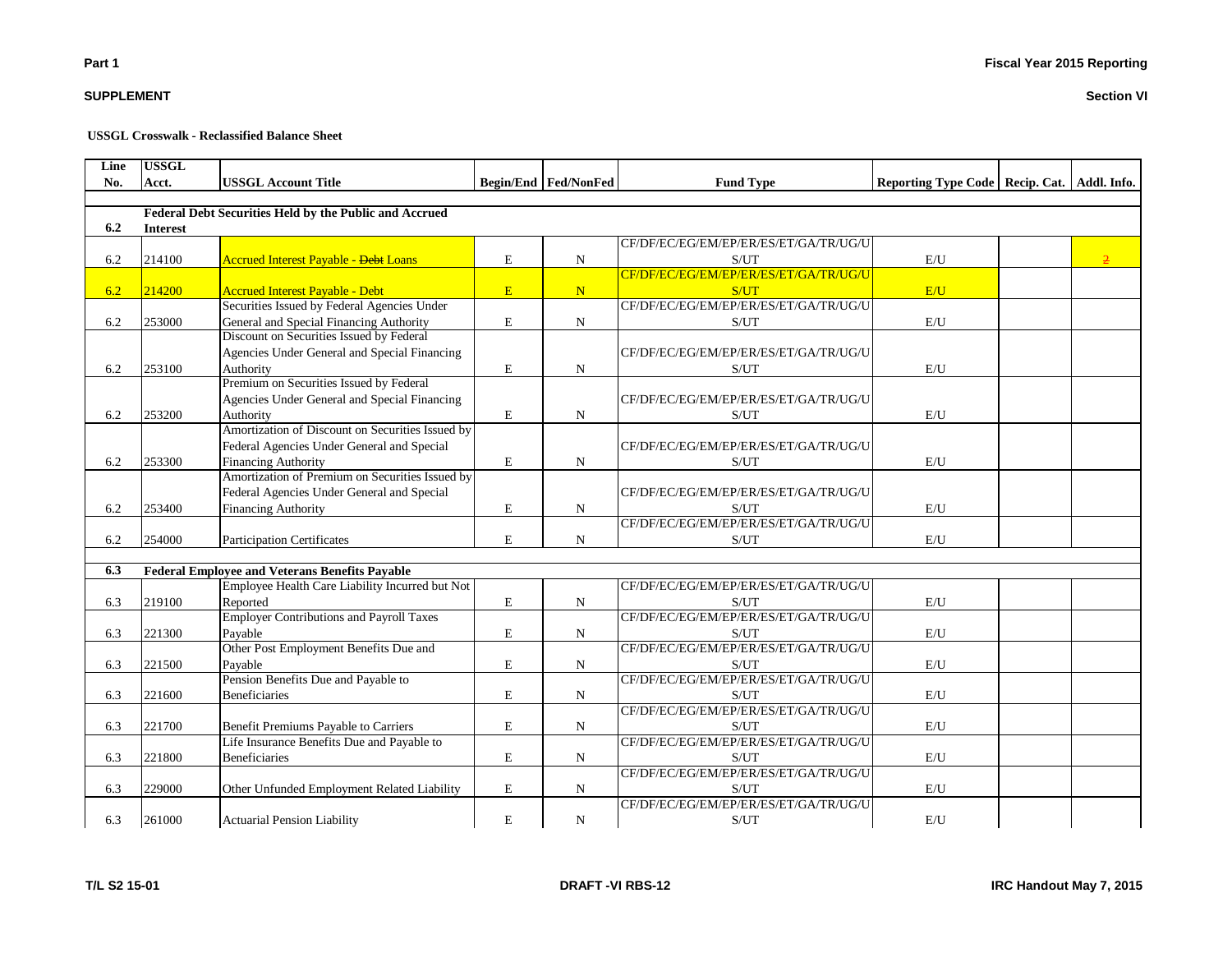## **Fiscal Year 2015 Reporting**

## **SUPPLEMENT**

#### **USSGL Crosswalk - Reclassified Balance Sheet**

| Line | <b>USSGL</b>             |                                                    |                |                             |                                       |                                   |             |
|------|--------------------------|----------------------------------------------------|----------------|-----------------------------|---------------------------------------|-----------------------------------|-------------|
| No.  | Acct.                    | <b>USSGL Account Title</b>                         |                | <b>Begin/End Fed/NonFed</b> | <b>Fund Type</b>                      | Reporting Type Code   Recip. Cat. | Addl. Info. |
|      |                          |                                                    |                |                             | CF/DF/EC/EG/EM/EP/ER/ES/ET/GA/TR/UG/U |                                   |             |
| 6.3  | 262000                   | Actuarial Health Insurance Liability               | E              | $\mathbf N$                 | S/UT                                  | $\mathrm{E}/\mathrm{U}$           |             |
|      |                          |                                                    |                |                             | CF/DF/EC/EG/EM/EP/ER/ES/ET/GA/TR/UG/U |                                   |             |
| 6.3  | 263000                   | Actuarial Life Insurance Liability                 | E              | N                           | S/UT                                  | $\mathrm{E}/\mathrm{U}$           |             |
|      |                          |                                                    |                |                             | CF/DF/EC/EG/EM/EP/ER/ES/ET/GA/TR/UG/U |                                   |             |
| 6.3  | 265000                   | <b>Actuarial FECA Liability</b>                    | E              | N                           | S/UT                                  | $\mathrm{E}/\mathrm{U}$           |             |
|      |                          |                                                    |                |                             | CF/DF/EC/EG/EM/EP/ER/ES/ET/GA/TR/UG/U |                                   |             |
| 6.3  | 269000                   | Other Actuarial Liabilities                        | E              | N                           | S/UT                                  | E/U                               |             |
|      |                          |                                                    |                |                             |                                       |                                   |             |
| 6.4  |                          | <b>Environmental and Disposal Liabilities</b>      |                |                             |                                       |                                   |             |
|      |                          |                                                    |                |                             | CF/DF/EC/EG/EM/EP/ER/ES/ET/GA/TR/UG/U |                                   |             |
| 6.4  | 299500                   | <b>Estimated Cleanup Cost Liability</b>            | E              | $\mathbf N$                 | S/UT                                  | E/U                               |             |
| 6.5  |                          | <b>Benefits Due and Payable</b>                    |                |                             |                                       |                                   |             |
|      |                          |                                                    |                |                             | CF/DF/EC/EG/EM/EP/ER/ES/ET/GA/TR/UG/U |                                   |             |
| 6.5  | 216000                   | <b>Entitlement Benefits Due and Payable</b>        | E              | $\mathbf N$                 | S/UT                                  | E/U                               |             |
|      |                          |                                                    |                |                             |                                       |                                   |             |
| 6.6  |                          | <b>Loan Guarantee Liabilities</b>                  |                |                             |                                       |                                   |             |
|      |                          |                                                    |                |                             | CF/DF/EC/EG/EM/EP/ER/ES/ET/GA/TR/UG/U |                                   |             |
| 6.6  | 218000                   | Loan Guarantee Liability                           | E              | N                           | S/UT                                  | E/U                               |             |
|      |                          |                                                    |                |                             |                                       |                                   |             |
| 6.7  |                          | Liabilities to GSEs (for use by Treasury only)     |                |                             |                                       |                                   |             |
|      |                          | Accounts Payable for Federal Government            |                |                             | CF/DF/EC/EG/EM/EP/ER/ES/ET/GA/TR/UG/U |                                   |             |
| 6.7  | 211200                   | Sponsored Enterprise                               | E              | N                           | S/UT                                  | E/U                               |             |
|      |                          | Contingent Liabilities - Federal Government        |                |                             | CF/DF/EC/EG/EM/EP/ER/ES/ET/GA/TR/UG/U |                                   |             |
| 6.7  | 292200                   | Sponsored Enterprise                               | E              | N                           | S/UT                                  | E/U                               |             |
|      |                          |                                                    |                |                             |                                       |                                   |             |
| 6.8  |                          | <b>Insurance and Guarantee Program Liabilities</b> |                |                             |                                       |                                   |             |
|      |                          | Actuarial Liabilities for Federal Insurance and    |                |                             | CF/DF/EC/EG/EM/EP/ER/ES/ET/GA/TR/UG/U |                                   |             |
| 6.8  | 266000                   | <b>Guarantee Programs</b>                          | E              | $\mathbf N$                 | S/UT                                  | E/U                               |             |
| 6.9  | <b>Other Liabilities</b> |                                                    |                |                             |                                       |                                   |             |
| 6.9  | 201000                   | Liability for Fund Balance With Treasury           | $\mathbf E$    | $\mathbf N$                 | <b>GA</b>                             | $\overline{U}$                    |             |
|      |                          |                                                    |                |                             | CF/DF/EC/EG/EM/EP/ER/ES/ET/GA/TR/UG/U |                                   |             |
| 6.9  | 213000                   | <b>Contract Holdbacks</b>                          | E              | N                           | S/UT                                  | E/U                               |             |
|      |                          | Other Liabilities With Related Budgetary           |                |                             | CF/DF/EC/EG/EM/EP/ER/ES/ET/GA/TR/UG/U |                                   |             |
| 6.9  | 219000                   | Obligations                                        | $\mathbf E$    | ${\bf N}$                   | S/UT                                  | E/U                               |             |
|      |                          | Special Drawing Right (SDR) Certificates Issued    |                |                             |                                       |                                   |             |
| 6.9  | 219200                   | to Federal Reserve Banks                           | $\mathbf E$    | N                           | EP                                    | E                                 |             |
| 6.9  | 219300                   | Allocation of Special Drawing Rights (SDRs)        | $\overline{E}$ | $\overline{N}$              | EP                                    | $\overline{E}$                    |             |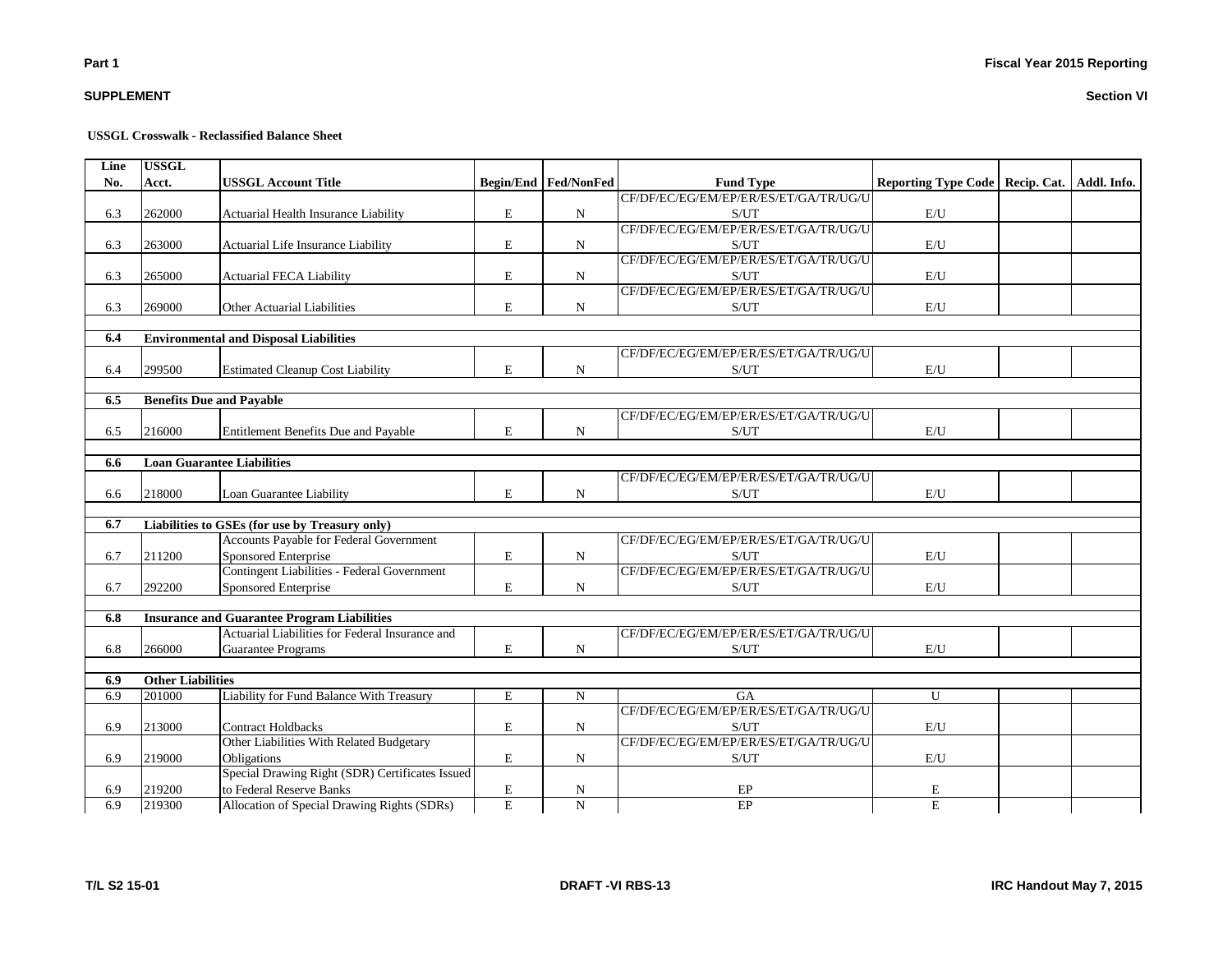## **SUPPLEMENT**

#### **USSGL Crosswalk - Reclassified Balance Sheet**

| Line           | <b>USSGL</b> |                                                               |                         |                      |                                       |                            |             |             |
|----------------|--------------|---------------------------------------------------------------|-------------------------|----------------------|---------------------------------------|----------------------------|-------------|-------------|
| No.            | Acct.        | <b>USSGL Account Title</b>                                    |                         | Begin/End Fed/NonFed | <b>Fund Type</b>                      | <b>Reporting Type Code</b> | Recip. Cat. | Addl. Info. |
|                |              |                                                               |                         |                      | CF/DF/EC/EG/EM/EP/ER/ES/ET/GA/TR/UG/U |                            |             |             |
| 6.9            | 221000       | Accrued Funded Payroll and Leave                              | $\mathbf E$             | $\mathbf N$          | S/UT                                  | E/U                        |             |             |
|                |              |                                                               |                         |                      | CF/DF/EC/EG/EM/EP/ER/ES/ET/GA/TR/UG/U |                            |             |             |
| 6.9            | 221100       | <b>Withholdings Payable</b>                                   | E                       | $\mathbf N$          | S/UT                                  | E/U                        |             |             |
|                |              |                                                               |                         |                      | CF/DF/EC/EG/EM/EP/ER/ES/ET/GA/TR/UG/U |                            |             |             |
| 6.9            | 222000       | <b>Unfunded Leave</b>                                         | ${\bf E}$               | $\mathbf N$          | S/UT                                  | E/U                        |             |             |
|                |              |                                                               |                         |                      | CF/DF/EC/EG/EM/EP/ER/ES/ET/GA/TR/UG/U |                            |             |             |
| 6.9            | 231000       | Liability for Advances and Prepayments                        | E                       | $\mathbf N$          | S/UT                                  | E/U                        |             |             |
|                |              |                                                               |                         |                      | CF/DF/EC/EG/EM/EP/ER/ES/ET/GA/TR/UG/U |                            |             |             |
| 6.9            | 232000       | Other Deferred Revenue                                        | E                       | ${\bf N}$            | S/UT                                  | $\mathbf{E}/\mathbf{U}$    |             |             |
|                |              | Liability for Nonfiduciary Deposit Funds and                  |                         |                      | CF/DF/EC/EG/EM/EP/ER/ES/ET/GA/TR/UG/U |                            |             |             |
| 6.9            | 240000       | <b>Undeposited Collections</b>                                | E                       | N                    | S/UT                                  | E/U                        |             |             |
| 6.9            | 241000       | <b>Liability for Clearing Accounts</b>                        | $\overline{\mathrm{E}}$ | $\overline{N}$       | CF                                    | E/U                        |             |             |
|                |              |                                                               |                         |                      | CF/DF/EC/EG/EM/EP/ER/ES/ET/GA/TR/UG/U |                            |             |             |
| 6.9            | 259000       | Other Debt                                                    | $\mathbf E$             | $\mathbf N$          | S/UT                                  | E/U                        |             | 6/7         |
|                |              | Actuarial Liabilities for Treasury-Managed                    |                         |                      | CF/DF/EC/EG/EM/EP/ER/ES/ET/GA/TR/UG/U |                            |             |             |
| 6.9            | 267000       | <b>Benefit Programs</b>                                       | E                       | $\mathbf N$          | S/UT                                  | E/U                        |             |             |
|                |              |                                                               |                         |                      | CF/DF/EC/EG/EM/EP/ER/ES/ET/GA/TR/UG/U |                            |             |             |
| 6.9            | 291000       | Prior Liens Outstanding on Acquired Collateral                | E                       | $\mathbf N$          | S/UT                                  | E/U                        |             |             |
|                |              |                                                               |                         |                      | CF/DF/EC/EG/EM/EP/ER/ES/ET/GA/TR/UG/U |                            |             |             |
| 6.9            | 292000       | <b>Contingent Liabilities</b>                                 | ${\bf E}$               | $\mathbf N$          | S/UT                                  | E/U                        |             |             |
|                |              |                                                               |                         |                      | CF/DF/EC/EG/EM/EP/ER/ES/ET/GA/TR/UG/U |                            |             |             |
| 6.9            | 294000       | Capital Lease Liability                                       | E                       | $\mathbf N$          | S/UT                                  | E/U                        |             |             |
|                |              |                                                               |                         |                      | CF/DF/EC/EG/EM/EP/ER/ES/ET/GA/MR/TR/  |                            |             |             |
| 6.9            | 298000       | <b>Custodial Liability</b>                                    | E                       | N                    | UG/US/UT                              | E/U                        |             | 3           |
|                |              | Other Liabilities Without Related Budgetary                   |                         |                      | CF/DF/EC/EG/EM/EP/ER/ES/ET/GA/MR/TR/  |                            |             |             |
| 6.9            | 299000       | Obligations                                                   | E                       | ${\bf N}$            | $UG/US/UT$                            | $\mathbf{E}/\mathbf{U}$    |             |             |
|                |              |                                                               |                         |                      |                                       |                            |             |             |
| 6.10           |              | <b>Total Non-Federal Liabilities</b>                          |                         |                      |                                       |                            |             |             |
|                |              |                                                               |                         |                      |                                       |                            |             |             |
|                |              | This line is calculated. Equals sum of lines 6.1 through 6.9. |                         |                      |                                       |                            |             |             |
|                |              |                                                               |                         |                      |                                       |                            |             |             |
| $\overline{7}$ | Federal      |                                                               |                         |                      |                                       |                            |             |             |
|                |              |                                                               |                         |                      |                                       |                            |             |             |
| 7.1            |              | <b>Accounts Payable (RC 22)/1</b>                             |                         |                      |                                       |                            | 22          |             |
|                |              |                                                               |                         |                      | CF/DF/EC/EG/EM/EP/ER/ES/ET/GA/MR/TR/  |                            |             |             |
| 7.1            | 211000       | <b>Accounts Payable</b>                                       | E                       | $\mathbf{F}$         | UG/US/UT                              | E/U                        |             |             |
|                |              |                                                               |                         |                      | CF/DF/EC/EG/EM/EP/ER/ES/ET/GA/TR/UG/U |                            |             |             |
| 7.1            | 212000       | Disbursements in Transit                                      | E                       | $\mathbf F$          | S/UT                                  | E/U                        |             |             |
|                |              |                                                               |                         |                      | CF/DF/EC/EG/EM/EP/ER/ES/ET/GA/TR/UG/U |                            |             |             |
| 7.1            | 213000       | <b>Contract Holdbacks</b>                                     | ${\bf E}$               | $\mathbf F$          | S/UT                                  | E/U                        |             |             |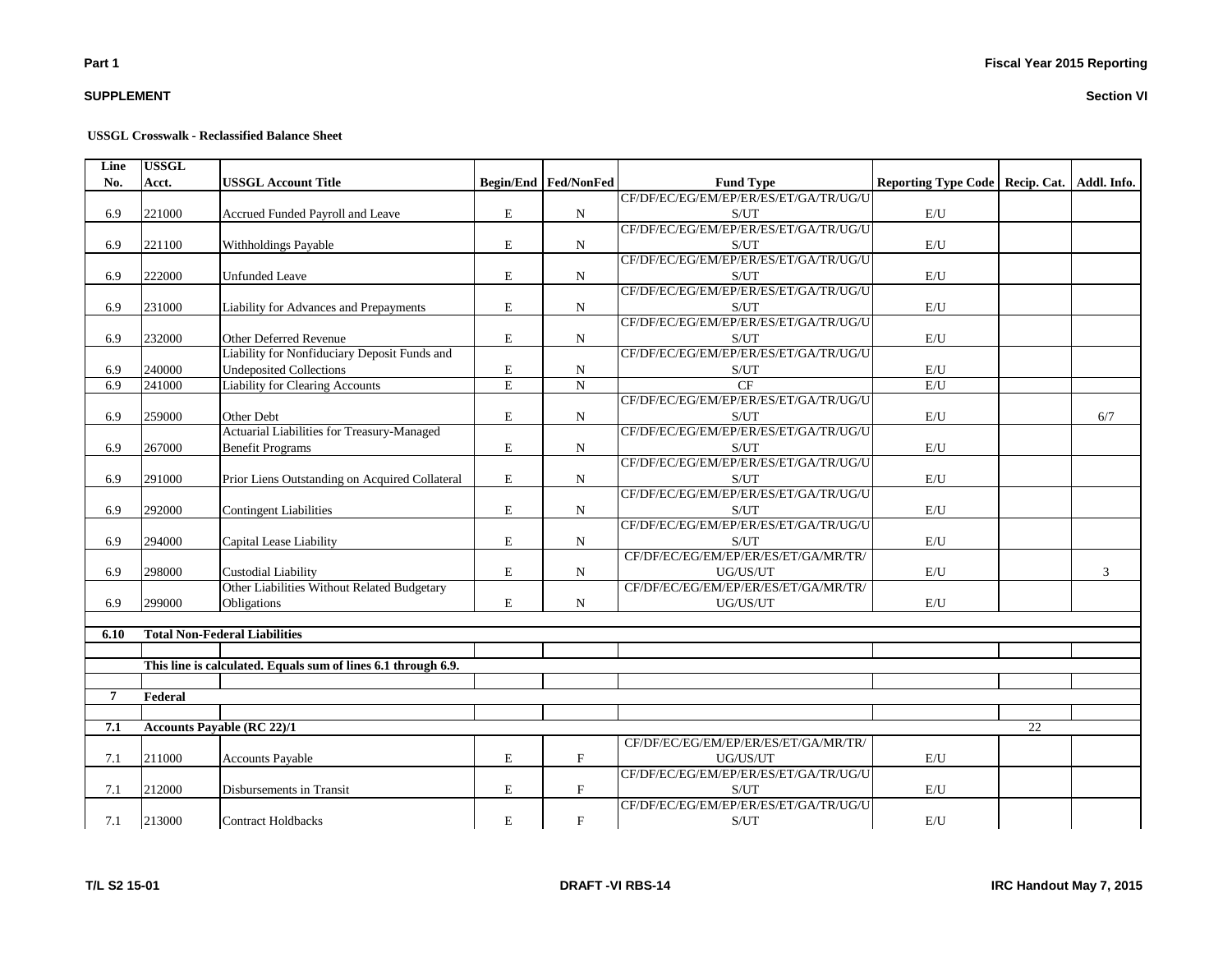## **SUPPLEMENT**

#### **USSGL Crosswalk - Reclassified Balance Sheet**

| Line    | <b>USSGL</b> |                                                      |             |                             |                                       |                            |             |             |
|---------|--------------|------------------------------------------------------|-------------|-----------------------------|---------------------------------------|----------------------------|-------------|-------------|
| No.     | Acct.        | <b>USSGL Account Title</b>                           |             | <b>Begin/End Fed/NonFed</b> | <b>Fund Type</b>                      | <b>Reporting Type Code</b> | Recip. Cat. | Addl. Info. |
|         |              |                                                      |             |                             | CF/DF/EC/EG/EM/EP/ER/ES/ET/GA/TR/UG/U |                            |             |             |
| 7.1     | 217000       | Subsidy Payable to the Financing Account             | E           | $\mathbf F$                 | S/UT                                  | E/U                        |             |             |
|         |              | Other Liabilities With Related Budgetary             |             |                             | CF/DF/EC/EG/EM/EP/ER/ES/ET/GA/TR/UG/U |                            |             |             |
| 7.1     | 219000       | Obligations                                          | $\bf E$     | $\mathbf{F}$                | S/UT                                  | E/U                        |             |             |
|         |              |                                                      |             |                             | CF/DF/EC/EG/EM/EP/ER/ES/ET/GA/TR/UG/U |                            |             |             |
| 7.1     | 294000       | Capital Lease Liability                              | $\mathbf E$ | $_{\rm F}$                  | S/UT                                  | E/U                        |             |             |
|         |              |                                                      |             |                             |                                       |                            |             |             |
| 7.1     | 296000       | Accounts Payable From Canceled Appropriations        | $\bf E$     | $\mathbf{F}$                | EC/EG/EM/EP/ER/ES/ET/GA/TR            | E/U                        |             |             |
|         |              | Other Liabilities Without Related Budgetary          |             |                             | CF/DF/EC/EG/EM/EP/ER/ES/ET/MR/TR/UG/  |                            |             |             |
| 7.1     | 299000       | Obligations                                          | E           | $\mathbf{F}$                | US/UT                                 | E/U                        |             |             |
|         |              |                                                      |             |                             |                                       |                            |             |             |
| 7.2     |              | <b>Accounts Payable, Capital Transfers (RC 12)/1</b> |             |                             |                                       |                            | 12          |             |
|         |              |                                                      |             |                             | CF/DF/EC/EG/EM/EP/ER/ES/ET/GA/TR/UG/U |                            |             |             |
| $7.2\,$ | 292300       | Contingent Liability for Capital Transfers           | E           | $\mathbf F$                 | S/UT                                  | $\mathrm{E}/\mathrm{U}$    |             |             |
|         |              |                                                      |             |                             | CF/DF/EC/EG/EM/EP/ER/ES/ET/GA/TR/UG/U |                            |             |             |
| 7.2     | 297000       | <b>Liability for Capital Transfers</b>               | E           | $\mathbf{F}$                | S/UT                                  | E/U                        |             |             |
|         |              |                                                      |             |                             |                                       |                            |             |             |
| 7.3     |              | Federal Debt (RC 01)/1                               |             |                             |                                       |                            | 01          |             |
|         |              | Securities Issued by Federal Agencies Under          |             |                             | CF/DF/EC/EG/EM/EP/ER/ES/ET/GA/TR/UG/U |                            |             |             |
| 7.3     | 253000       | General and Special Financing Authority              | $\mathbf E$ | $\mathbf{F}$                | S/UT                                  | E/U                        |             | 8           |
|         |              | Discount on Securities Issued by Federal             |             |                             |                                       |                            |             |             |
|         |              | Agencies Under General and Special Financing         |             |                             | CF/DF/EC/EG/EM/EP/ER/ES/ET/GA/TR/UG/U |                            |             |             |
| 7.3     | 253100       | Authority                                            | E           | $\mathbf F$                 | S/UT                                  | E/U                        |             | 8           |
|         |              | Premium on Securities Issued by Federal              |             |                             |                                       |                            |             |             |
|         |              | Agencies Under General and Special Financing         |             |                             | CF/DF/EC/EG/EM/EP/ER/ES/ET/GA/TR/UG/U |                            |             |             |
| 7.3     | 253200       | Authority                                            | $\mathbf E$ | F                           | S/UT                                  | E/U                        |             | 8           |
|         |              | Amortization of Discount on Securities Issued by     |             |                             |                                       |                            |             |             |
|         |              | Federal Agencies Under General and Special           |             |                             | CF/DF/EC/EG/EM/EP/ER/ES/ET/GA/TR/UG/U |                            |             |             |
| 7.3     | 253300       | <b>Financing Authority</b>                           | $\mathbf E$ | $\mathbf{F}$                | S/UT                                  | E/U                        |             | 8           |
|         |              | Amortization of Premium on Securities Issued by      |             |                             |                                       |                            |             |             |
|         |              | Federal Agencies Under General and Special           |             |                             | CF/DF/EC/EG/EM/EP/ER/ES/ET/GA/TR/UG/U |                            |             |             |
| 7.3     | 253400       | <b>Financing Authority</b>                           | E           | $_{\rm F}$                  | S/UT                                  | E/U                        |             | 8           |
|         |              |                                                      |             |                             | CF/DF/EC/EG/EM/EP/ER/ES/ET/GA/TR/UG/U |                            |             |             |
| 7.3     | 254000       | <b>Participation Certificates</b>                    | E           | $\mathbf{F}$                | S/UT                                  | E/U                        |             | 8           |
|         |              |                                                      |             |                             |                                       |                            |             |             |
| 7.4     |              | <b>Interest Payable (RC 02)/1</b>                    |             |                             |                                       |                            | 02          |             |
|         |              | Accrued Interest Payable - Not Otherwise             |             |                             | CF/DF/EC/EG/EM/EP/ER/ES/ET/GA/TR/UG/U |                            |             |             |
| 7.4     | 214000       | Classified                                           | $\mathbf E$ | $\boldsymbol{\mathrm{F}}$   | S/UT                                  | E/U                        |             | 8           |
|         |              |                                                      |             |                             | CF/DF/EC/EG/EM/EP/ER/ES/ET/GA/TR/UG/U |                            |             |             |
| 7.4     | 214100       | <b>Accrued Interest Payable - Debt Loans</b>         | E           | $\mathbf{F}$                | S/UT                                  | E/U                        |             | 8           |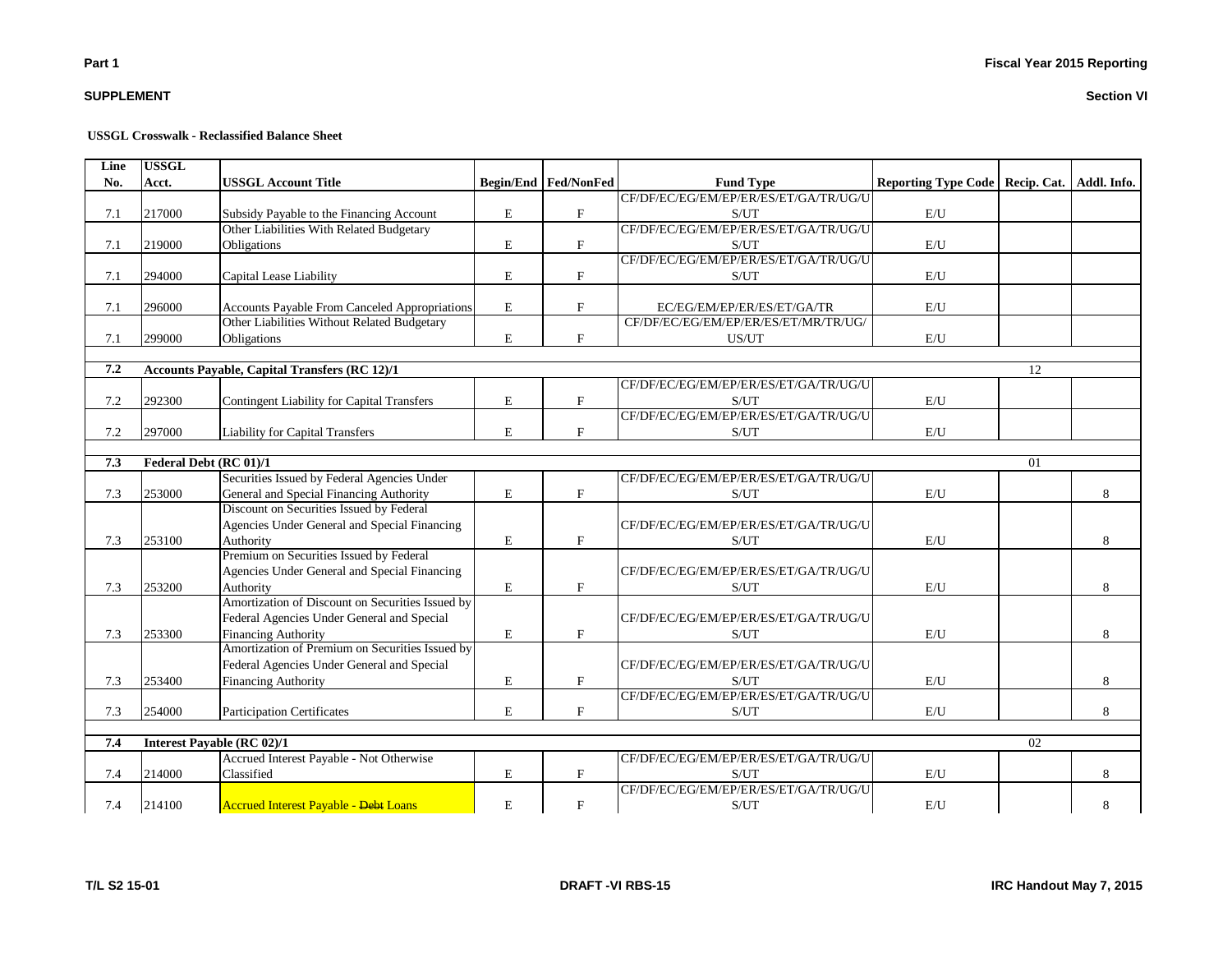|  | <b>DRAFT-VI RBS-16</b> |  |
|--|------------------------|--|
|  |                        |  |

#### **Section VI**

## **USSGL Crosswalk - Reclassified Balance Sheet**

| Line<br>No. | <b>USSGL</b><br>Acct. | <b>USSGL Account Title</b>                                 |             | Begin/End Fed/NonFed      |                                                           |                                   |    |                |
|-------------|-----------------------|------------------------------------------------------------|-------------|---------------------------|-----------------------------------------------------------|-----------------------------------|----|----------------|
|             |                       |                                                            |             |                           | <b>Fund Type</b><br>CF/DF/EC/EG/EM/EP/ER/ES/ET/GA/TR/UG/U | Reporting Type Code   Recip. Cat. |    | Addl. Info.    |
| 7.4         | 214200                | <b>Accrued Interest Payable - Debt</b>                     | E           | F                         | S/UT                                                      | E/U                               |    | 8 <sup>1</sup> |
|             |                       |                                                            |             |                           |                                                           |                                   |    |                |
| 7.5         |                       | Loans Payable (RC 17)/1                                    |             |                           |                                                           |                                   | 17 |                |
|             |                       | Principal Payable to the Bureau of the Fiscal              |             |                           | CF/DF/EC/EG/EM/EP/ER/ES/ET/GA/TR/UG/U                     |                                   |    |                |
| 7.5         | 251000                | Service                                                    | $\mathbf E$ | $\mathbf{F}$              | S/UT                                                      | E/U                               |    |                |
|             |                       | Capitalized Loan Interest Payable - Non-Credit             |             |                           | CF/DF/EC/EG/EM/EP/ER/ES/ET/GA/TR/UG/U                     |                                   |    |                |
| 7.5         | 251100                | Reform                                                     | $\mathbf E$ | $\boldsymbol{\mathrm{F}}$ | S/UT                                                      | E/U                               |    |                |
|             |                       |                                                            |             |                           | CF/DF/EC/EG/EM/EP/ER/ES/ET/GA/TR/UG/U                     |                                   |    |                |
| 7.5         | 252000                | Principal Payable to the Federal Financing Bank            | $\mathbf E$ | $\mathbf{F}$              | S/UT                                                      | E/U                               |    |                |
|             |                       |                                                            |             |                           | CF/DF/EC/EG/EM/EP/ER/ES/ET/GA/TR/UG/U                     |                                   |    |                |
| $7.5$       | 259000                | Other Debt                                                 | ${\bf E}$   | $\mathbf F$               | S/UT                                                      | $\mathbf{E}/\mathbf{U}$           |    |                |
| 7.6         |                       | <b>Transfers Payable (RC 27)/1</b>                         |             |                           |                                                           |                                   | 27 |                |
|             |                       | Payable for Transfers of Currently Invested                |             |                           | CF/DF/EC/EG/EM/EP/ER/ES/ET/GA/TR/UG/U                     |                                   |    |                |
| 7.6         | 215000                | <b>Balances</b>                                            | E           | $\mathbf{F}$              | S/UT                                                      | E/U                               |    | 8              |
|             |                       |                                                            |             |                           | CF/DF/EC/EG/EM/EP/ER/ES/ET/GA/TR/UG/U                     |                                   |    |                |
| 7.6         | 215500                | <b>Expenditure Transfers Payable</b>                       | $\mathbf E$ | $\mathbf F$               | S/UT                                                      | E/U                               |    | 8              |
|             |                       |                                                            |             |                           |                                                           |                                   |    |                |
| 7.7         |                       | <b>Benefit Program Contributions Payable (RC 21)/1</b>     |             |                           |                                                           |                                   | 21 |                |
|             |                       | <b>Employer Contributions and Payroll Taxes</b>            |             |                           | CF/DF/EC/EG/EM/EP/ER/ES/ET/GA/TR/UG/U                     |                                   |    |                |
| 7.7         | 221300                | Pavable                                                    | ${\bf E}$   | $\mathbf F$               | S/UT                                                      | E/U                               |    |                |
|             |                       | Other Post Employment Benefits Due and                     |             |                           | CF/DF/EC/EG/EM/EP/ER/ES/ET/GA/TR/UG/U                     |                                   |    |                |
| 7.7         | 221500                | Payable                                                    | E           | $\mathbf{F}$              | S/UT                                                      | E/U                               |    |                |
|             |                       |                                                            |             |                           | CF/DF/EC/EG/EM/EP/ER/ES/ET/GA/TR/UG/U                     |                                   |    |                |
| 7.7         | 222500                | <b>Unfunded FECA Liability</b>                             | $\mathbf E$ | $\mathbf F$               | S/UT                                                      | $\mathbf{E}/\mathbf{U}$           |    |                |
|             |                       |                                                            |             |                           | CF/DF/EC/EG/EM/EP/ER/ES/ET/GA/TR/UG/U                     |                                   |    |                |
| 7.7         | 229000                | Other Unfunded Employment Related Liability                | E           | $\mathbf F$               | S/UT                                                      | E/U                               |    |                |
| 7.8         |                       | Advances from Others and Deferred Credits (RC 23)/1        |             |                           |                                                           |                                   | 23 |                |
|             |                       |                                                            |             |                           | CF/DF/EC/EG/EM/EP/ER/ES/ET/GA/TR/UG/U                     |                                   |    |                |
| 7.8         | 231000                | Liability for Advances and Prepayments                     | E           | $\mathbf{F}$              | S/UT                                                      | E/U                               |    | 8              |
|             |                       |                                                            |             |                           |                                                           |                                   |    |                |
|             |                       | Liability to the General Fund for Custodial and Other Non- |             |                           |                                                           |                                   |    |                |
| 7.9         |                       | Entity Assets (RC 46)/1                                    |             |                           |                                                           |                                   | 46 |                |
|             |                       |                                                            |             |                           | CF/DF/EC/EG/EM/EP/ER/ES/ET/GA/MR/TR/                      |                                   |    |                |
| 7.9         | 298000                | <b>Custodial Liability</b>                                 | $\mathbf E$ | G                         | UG/US/UT                                                  | E/U                               |    |                |
|             |                       | Liability for Non-Entity Assets Not Reported on            |             |                           | CF/DF/EC/EG/EM/EP/ER/ES/ET/GA/MR/TR/                      |                                   |    |                |
| 7.9         | 298500                | the Statement of Custodial Activity                        | E           | G                         | UG/US/UT                                                  | E/U                               |    |                |
|             |                       |                                                            |             |                           |                                                           |                                   |    |                |
| 7.10        |                       | Other Liabilities (Without Reciprocals) (RC 29)/1          |             |                           |                                                           |                                   | 29 |                |

**SUPPLEMENT**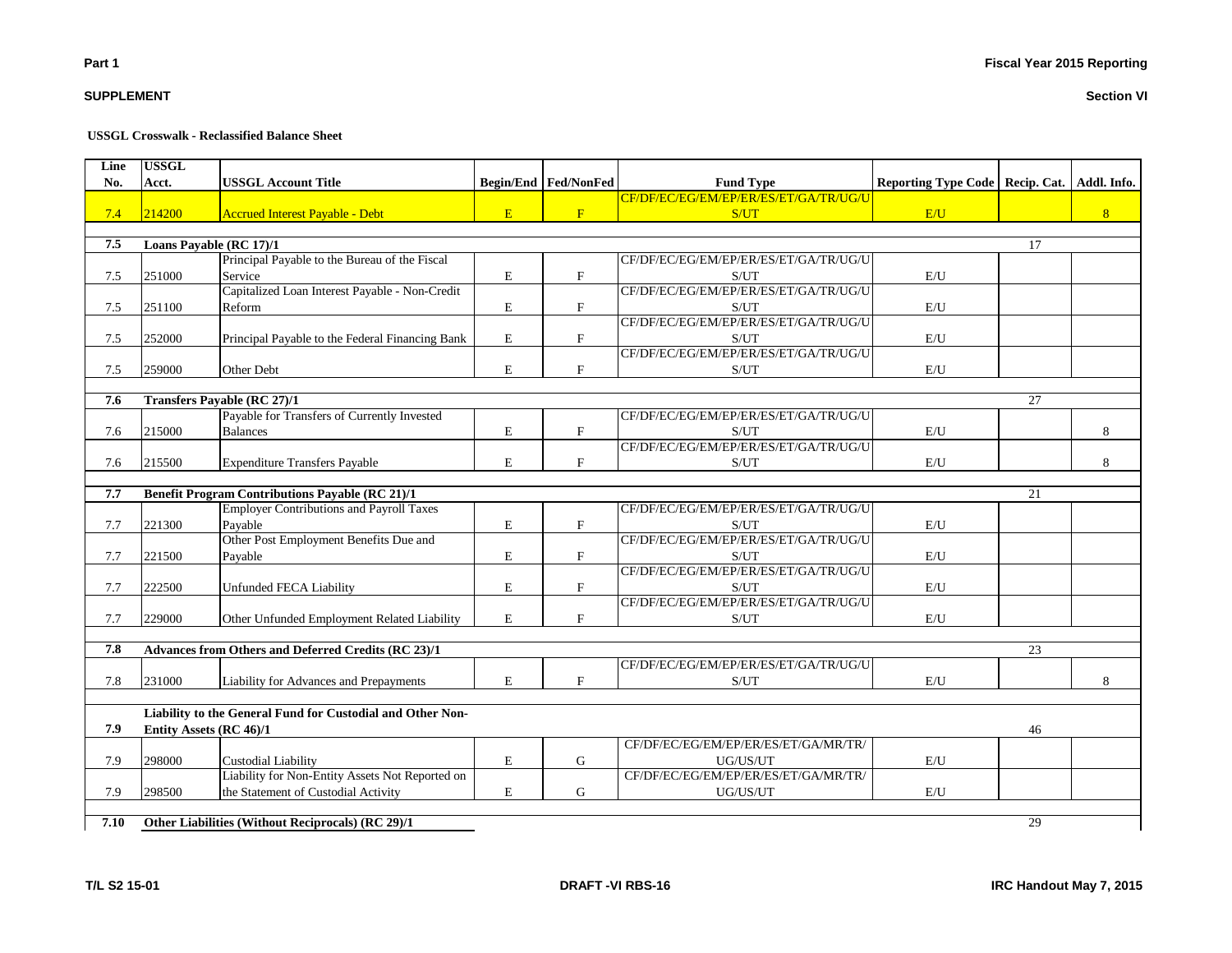## **Fiscal Year 2015 Reporting**

## **SUPPLEMENT**

#### **USSGL Crosswalk - Reclassified Balance Sheet**

| Line | <b>USSGL</b>                     |                                                                |                |                             |                                       |                                   |    |             |
|------|----------------------------------|----------------------------------------------------------------|----------------|-----------------------------|---------------------------------------|-----------------------------------|----|-------------|
| No.  | Acct.                            | <b>USSGL Account Title</b>                                     |                | <b>Begin/End Fed/NonFed</b> | <b>Fund Type</b>                      | Reporting Type Code   Recip. Cat. |    | Addl. Info. |
|      |                                  | <b>Employer Contributions and Payroll Taxes</b>                |                |                             | CF/DF/EC/EG/EM/EP/ER/ES/ET/GA/TR/UG/U |                                   |    |             |
| 7.10 | 221300                           | Payable                                                        | E              | Z                           | S/UT                                  | E/U                               |    |             |
|      |                                  |                                                                |                |                             | CF/DF/EC/EG/EM/EP/ER/ES/ET/GA/TR/UG/U |                                   |    |             |
| 7.10 | 222500                           | Unfunded FECA Liability                                        | E              | Z                           | S/UT                                  | $\mathbf{E}/\mathbf{U}$           |    |             |
|      |                                  |                                                                |                |                             | CF/DF/EC/EG/EM/EP/ER/ES/ET/GA/TR/UG/U |                                   |    |             |
| 7.10 | 229000                           | Other Unfunded Employment Related Liability                    | E              | Z                           | S/UT                                  | E/U                               |    |             |
|      |                                  | Liability for Nonfiduciary Deposit Funds and                   |                |                             | CF/DF/EC/EG/EM/EP/ER/ES/ET/GA/TR/UG/U |                                   |    |             |
| 7.10 | 240000                           | <b>Undeposited Collections</b>                                 | E              | Z                           | S/UT                                  | E/U                               |    |             |
| 7.10 | 241000                           | Liability for Clearing Accounts                                | $\overline{E}$ | $\overline{z}$              | CF                                    | $\mathrm{E}/\mathrm{U}$           |    |             |
|      |                                  |                                                                |                |                             | CF/DF/EC/EG/EM/EP/ER/ES/ET/GA/MR/TR/  |                                   |    |             |
| 7.10 | 298000                           | <b>Custodial Liability</b>                                     | $\mathbf E$    | Z                           | UG/US/UT                              | E/U                               |    |             |
|      |                                  | Other Liabilities Without Related Budgetary                    |                |                             | CF/DF/EC/EG/EM/EP/ER/ES/ET/GA/MR/TR/  |                                   |    |             |
| 7.10 | 299000                           | Obligations                                                    | E              | Ζ                           | UG/US/UT                              | E/U                               |    |             |
|      |                                  |                                                                |                |                             |                                       |                                   |    |             |
| 7.11 |                                  | Liability for Fund Balance with Treasury (RC 40)/1             |                |                             |                                       |                                   | 40 |             |
| 7.11 | 201000                           | Liability for Fund Balance With Treasury                       | E              | F                           | <b>GA</b>                             | U                                 |    |             |
|      |                                  |                                                                |                |                             |                                       |                                   |    |             |
| 7.12 |                                  | Other Liabilities (RC 30)/1                                    |                |                             |                                       |                                   | 30 |             |
|      |                                  |                                                                |                |                             | CF/DF/EC/EG/EM/EP/ER/ES/ET/GA/TR/UG/U |                                   |    |             |
| 7.12 | 259000                           | Other Debt                                                     | E              | G                           | S/UT                                  | E/U                               |    |             |
|      |                                  | Other Liabilities Without Related Budgetary                    |                |                             |                                       |                                   |    |             |
| 7.12 | 299000                           | Obligations                                                    | E              | $\mathbf F$                 | GA                                    | E/U                               |    |             |
|      |                                  | Other Liabilities Without Related Budgetary                    |                |                             | CF/DF/EC/EG/EM/EP/ER/ES/ET/MR/TR/UG/  |                                   |    |             |
| 7.12 | 299000                           | Obligations                                                    | E              | G                           | US/UT                                 | E/U                               |    |             |
|      |                                  |                                                                |                |                             |                                       |                                   |    |             |
| 7.13 | <b>Total Federal Liabilities</b> |                                                                |                |                             |                                       |                                   |    |             |
|      |                                  |                                                                |                |                             |                                       |                                   |    |             |
|      |                                  | This line is calculated. Equals sum of lines 7.1 through 7.12. |                |                             |                                       |                                   |    |             |
|      |                                  |                                                                |                |                             |                                       |                                   |    |             |
| 8    | <b>Total Liabilities</b>         |                                                                |                |                             |                                       |                                   |    |             |
|      |                                  |                                                                |                |                             |                                       |                                   |    |             |
|      |                                  | This line is calculated. Equals sum of lines 6.10 and 7.13.    |                |                             |                                       |                                   |    |             |
|      |                                  |                                                                |                |                             |                                       |                                   |    |             |
| 9    | <b>Net Position:</b>             |                                                                |                |                             |                                       |                                   |    |             |
|      |                                  |                                                                |                |                             |                                       |                                   |    |             |
| 9.1  |                                  | <b>Net Position - Funds From Dedicated Collections</b>         |                |                             |                                       |                                   |    |             |
| 9.1  | 310000                           | Unexpended Appropriations - Cumulative                         | $\mathbf{B}$   |                             | EC/EG/EM/EP/ER/ES/ET/TR               | E                                 |    |             |
|      |                                  | Unexpended Appropriations - Appropriations                     |                |                             |                                       |                                   |    |             |
| 9.1  | 310100                           | Received                                                       | E              | G                           | EC/EG/EM/EP/ER/ES/ET/TR               | $\mathbf E$                       |    |             |
| 9.1  | 310200                           | Unexpended Appropriations - Transfers-In                       | E              | $\mathbf F$                 | EC/EG/EM/EP/ER/ES/ET/TR               | $\mathbf E$                       |    |             |
| 9.1  | 310300                           | Unexpended Appropriations - Transfers-Out                      | $\mathbf E$    | $\mathbf F$                 | EG/EM/EP/ER/ES/ET/TR                  | $\mathbf E$                       |    |             |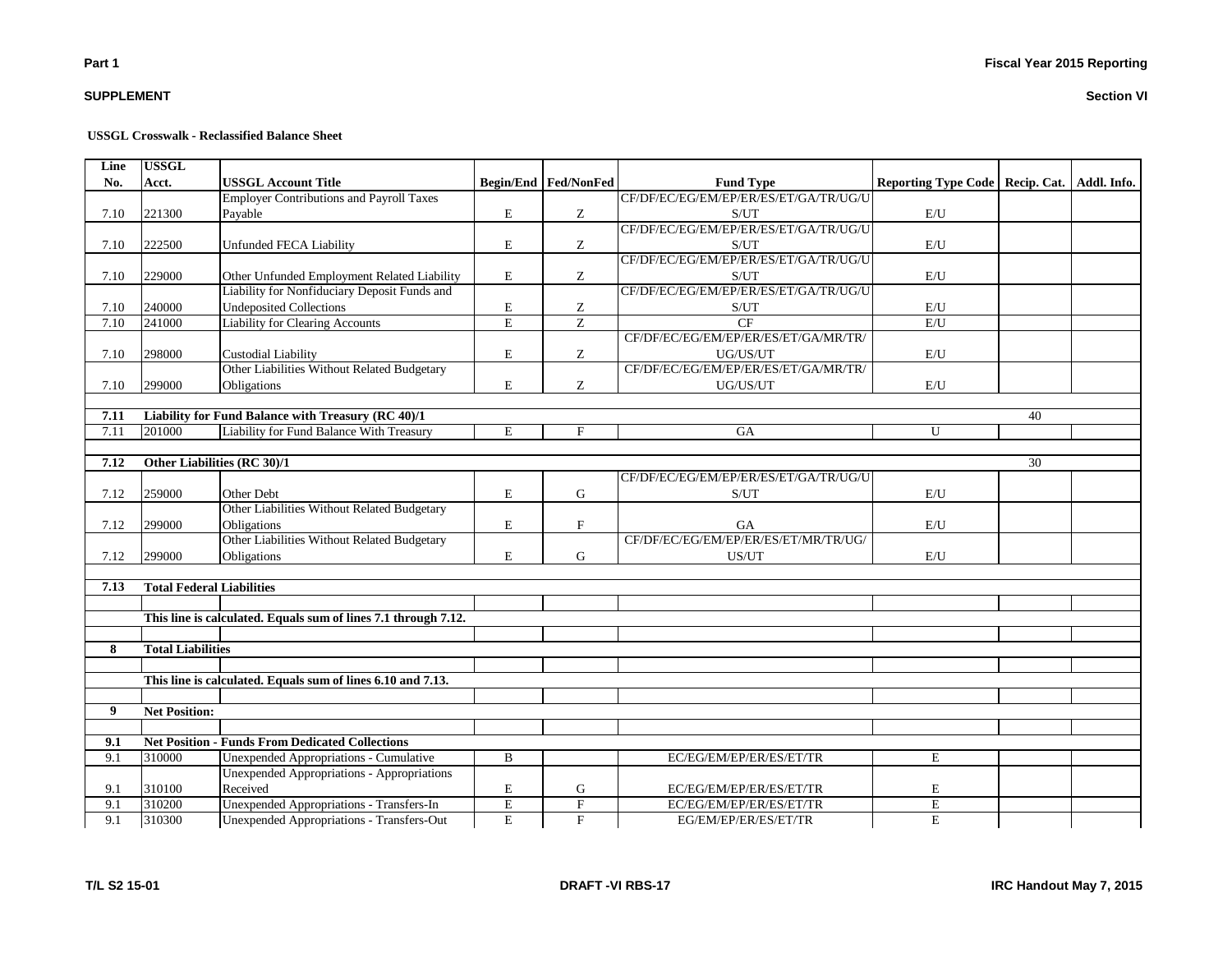## **SUPPLEMENT**

#### **USSGL Crosswalk - Reclassified Balance Sheet**

| Line | <b>USSGL</b> |                                                 |                |                             |                                                    |                            |                           |  |
|------|--------------|-------------------------------------------------|----------------|-----------------------------|----------------------------------------------------|----------------------------|---------------------------|--|
| No.  | Acct.        | <b>USSGL Account Title</b>                      |                | <b>Begin/End Fed/NonFed</b> | <b>Fund Type</b>                                   | <b>Reporting Type Code</b> | Recip. Cat.   Addl. Info. |  |
|      |              | <b>Unexpended Appropriations - Prior Period</b> |                |                             |                                                    |                            |                           |  |
|      |              | Adjustments Due to Corrections of Errors -      |                |                             |                                                    |                            |                           |  |
| 9.1  | 310500       | Years Preceding the Prior Year                  | E              | Ζ                           | EC/EG/EM/EP/ER/ES/ET/TR                            | E                          |                           |  |
| 9.1  | 310600       | <b>Unexpended Appropriations - Adjustments</b>  | $\overline{E}$ | $\overline{G}$              | EC/EG/EM/EP/ER/ES/ET/TR                            | E                          |                           |  |
| 9.1  | 310700       | <b>Unexpended Appropriations - Used</b>         | E              | G                           | EC/EG/EM/EP/ER/ES/ET/TR                            | E                          |                           |  |
|      |              | Unexpended Appropriations - Prior-Period        |                |                             |                                                    |                            |                           |  |
| 9.1  | 310800       | Adjustments Due to Corrections of Errors        | $\mathbf E$    | Z                           | EC/EG/EM/EP/ER/ES/ET/TR                            | $\mathbf E$                |                           |  |
|      |              | Unexpended Appropriations - Prior-Period        |                |                             |                                                    |                            |                           |  |
|      |              | Adjustments Due to Changes in Accounting        |                |                             |                                                    |                            |                           |  |
| 9.1  | 310900       | Principles                                      | $\mathbf E$    | Ζ                           | EC/EG/EM/EP/ER/ES/ET/TR                            | $\mathbf E$                |                           |  |
|      |              |                                                 |                |                             | CF/DF/EC/EG/EM/EP/ER/ES/ET/GA/TR/UG/U              |                            |                           |  |
| 9.1  | 331000       | <b>Cumulative Results of Operations</b>         | B              |                             | S/UT                                               | $\mathbf E$                |                           |  |
|      |              |                                                 |                |                             | CF/DF/EC/EG/EM/EP/ER/ES/ET/GA/TR/UG/U              |                            |                           |  |
| 9.1  | 510000       | Revenue From Goods Sold                         | E              | F/N                         | S/UT                                               | $\mathbf E$                |                           |  |
|      |              |                                                 |                |                             | CF/DF/EC/EG/EM/EP/ER/ES/ET/GA/TR/UG/U              |                            |                           |  |
| 9.1  | 510900       | Contra Revenue for Goods Sold                   | $\mathbf E$    | F/N                         | S/UT                                               | $\mathbf E$                |                           |  |
|      |              |                                                 |                |                             | CF/DF/EC/EG/EM/EP/ER/ES/ET/GA/TR/UG/U              |                            |                           |  |
| 9.1  | 520000       | Revenue From Services Provided                  | E              | F/N                         | $\ensuremath{\mathrm{S}}/\ensuremath{\mathrm{UT}}$ | $\mathbf E$                |                           |  |
|      |              |                                                 |                |                             | CF/DF/EC/EG/EM/EP/ER/ES/ET/GA/TR/UG/U              |                            |                           |  |
| 9.1  | 520900       | Contra Revenue for Services Provided            | E              | F/N                         | $\ensuremath{\mathrm{S}}/\ensuremath{\mathrm{UT}}$ | $\mathbf E$                |                           |  |
|      |              |                                                 |                |                             | CF/DF/EC/EG/EM/EP/ER/ES/ET/GA/MR/TR/               |                            |                           |  |
| 9.1  | 531000       | Interest Revenue - Other                        | E              | F/N                         | UG/US/UT                                           | E                          |                           |  |
|      |              |                                                 |                |                             | CF/DF/EC/EG/EM/EP/ER/ES/ET/GA/TR/UG/U              |                            |                           |  |
| 9.1  | 531100       | <b>Interest Revenue - Investments</b>           | $\mathbf E$    | F/N/Z                       | S/UT                                               | $\mathbf E$                |                           |  |
|      |              | Interest Revenue - Loans Receivable/Uninvested  |                |                             | CF/DF/EC/EG/EM/EP/ER/ES/ET/GA/TR/UG/U              |                            |                           |  |
| 9.1  | 531200       | Funds                                           | E              | F/N                         | S/UT                                               | E                          |                           |  |
|      |              |                                                 |                |                             | CF/DF/EC/EG/EM/EP/ER/ES/ET/GA/TR/UG/U              |                            |                           |  |
| 9.1  | 531300       | Interest Revenue - Subsidy Amortization         | E              | N                           | S/UT                                               | E                          |                           |  |
|      |              | Dividend Income Accounted for Under the         |                |                             | CF/DF/EC/EG/EM/EP/ER/ES/ET/GA/TR/UG/U              |                            |                           |  |
| 9.1  | 531400       | Provisions of the Federal Credit Reform Act     | $\mathbf E$    | $\mathbf N$                 | S/UT                                               | $\mathbf E$                |                           |  |
|      |              | Contra Revenue for Dividend Income Accounted    |                |                             |                                                    |                            |                           |  |
|      |              | for Under the Provisions of the Federal Credit  |                |                             | CF/DF/EC/EG/EM/EP/ER/ES/ET/GA/TR/UG/U              |                            |                           |  |
| 9.1  | 531500       | Reform Act                                      | $\mathbf E$    | N                           | S/UT                                               | $\mathbf E$                |                           |  |
|      |              | Contra Revenue for Interest Revenue - Loans     |                |                             | CF/DF/EC/EG/EM/EP/ER/ES/ET/GA/TR/UG/U              |                            |                           |  |
| 9.1  | 531700       | Receivable                                      | E              | F/N                         | S/UT                                               | $\mathbf E$                |                           |  |
|      |              | Contra Revenue for Interest Revenue -           |                |                             | CF/DF/EC/EG/EM/EP/ER/ES/ET/GA/TR/UG/U              |                            |                           |  |
| 9.1  | 531800       | Investments                                     | E              | F/N                         | S/UT                                               | E                          |                           |  |
|      |              |                                                 |                |                             | CF/DF/EC/EG/EM/EP/ER/ES/ET/GA/TR/UG/U              |                            |                           |  |
| 9.1  | 531900       | Contra Revenue for Interest Revenue - Other     | E              | F/N                         | S/UT                                               | $\mathbf E$                |                           |  |
|      |              |                                                 |                |                             | CF/DF/EC/EG/EM/EP/ER/ES/ET/GA/TR/UG/U              |                            |                           |  |
| 9.1  | 532000       | Penalties and Fines Revenue                     | E              | F/G/N                       | S/UT                                               | $\mathbf E$                |                           |  |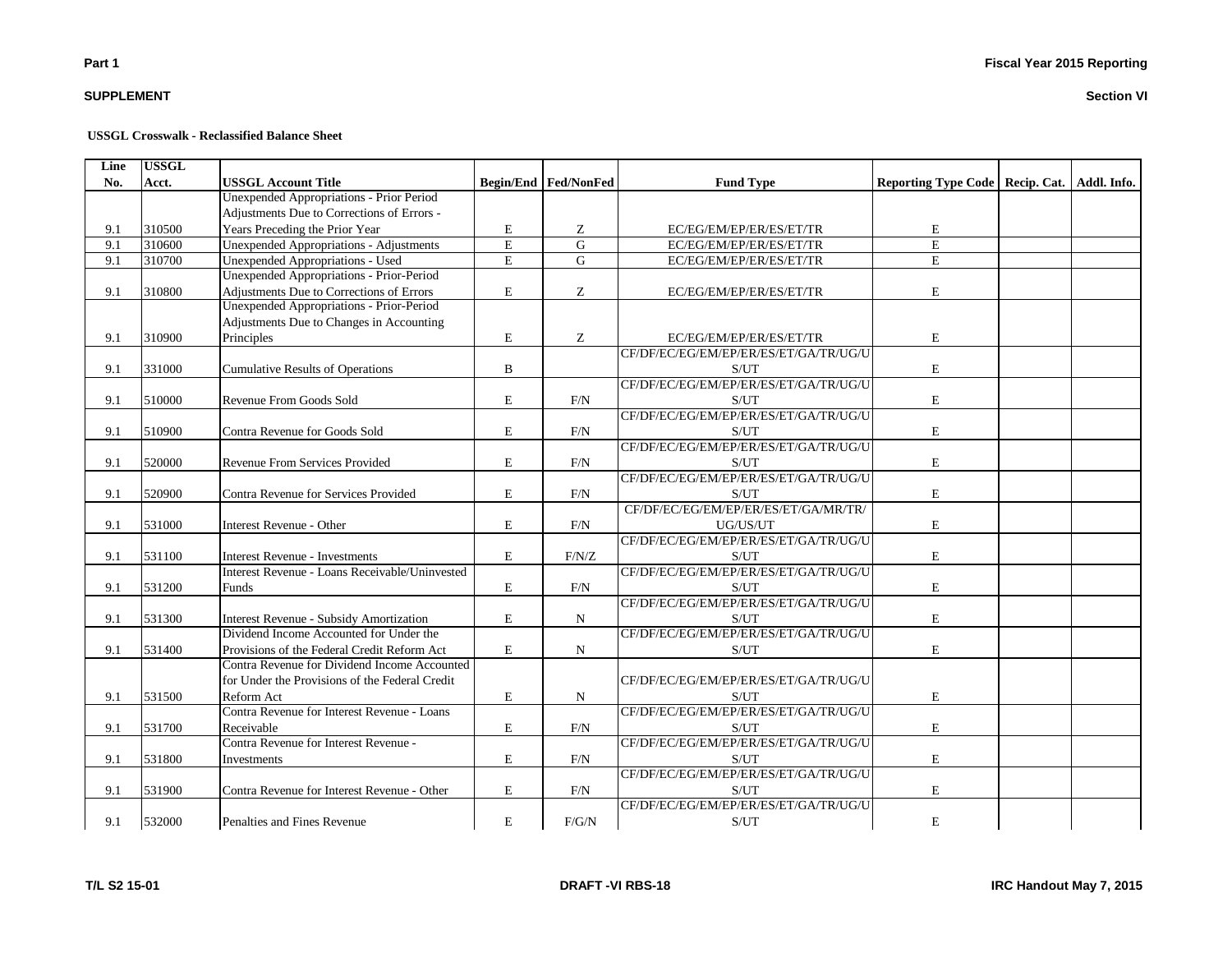## **SUPPLEMENT**

#### **USSGL Crosswalk - Reclassified Balance Sheet**

| Line | <b>USSGL</b> |                                                |             |                             |                                                    |                                                 |  |
|------|--------------|------------------------------------------------|-------------|-----------------------------|----------------------------------------------------|-------------------------------------------------|--|
| No.  | Acct.        | <b>USSGL Account Title</b>                     |             | <b>Begin/End Fed/NonFed</b> | <b>Fund Type</b>                                   | Reporting Type Code   Recip. Cat.   Addl. Info. |  |
|      |              |                                                |             |                             | CF/DF/EC/EG/EM/EP/ER/ES/ET/GA/TR/UG/U              |                                                 |  |
| 9.1  | 532400       | Contra Revenue for Penalties and Fines         | E           | F/G/N                       | S/UT                                               | $\mathbf E$                                     |  |
|      |              |                                                |             |                             | CF/DF/EC/EG/EM/EP/ER/ES/ET/GA/TR/UG/U              |                                                 |  |
| 9.1  | 532500       | <b>Administrative Fees Revenue</b>             | E           | F/N                         | S/UT                                               | $\mathbf E$                                     |  |
|      |              |                                                |             |                             | CF/DF/EC/EG/EM/EP/ER/ES/ET/GA/TR/UG/U              |                                                 |  |
| 9.1  | 532900       | Contra Revenue for Administrative Fees         | E           | F/N                         | S/UT                                               | $\mathbf E$                                     |  |
|      |              |                                                |             |                             | CF/DF/EC/EG/EM/EP/ER/ES/ET/GA/TR/UG/U              |                                                 |  |
| 9.1  | 540000       | Funded Benefit Program Revenue                 | E           | F/N                         | S/UT                                               | $\mathbf E$                                     |  |
|      |              | Contra Revenue for Funded Benefit Program      |             |                             | CF/DF/EC/EG/EM/EP/ER/ES/ET/GA/TR/UG/U              |                                                 |  |
| 9.1  | 540900       | Revenue                                        | E           | $F/N$                       | S/UT                                               | $\mathbf E$                                     |  |
|      |              |                                                |             |                             | CF/DF/EC/EG/EM/EP/ER/ES/ET/GA/TR/UG/U              |                                                 |  |
| 9.1  | 550000       | Insurance and Guarantee Premium Revenue        | E           | N                           | S/UT                                               | $\mathbf E$                                     |  |
|      |              | Contra Revenue for Insurance and Guarantee     |             |                             | CF/DF/EC/EG/EM/EP/ER/ES/ET/GA/TR/UG/U              |                                                 |  |
| 9.1  | 550900       | Premium Revenue                                | E           | N                           | S/UT                                               | E                                               |  |
|      |              |                                                |             |                             | CF/DF/EC/EG/EM/EP/ER/ES/ET/GA/TR/UG/U              |                                                 |  |
| 9.1  | 560000       | Donated Revenue - Financial Resources          | E           | N                           | S/UT                                               | $\mathbf E$                                     |  |
|      |              | Contra Revenue for Donations - Financial       |             |                             | CF/DF/EC/EG/EM/EP/ER/ES/ET/GA/TR/UG/U              |                                                 |  |
| 9.1  | 560900       | Resources                                      | $\mathbf E$ | ${\bf N}$                   | $\ensuremath{\mathrm{S}}/\ensuremath{\mathrm{UT}}$ | ${\bf E}$                                       |  |
|      |              |                                                |             |                             | CF/DF/EC/EG/EM/EP/ER/ES/ET/GA/TR/UG/U              |                                                 |  |
| 9.1  | 561000       | Donated Revenue - Nonfinancial Resources       | E           | N                           | S/UT                                               | ${\bf E}$                                       |  |
|      |              | Contra Donated Revenue - Nonfinancial          |             |                             | CF/DF/EC/EG/EM/EP/ER/ES/ET/GA/TR/UG/U              |                                                 |  |
| 9.1  | 561900       | Resources                                      | $\mathbf E$ | N                           | S/UT                                               | $\mathbf E$                                     |  |
|      |              |                                                |             |                             | CF/DF/EC/EG/EM/EP/ER/ES/ET/GA/TR/UG/U              |                                                 |  |
| 9.1  | 564000       | Forfeiture Revenue - Cash and Cash Equivalents | E           | N                           | S/UT                                               | $\mathbf E$                                     |  |
|      |              | Contra Forfeiture Revenue - Cash and Cash      |             |                             | CF/DF/EC/EG/EM/EP/ER/ES/ET/GA/TR/UG/U              |                                                 |  |
| 9.1  | 564900       | Equivalents                                    | E           | N                           | S/UT                                               | $\mathbf E$                                     |  |
|      |              |                                                |             |                             | CF/DF/EC/EG/EM/EP/ER/ES/ET/GA/TR/UG/U              |                                                 |  |
| 9.1  | 565000       | Forfeiture Revenue - Forfeitures of Property   | E           | N                           | S/UT                                               | E                                               |  |
|      |              | Contra Forfeiture Revenue - Forfeitures of     |             |                             | CF/DF/EC/EG/EM/EP/ER/ES/ET/GA/TR/UG/U              |                                                 |  |
| 9.1  | 565900       | Property                                       | E           | ${\bf N}$                   | S/UT                                               | $\mathbf E$                                     |  |
| 9.1  | 570000       | <b>Expended Appropriations</b>                 | E           | $\overline{G}$              | CF/EC/EG/EM/EP/ER/ES/ET/TR/UG/US/UT                | $\overline{\mathrm{E}}$                         |  |
|      |              | Expended Appropriations - Prior Period         |             |                             |                                                    |                                                 |  |
|      |              | Adjustments Due to Corrections of Errors -     |             |                             |                                                    |                                                 |  |
| 9.1  | 570500       | Years Preceding the Prior Year                 | E           | Z.                          | CF/EC/EG/EM/EP/ER/ES/ET/TR/UG/US/UT                | $\mathbf E$                                     |  |
|      |              | Expended Appropriations - Prior-Period         |             |                             | CF/DF/EC/EG/EM/EP/ER/ES/ET/TR/UG/US/U              |                                                 |  |
| 9.1  | 570800       | Adjustments Due to Corrections of Errors       | E           | Z                           | T                                                  | E                                               |  |
|      |              | Expended Appropriations - Prior-Period         |             |                             |                                                    |                                                 |  |
|      |              | Adjustments Due to Changes in Accounting       |             |                             | CF/DF/EC/EG/EM/EP/ER/ES/ET/TR/UG/US/U              |                                                 |  |
| 9.1  | 570900       | Principles                                     | E           | Z                           |                                                    | E                                               |  |
|      |              | Financing Sources Transferred In Without       |             |                             | CF/DF/EC/EG/EM/EP/ER/ES/ET/GA/TR/UG/U              |                                                 |  |
| 9.1  | 572000       | Reimbursement                                  | ${\bf E}$   | $\mathbf F$                 | S/UT                                               | $\mathbf E$                                     |  |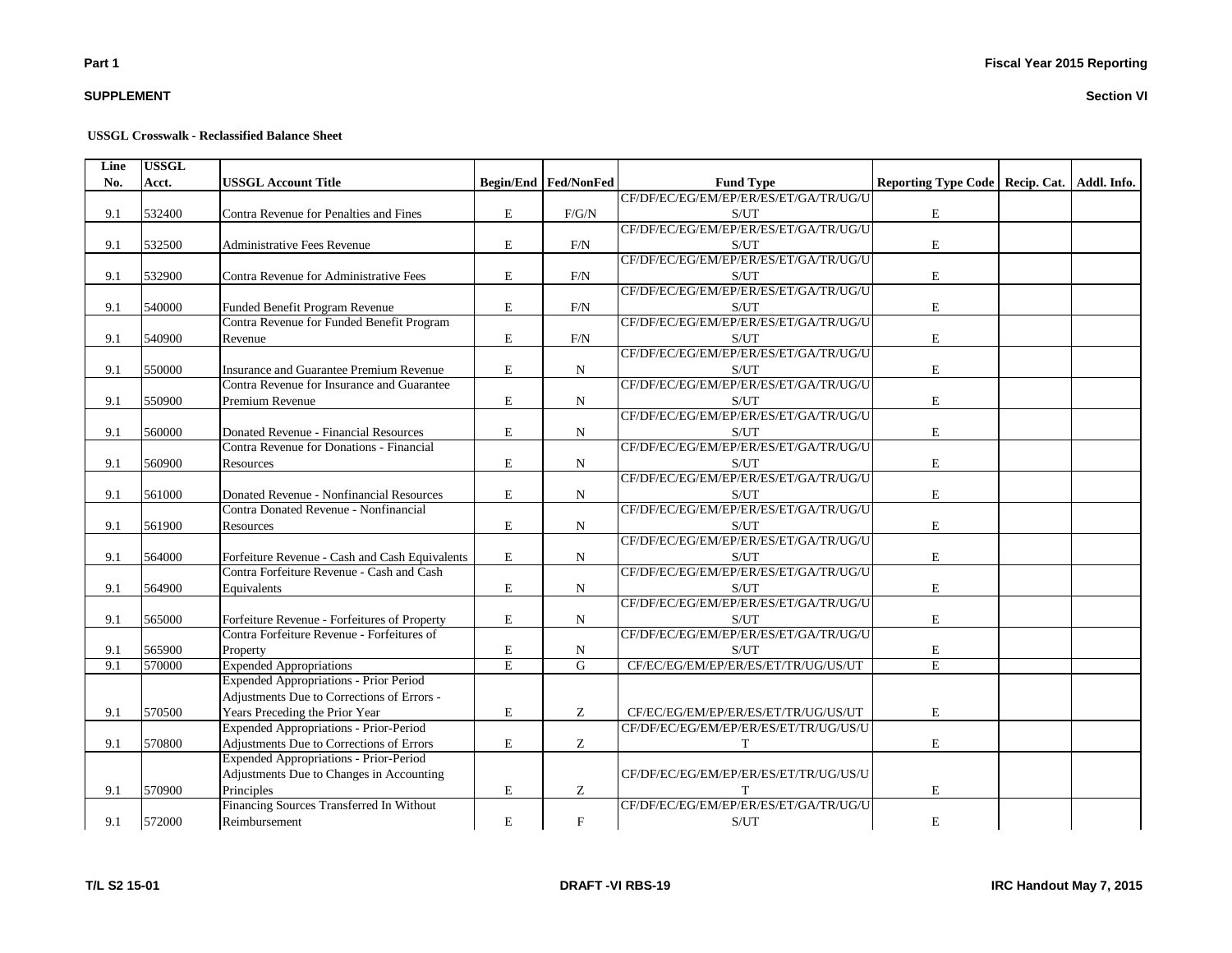## **SUPPLEMENT**

#### **USSGL Crosswalk - Reclassified Balance Sheet**

| Line | <b>USSGL</b> |                                                |             |                             |                                                    |                                                 |  |
|------|--------------|------------------------------------------------|-------------|-----------------------------|----------------------------------------------------|-------------------------------------------------|--|
| No.  | Acct.        | <b>USSGL Account Title</b>                     |             | <b>Begin/End Fed/NonFed</b> | <b>Fund Type</b>                                   | Reporting Type Code   Recip. Cat.   Addl. Info. |  |
|      |              | Financing Sources Transferred Out Without      |             |                             | CF/DF/EC/EG/EM/EP/ER/ES/ET/GA/TR/UG/U              |                                                 |  |
| 9.1  | 573000       | Reimbursement                                  | E           | $\boldsymbol{\mathrm{F}}$   | S/UT                                               | $\mathbf E$                                     |  |
|      |              | Appropriated Dedicated Collections Transferred |             |                             | CF/DF/EC/EG/EM/EP/ER/ES/ET/GA/TR/UG/U              |                                                 |  |
| 9.1  | 574000       | In                                             | ${\bf E}$   | $\mathbf F$                 | S/UT                                               | $\mathbf E$                                     |  |
|      |              | Appropriated Dedicated Collections Transferred |             |                             | CF/DF/EC/EG/EM/EP/ER/ES/ET/GA/TR/UG/U              |                                                 |  |
| 9.1  | 574500       | Out                                            | E           | $\mathbf F$                 | S/UT                                               | E                                               |  |
|      |              |                                                |             |                             | CF/DF/EC/EG/EM/EP/ER/ES/ET/GA/TR/UG/U              |                                                 |  |
| 9.1  | 575000       | Expenditure Financing Sources - Transfers-In   | E           | $\mathbf F$                 | S/UT                                               | $\mathbf E$                                     |  |
|      |              | Nonexpenditure Financing Sources - Transfers-  |             |                             | CF/DF/EC/EG/EM/EP/ER/ES/ET/GA/TR/UG/U              |                                                 |  |
| 9.1  | 575500       | In - Other                                     | $\mathbf E$ | $\boldsymbol{\mathrm{F}}$   | S/UT                                               | $\mathbf E$                                     |  |
|      |              | Nonexpenditure Financing Sources - Transfers-  |             |                             | CF/DF/EC/EG/EM/EP/ER/ES/ET/GA/TR/UG/U              |                                                 |  |
| 9.1  | 575600       | In - Capital Transfers                         | ${\bf E}$   | $\mathbf F$                 | S/UT                                               | $\mathbf E$                                     |  |
|      |              |                                                |             |                             | CF/DF/EC/EG/EM/EP/ER/ES/ET/GA/TR/UG/U              |                                                 |  |
| 9.1  | 576000       | Expenditure Financing Sources - Transfers-Out  | $\bf E$     | $\mathbf{F}$                | S/UT                                               | $\mathbf E$                                     |  |
|      |              | Nonexpenditure Financing Sources - Transfers-  |             |                             | CF/DF/EC/EG/EM/EP/ER/ES/ET/GA/TR/UG/U              |                                                 |  |
| 9.1  | 576500       | Out - Other                                    | $\mathbf E$ | $\mathbf F$                 | S/UT                                               | $\mathbf E$                                     |  |
|      |              | Nonexpenditure Financing Sources - Transfers-  |             |                             | CF/DF/EC/EG/EM/EP/ER/ES/ET/GA/TR/UG/U              |                                                 |  |
| 9.1  | 576600       | Out - Capital Transfers                        | $\mathbf E$ | $\mathbf{F}$                | S/UT                                               | $\mathbf E$                                     |  |
|      |              |                                                |             |                             | CF/DF/EC/EG/EM/EP/ER/ES/ET/GA/MR/TR/               |                                                 |  |
| 9.1  | 577500       | Nonbudgetary Financing Sources Transferred In  | E           | $\boldsymbol{\mathrm{F}}$   | UG/US/UT                                           | $\mathbf E$                                     |  |
|      |              | Nonbudgetary Financing Sources Transferred     |             |                             | CF/DF/EC/EG/EM/EP/ER/ES/ET/GA/TR/UG/U              |                                                 |  |
| 9.1  | 577600       | Out                                            | ${\bf E}$   | $\boldsymbol{\mathrm{F}}$   | $\ensuremath{\mathrm{S}}/\ensuremath{\mathrm{UT}}$ | ${\bf E}$                                       |  |
|      |              |                                                |             |                             | CF/DF/EC/EG/EM/EP/ER/ES/ET/GA/TR/UG/U              |                                                 |  |
| 9.1  | 578000       | <b>Imputed Financing Sources</b>               | E           | $\mathbf F$                 | S/UT                                               | $\mathbf E$                                     |  |
|      |              |                                                |             |                             | CF/DF/EC/EG/EM/EP/ER/ES/ET/GA/MR/TR/               |                                                 |  |
| 9.1  | 579000       | <b>Other Financing Sources</b>                 | $\mathbf E$ | G/Z                         | UG/US/UT                                           | $\mathbf E$                                     |  |
|      |              | Adjustment to Financing Sources - Downward     |             |                             | CF/DF/EC/EG/EM/EP/ER/ES/ET/GA/TR/UG/U              |                                                 |  |
| 9.1  | 579100       | Reestimate or Negative Subsidy                 | E           | G/Z                         | S/UT                                               | $\mathbf E$                                     |  |
|      |              | Financing Sources To Be Transferred Out -      |             |                             | CF/DF/EC/EG/EM/EP/ER/ES/ET/GA/TR/UG/U              |                                                 |  |
| 9.1  | 579200       | <b>Contingent Liability</b>                    | ${\bf E}$   | $\mathbf F$                 | S/UT                                               | $\mathbf E$                                     |  |
|      |              |                                                |             |                             | CF/DF/EC/EG/EM/EP/ER/ES/ET/GA/TR/UG/U              |                                                 |  |
| 9.1  | 579500       | Seigniorage                                    | E           | N                           | S/UT                                               | E                                               |  |
|      |              | Tax Revenue Collected - Not Otherwise          |             |                             | CF/DF/EC/EG/EM/EP/ER/ES/ET/GA/TR/UG/U              |                                                 |  |
| 9.1  | 580000       | Classified                                     | E           | G/N                         | S/UT                                               | E                                               |  |
|      |              |                                                |             |                             | CF/DF/EC/EG/EM/EP/ER/ES/ET/GA/TR/UG/U              |                                                 |  |
| 9.1  | 580100       | Tax Revenue Collected - Individual             | E           | G/N                         | S/UT                                               | E                                               |  |
|      |              |                                                |             |                             | CF/DF/EC/EG/EM/EP/ER/ES/ET/GA/TR/UG/U              |                                                 |  |
| 9.1  | 580200       | Tax Revenue Collected - Corporate              | ${\bf E}$   | G/N                         | S/UT                                               | $\mathbf E$                                     |  |
|      |              |                                                |             |                             | CF/DF/EC/EG/EM/EP/ER/ES/ET/GA/TR/UG/U              |                                                 |  |
| 9.1  | 580300       | Tax Revenue Collected - Unemployment           | E           | G/N                         | S/UT                                               | $\mathbf E$                                     |  |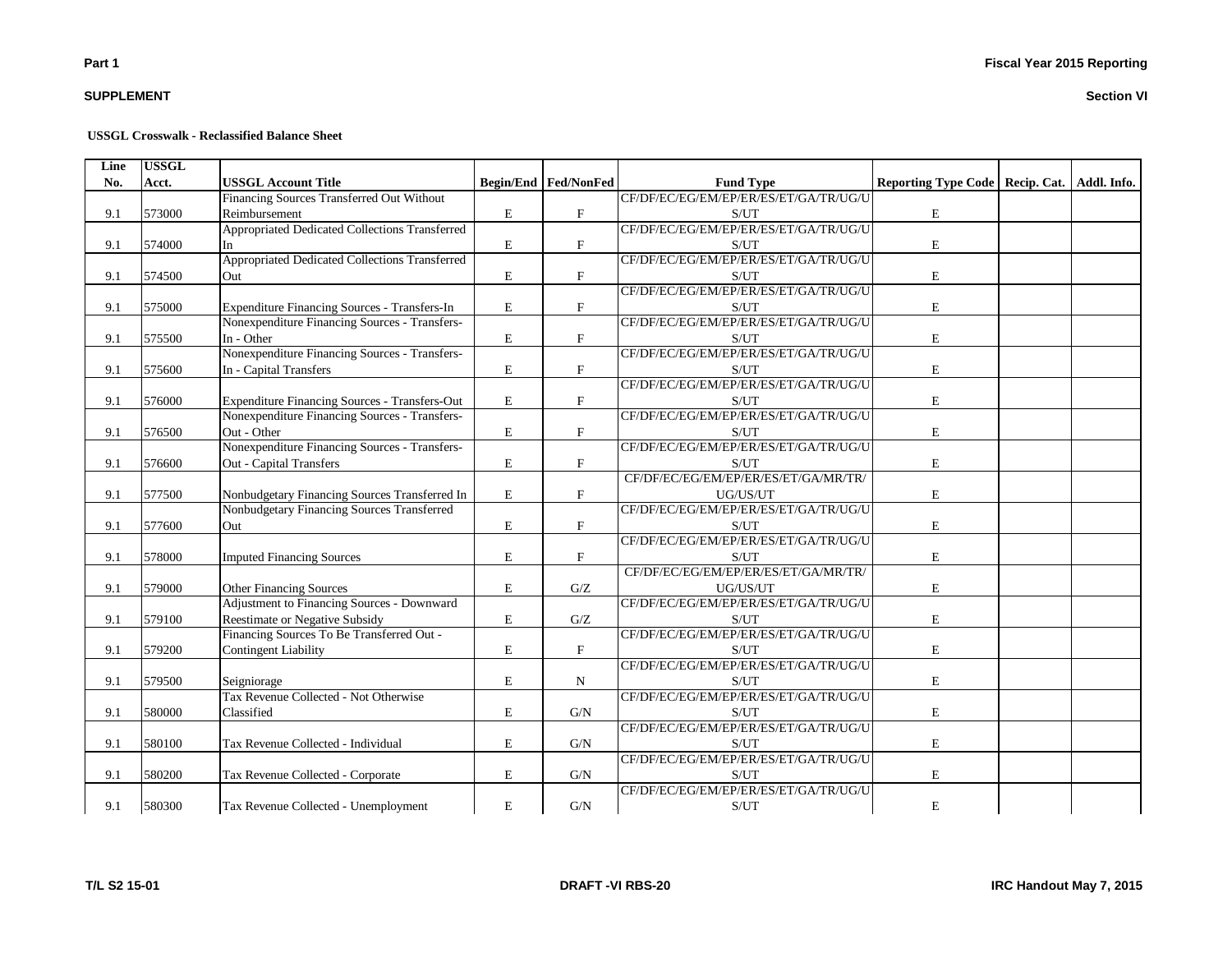## **SUPPLEMENT**

#### **USSGL Crosswalk - Reclassified Balance Sheet**

| Line | <b>USSGL</b> |                                                |           |                             |                                       |                                                 |  |
|------|--------------|------------------------------------------------|-----------|-----------------------------|---------------------------------------|-------------------------------------------------|--|
| No.  | Acct.        | <b>USSGL Account Title</b>                     |           | <b>Begin/End Fed/NonFed</b> | <b>Fund Type</b>                      | Reporting Type Code   Recip. Cat.   Addl. Info. |  |
|      |              |                                                |           |                             | CF/DF/EC/EG/EM/EP/ER/ES/ET/GA/TR/UG/U |                                                 |  |
| 9.1  | 580400       | Tax Revenue Collected - Excise                 | E         | G/N                         | S/UT                                  | $\mathbf E$                                     |  |
|      |              |                                                |           |                             | CF/DF/EC/EG/EM/EP/ER/ES/ET/GA/TR/UG/U |                                                 |  |
| 9.1  | 580500       | Tax Revenue Collected - Estate and Gift        | E         | G/N                         | S/UT                                  | E                                               |  |
|      |              |                                                |           |                             | CF/DF/EC/EG/EM/EP/ER/ES/ET/GA/TR/UG/U |                                                 |  |
| 9.1  | 580600       | Tax Revenue Collected - Customs                | E         | G/N                         | S/UT                                  | E                                               |  |
|      |              | Tax Revenue Accrual Adjustment - Not           |           |                             | CF/DF/EC/EG/EM/EP/ER/ES/ET/GA/TR/UG/U |                                                 |  |
| 9.1  | 582000       | Otherwise Classified                           | E         | G/N                         | S/UT                                  | E                                               |  |
|      |              |                                                |           |                             | CF/DF/EC/EG/EM/EP/ER/ES/ET/GA/TR/UG/U |                                                 |  |
| 9.1  | 582100       | Tax Revenue Accrual Adjustment - Individual    | E         | G/N                         | S/UT                                  | E                                               |  |
|      |              |                                                |           |                             | CF/DF/EC/EG/EM/EP/ER/ES/ET/GA/TR/UG/U |                                                 |  |
| 9.1  | 582200       | Tax Revenue Accrual Adjustment - Corporate     | E         | G/N                         | S/UT                                  | E                                               |  |
|      |              | Tax Revenue Accrual Adjustment -               |           |                             | CF/DF/EC/EG/EM/EP/ER/ES/ET/GA/TR/UG/U |                                                 |  |
| 9.1  | 582300       | Unemployment                                   | E         | G/N                         | S/UT                                  | E                                               |  |
|      |              |                                                |           |                             | CF/DF/EC/EG/EM/EP/ER/ES/ET/GA/TR/UG/U |                                                 |  |
| 9.1  | 582400       | Tax Revenue Accrual Adjustment - Excise        | E         | G/N                         | S/UT                                  | E                                               |  |
|      |              | Tax Revenue Accrual Adjustment - Estate and    |           |                             | CF/DF/EC/EG/EM/EP/ER/ES/ET/GA/TR/UG/U |                                                 |  |
| 9.1  | 582500       | Gift                                           | E         | G/N                         | S/UT                                  | $\mathbf E$                                     |  |
|      |              |                                                |           |                             | CF/DF/EC/EG/EM/EP/ER/ES/ET/GA/TR/UG/U |                                                 |  |
| 9.1  | 582600       | Tax Revenue Accrual Adjustment - Customs       | E         | G/N                         | S/UT                                  | E                                               |  |
|      |              | Contra Revenue for Taxes - Not Otherwise       |           |                             | CF/DF/EC/EG/EM/EP/ER/ES/ET/GA/TR/UG/U |                                                 |  |
| 9.1  | 583000       | Classified                                     | E         | G/N                         | S/UT                                  | E                                               |  |
|      |              |                                                |           |                             | CF/DF/EC/EG/EM/EP/ER/ES/ET/GA/TR/UG/U |                                                 |  |
| 9.1  | 583100       | Contra Revenue for Taxes - Individual          | E         | G/N                         | S/UT                                  | E                                               |  |
|      |              |                                                |           |                             | CF/DF/EC/EG/EM/EP/ER/ES/ET/GA/TR/UG/U |                                                 |  |
| 9.1  | 583200       | Contra Revenue for Taxes - Corporate           | E         | G/N                         | S/UT                                  | E                                               |  |
|      |              |                                                |           |                             | CF/DF/EC/EG/EM/EP/ER/ES/ET/GA/TR/UG/U |                                                 |  |
| 9.1  | 583300       | Contra Revenue for Taxes - Unemployment        | E         | G/N                         | S/UT                                  | E                                               |  |
|      |              |                                                |           |                             | CF/DF/EC/EG/EM/EP/ER/ES/ET/GA/TR/UG/U |                                                 |  |
| 9.1  | 583400       | Contra Revenue for Taxes - Excise              | E         | G/N                         | S/UT                                  | E                                               |  |
|      |              |                                                |           |                             | CF/DF/EC/EG/EM/EP/ER/ES/ET/GA/TR/UG/U |                                                 |  |
| 9.1  | 583500       | Contra Revenue for Taxes - Estate and Gift     | E         | G/N                         | S/UT                                  | E                                               |  |
|      |              |                                                |           |                             | CF/DF/EC/EG/EM/EP/ER/ES/ET/GA/TR/UG/U |                                                 |  |
| 9.1  | 583600       | Contra Revenue for Taxes - Customs             | E         | G/N                         | S/UT                                  | E                                               |  |
|      |              |                                                |           |                             | CF/DF/EC/EG/EM/EP/ER/ES/ET/GA/TR/UG/U |                                                 |  |
| 9.1  | 589000       | Tax Revenue Refunds - Not Otherwise Classified | E         | G/N                         | S/UT                                  | E                                               |  |
|      |              |                                                |           |                             | CF/DF/EC/EG/EM/EP/ER/ES/ET/GA/TR/UG/U |                                                 |  |
| 9.1  | 589100       | Tax Revenue Refunds - Individual               | ${\bf E}$ | G/N                         | S/UT                                  | $\mathbf E$                                     |  |
|      |              |                                                |           |                             | CF/DF/EC/EG/EM/EP/ER/ES/ET/GA/TR/UG/U |                                                 |  |
| 9.1  | 589200       | Tax Revenue Refunds - Corporate                | E         | G/N                         | S/UT                                  | E                                               |  |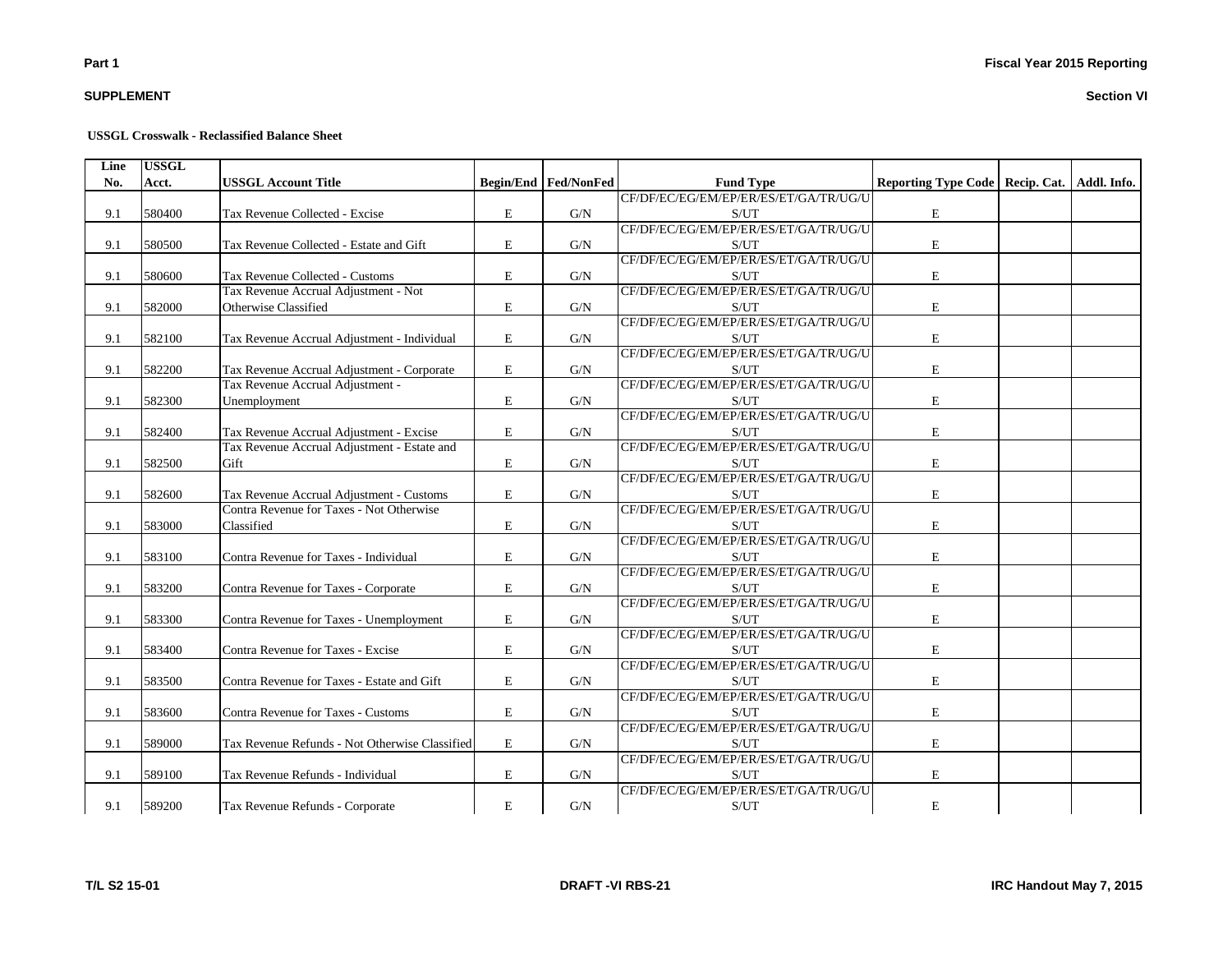## **SUPPLEMENT**

#### **USSGL Crosswalk - Reclassified Balance Sheet**

| Line | <b>USSGL</b> |                                                 |             |                             |                                       |                                   |             |
|------|--------------|-------------------------------------------------|-------------|-----------------------------|---------------------------------------|-----------------------------------|-------------|
| No.  | Acct.        | <b>USSGL Account Title</b>                      |             | <b>Begin/End Fed/NonFed</b> | <b>Fund Type</b>                      | Reporting Type Code   Recip. Cat. | Addl. Info. |
|      |              |                                                 |             |                             | CF/DF/EC/EG/EM/EP/ER/ES/ET/GA/TR/UG/U |                                   |             |
| 9.1  | 589300       | Tax Revenue Refunds - Unemployment              | E           | G/N                         | S/UT                                  | $\mathbf E$                       |             |
|      |              |                                                 |             |                             | CF/DF/EC/EG/EM/EP/ER/ES/ET/GA/TR/UG/U |                                   |             |
| 9.1  | 589400       | Tax Revenue Refunds - Excise                    | $\mathbf E$ | G/N                         | S/UT                                  | $\mathbf E$                       |             |
|      |              |                                                 |             |                             | CF/DF/EC/EG/EM/EP/ER/ES/ET/GA/TR/UG/U |                                   |             |
| 9.1  | 589500       | Tax Revenue Refunds - Estate and Gift           | $\mathbf E$ | G/N                         | S/UT                                  | $\mathbf E$                       |             |
|      |              |                                                 |             |                             | CF/DF/EC/EG/EM/EP/ER/ES/ET/GA/TR/UG/U |                                   |             |
| 9.1  | 589600       | Tax Revenue Refunds - Customs                   | E           | G/N                         | S/UT                                  | $\mathbf E$                       |             |
|      |              |                                                 |             |                             | CF/DF/EC/EG/EM/EP/ER/ES/ET/GA/MR/TR/  |                                   |             |
| 9.1  | 590000       | Other Revenue                                   | $\mathbf E$ | F/G/N/Z                     | UG/US/UT                              | $\mathbf E$                       | 3           |
|      |              |                                                 |             |                             | CF/DF/EC/EG/EM/EP/ER/ES/ET/GA/TR/UG/U |                                   |             |
| 9.1  | 590900       | Contra Revenue for Other Revenue                | $\mathbf E$ | F/G/N/Z                     | S/UT                                  | $\mathbf E$                       | 3           |
|      |              | Revenue and Other Financing Sources -           |             |                             |                                       |                                   |             |
| 9.1  | 591900       | Cancellations                                   | E           | G                           | EC/EG/EM/EP/ER/ES/ET/TR/US/UT         | $\mathbf E$                       |             |
|      |              | Valuation Change in Investments - Exchange      |             |                             |                                       |                                   |             |
| 9.1  | 592100       | <b>Stabilization Fund</b>                       | ${\bf E}$   | ${\bf N}$                   | ER                                    | ${\bf E}$                         |             |
|      |              | Valuation Change in Investments for Federal     |             |                             |                                       |                                   |             |
| 9.1  | 592200       | Government Sponsored Enterprise                 | E           | N                           | <b>UG</b>                             | $\mathbf E$                       |             |
|      |              | Valuation Change in Investments - Beneficial    |             |                             |                                       |                                   |             |
| 9.1  | 592300       | <b>Interest in Trust</b>                        | $\mathbf E$ | N                           | <b>UG</b>                             | $\mathbf E$                       |             |
|      |              | Collections for Others - Statement of Custodial |             |                             | CF/DF/EC/EG/EM/EP/ER/ES/ET/GA/MR/TR/  |                                   |             |
| 9.1  | 599000       | Activity                                        | $\mathbf E$ | G/N/Z                       | UG/US/UT                              | $\mathbf E$                       |             |
|      |              | Accrued Collections for Others - Statement of   |             |                             | CF/DF/EC/EG/EM/EP/ER/ES/ET/GA/TR/UG/U |                                   |             |
| 9.1  | 599100       | <b>Custodial Activity</b>                       | E           | G/N/Z                       | S/UT                                  | $\mathbf E$                       |             |
|      |              | Offset to Non-Entity Collections - Statement of |             |                             | CF/DF/EC/EG/EM/EP/ER/ES/ET/GA/TR/UG/U |                                   |             |
| 9.1  | 599300       | Changes in Net Position                         | $\mathbf E$ | G                           | S/UT                                  | $\mathbf E$                       |             |
|      |              | Offset to Non-Entity Accrued Collections -      |             |                             | CF/DF/EC/EG/EM/EP/ER/ES/ET/GA/TR/UG/U |                                   |             |
| 9.1  | 599400       | Statement of Changes in Net Position            | $\mathbf E$ | G                           | S/UT                                  | $\mathbf E$                       |             |
|      |              | Financing Sources Transferred In From           |             |                             | CF/DF/EC/EG/EM/EP/ER/ES/ET/GA/TR/UG/U |                                   |             |
| 9.1  | 599700       | <b>Custodial Statement Collections</b>          | $\mathbf E$ | $_{\rm F}$                  | S/UT                                  | E                                 |             |
|      |              | Custodial Collections Transferred Out to a      |             |                             |                                       |                                   |             |
|      |              | Treasury Account Symbol Other Than the          |             |                             | CF/DF/EC/EG/EM/EP/ER/ES/ET/GA/TR/UG/U |                                   |             |
| 9.1  | 599800       | General Fund of the Treasury                    | $\mathbf E$ | $\mathbf F$                 | S/UT                                  | $\mathbf E$                       |             |
|      |              |                                                 |             |                             | CF/DF/EC/EG/EM/EP/ER/ES/ET/GA/TR/UG/U |                                   |             |
| 9.1  | 610000       | <b>Operating Expenses/Program Costs</b>         | E           | F/N                         | S/UT                                  | $\mathbf E$                       |             |
|      |              |                                                 |             |                             | CF/DF/EC/EG/EM/EP/ER/ES/ET/GA/TR/UG/U |                                   |             |
| 9.1  | 619000       | Contra Bad Debt Expense - Incurred for Others   | ${\bf E}$   | $\rm{F/N}$                  | S/UT                                  | $\mathbf E$                       |             |
|      |              |                                                 |             |                             | CF/DF/EC/EG/EM/EP/ER/ES/ET/GA/TR/UG/U |                                   |             |
| 9.1  | 619900       | Adjustment to Subsidy Expense                   | $\mathbf E$ | $\mathbf N$                 | S/UT                                  | $\mathbf E$                       |             |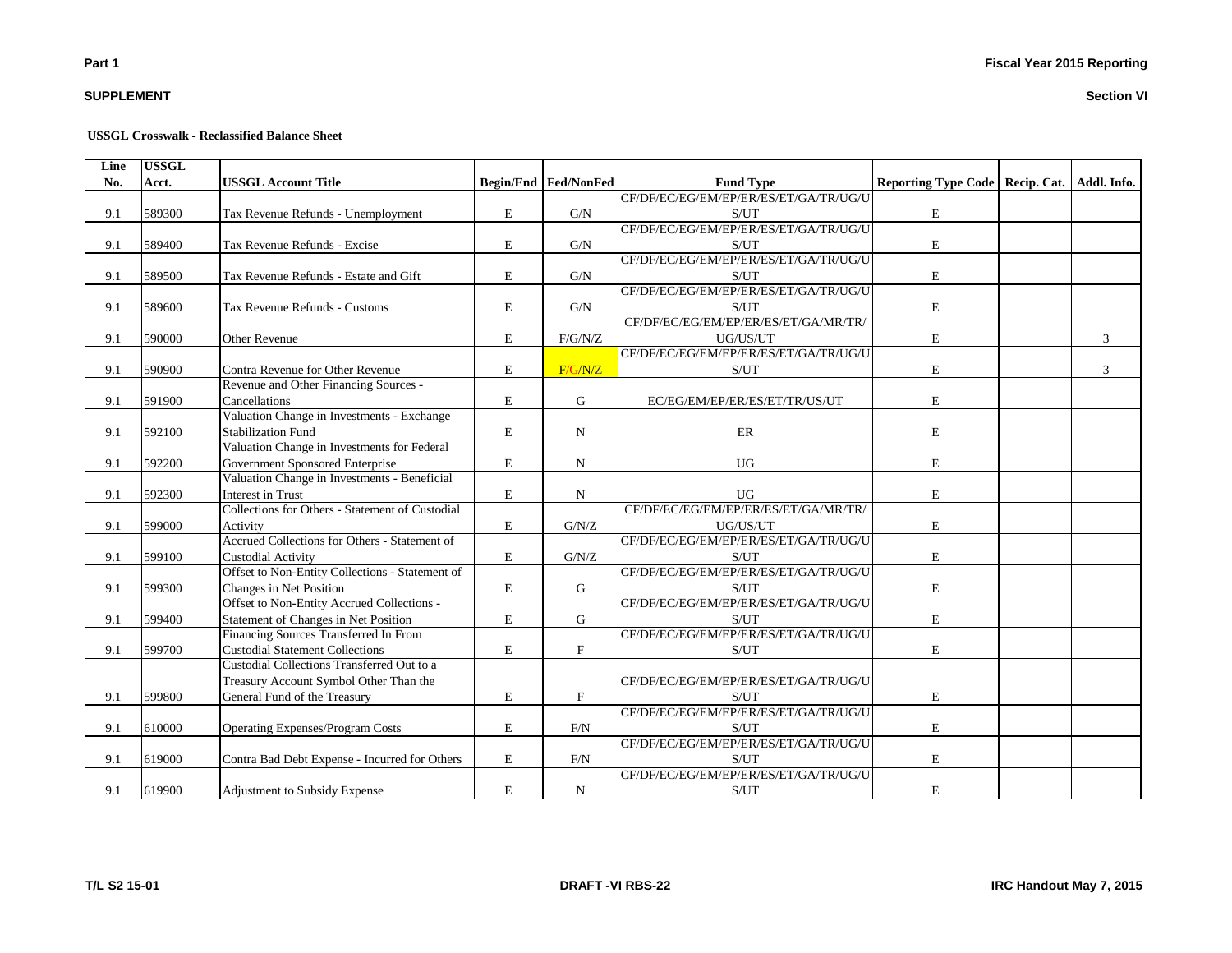## **SUPPLEMENT**

#### **USSGL Crosswalk - Reclassified Balance Sheet**

| Line | <b>USSGL</b> |                                                   |             |                             |                                                    |                                                 |  |
|------|--------------|---------------------------------------------------|-------------|-----------------------------|----------------------------------------------------|-------------------------------------------------|--|
| No.  | Acct.        | <b>USSGL Account Title</b>                        |             | <b>Begin/End Fed/NonFed</b> | <b>Fund Type</b>                                   | Reporting Type Code   Recip. Cat.   Addl. Info. |  |
|      |              | Interest Expenses on Borrowing From the Bureau    |             |                             |                                                    |                                                 |  |
|      |              | of the Fiscal Service and/or the Federal          |             |                             | CF/DF/EC/EG/EM/EP/ER/ES/ET/GA/TR/UG/U              |                                                 |  |
| 9.1  | 631000       | <b>Financing Bank</b>                             | E           | F                           | S/UT                                               | $\mathbf E$                                     |  |
|      |              |                                                   |             |                             | CF/DF/EC/EG/EM/EP/ER/ES/ET/GA/TR/UG/U              |                                                 |  |
| 9.1  | 632000       | Interest Expenses on Securities                   | $\mathbf E$ | F/N                         | S/UT                                               | $\mathbf E$                                     |  |
|      |              |                                                   |             |                             | CF/DF/EC/EG/EM/EP/ER/ES/ET/GA/TR/UG/U              |                                                 |  |
| 9.1  | 633000       | Other Interest Expenses                           | $\mathbf E$ | F/G/N/Z                     | S/UT                                               | $\mathbf E$                                     |  |
| 9.1  | 633800       | <b>Remuneration Interest</b>                      | E           | N                           | EP                                                 | $\mathbf E$                                     |  |
|      |              | Interest Expense Accrued on the Liability for     |             |                             | CF/DF/EC/EG/EM/EP/ER/ES/ET/GA/TR/UG/U              |                                                 |  |
| 9.1  | 634000       | <b>Loan Guarantees</b>                            | E           | ${\bf N}$                   | S/UT                                               | $\mathbf E$                                     |  |
|      |              |                                                   |             |                             | CF/DF/EC/EG/EM/EP/ER/ES/ET/GA/TR/UG/U              |                                                 |  |
| 9.1  | 640000       | <b>Benefit Expense</b>                            | E           | F/N/Z                       | S/UT                                               | $\mathbf E$                                     |  |
|      |              |                                                   |             |                             | CF/DF/EC/EG/EM/EP/ER/ES/ET/GA/TR/UG/U              |                                                 |  |
| 9.1  | 650000       | Cost of Goods Sold                                | $\mathbf E$ | N                           | S/UT                                               | $\mathbf E$                                     |  |
|      |              |                                                   |             |                             | CF/DF/EC/EG/EM/EP/ER/ES/ET/GA/TR/UG/U              |                                                 |  |
| 9.1  | 660000       | Applied Overhead                                  | $\mathbf E$ | N                           | S/UT                                               | $\mathbf E$                                     |  |
|      |              |                                                   |             |                             | CF/DF/EC/EG/EM/EP/ER/ES/ET/GA/TR/UG/U              |                                                 |  |
| 9.1  | 661000       | <b>Cost Capitalization Offset</b>                 | $\mathbf E$ | N                           | $\ensuremath{\mathrm{S}}/\ensuremath{\mathrm{UT}}$ | $\mathbf E$                                     |  |
|      |              |                                                   |             |                             | CF/DF/EC/EG/EM/EP/ER/ES/ET/GA/TR/UG/U              |                                                 |  |
| 9.1  | 671000       | Depreciation, Amortization, and Depletion         | E           | N                           | $\ensuremath{\mathrm{S}}/\ensuremath{\mathrm{UT}}$ | $\mathbf E$                                     |  |
|      |              |                                                   |             |                             | CF/DF/EC/EG/EM/EP/ER/ES/ET/GA/TR/UG/U              |                                                 |  |
| 9.1  | 672000       | <b>Bad Debt Expense</b>                           | ${\bf E}$   | F/N                         | S/UT                                               | $\mathbf E$                                     |  |
|      |              |                                                   |             |                             | CF/DF/EC/EG/EM/EP/ER/ES/ET/GA/TR/UG/U              |                                                 |  |
| 9.1  | 673000       | <b>Imputed Costs</b>                              | $\mathbf E$ | $\boldsymbol{\mathrm{F}}$   | S/UT                                               | $\mathbf E$                                     |  |
|      |              | Other Expenses Not Requiring Budgetary            |             |                             | CF/DF/EC/EG/EM/EP/ER/ES/ET/GA/TR/UG/U              |                                                 |  |
| 9.1  | 679000       | Resources                                         | $\mathbf E$ | F/N                         | S/UT                                               | $\mathbf E$                                     |  |
|      |              |                                                   |             |                             | CF/DF/EC/EG/EM/EP/ER/ES/ET/GA/TR/UG/U              |                                                 |  |
| 9.1  | 680000       | Future Funded Expenses                            | E           | F/N/Z                       | S/UT                                               | $\mathbf E$                                     |  |
|      |              | <b>Employer Contributions to Employee Benefit</b> |             |                             |                                                    |                                                 |  |
|      |              | Programs Not Requiring Current-Year Budget        |             |                             | CF/DF/EC/EG/EM/EP/ER/ES/ET/GA/TR/UG/U              |                                                 |  |
| 9.1  | 685000       | Authority (Unobligated)                           | $\mathbf E$ | $\mathbf F$                 | S/UT                                               | $\mathbf E$                                     |  |
|      |              |                                                   |             |                             | CF/DF/EC/EG/EM/EP/ER/ES/ET/GA/TR/UG/U              |                                                 |  |
| 9.1  | 690000       | Nonproduction Costs                               | $\mathbf E$ | F/N/Z                       | S/UT                                               | $\mathbf E$                                     |  |
|      |              |                                                   |             |                             | CF/DF/EC/EG/EM/EP/ER/ES/ET/GA/TR/UG/U              |                                                 |  |
| 9.1  | 711000       | Gains on Disposition of Assets - Other            | E           | N                           | S/UT                                               | $\mathbf E$                                     |  |
|      |              |                                                   |             |                             | CF/DF/EC/EG/EM/EP/ER/ES/ET/GA/TR/UG/U              |                                                 |  |
| 9.1  | 711100       | Gains on Disposition of Investments               | $\mathbf E$ | F/N/Z                       | S/UT                                               | $\mathbf E$                                     |  |
|      |              |                                                   |             |                             | CF/DF/EC/EG/EM/EP/ER/ES/ET/GA/TR/UG/U              |                                                 |  |
| 9.1  | 711200       | Gains on Disposition of Borrowings                | $\mathbf E$ | $\boldsymbol{\mathrm{F}}$   | S/UT                                               | E                                               |  |
|      |              | Gains on Changes in Long-Term Assumptions -       |             |                             | CF/DF/EC/EG/EM/EP/ER/ES/ET/GA/TR/UG/U              |                                                 |  |
| 9.1  | 717100       | From Experience                                   | $\mathbf E$ | ${\bf N}$                   | S/UT                                               | $\mathbf E$                                     |  |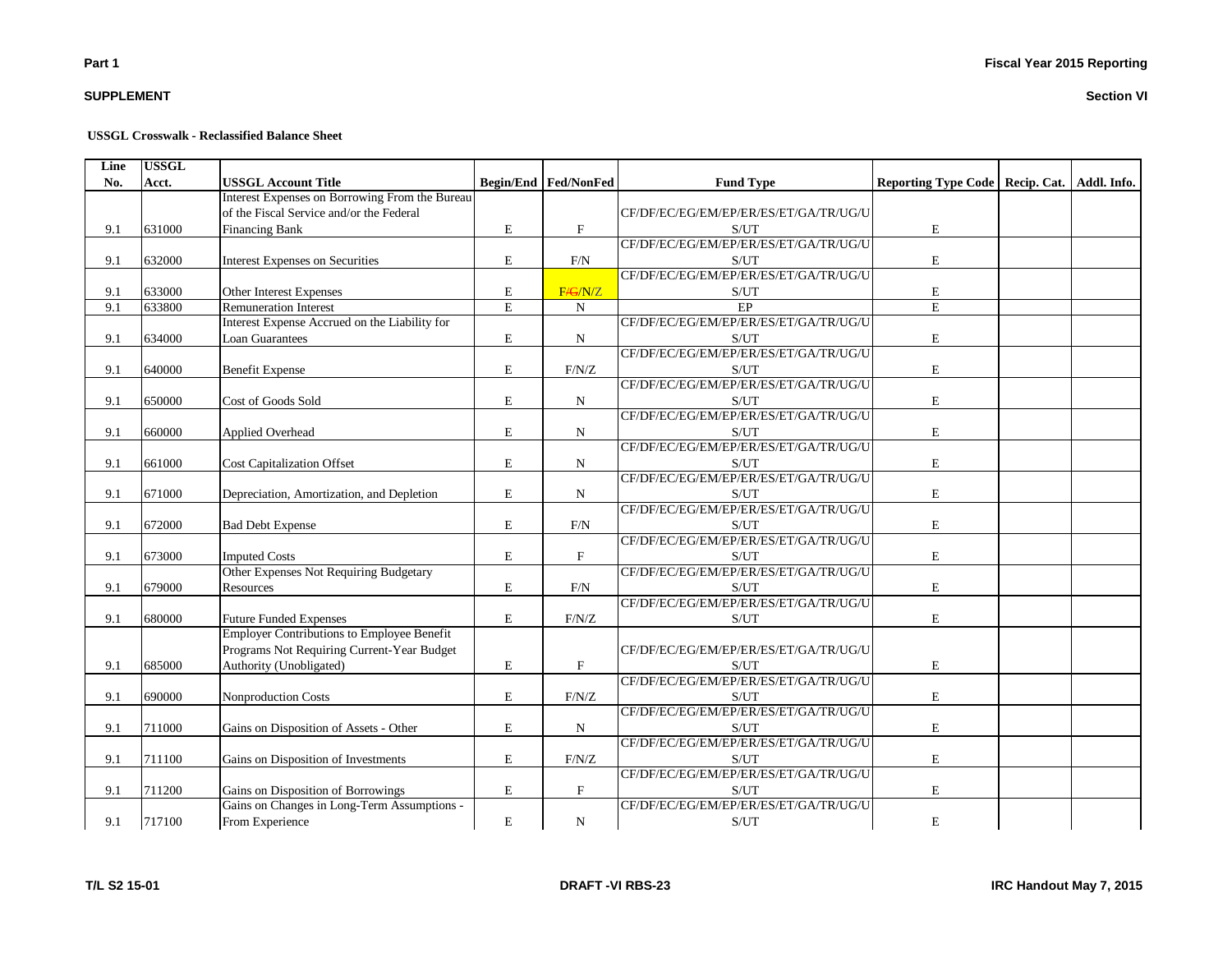## **SUPPLEMENT**

#### **USSGL Crosswalk - Reclassified Balance Sheet**

| Line | <b>USSGL</b> |                                                 |             |                      |                                                    |                                                 |  |
|------|--------------|-------------------------------------------------|-------------|----------------------|----------------------------------------------------|-------------------------------------------------|--|
| No.  | Acct.        | <b>USSGL Account Title</b>                      |             | Begin/End Fed/NonFed | <b>Fund Type</b>                                   | Reporting Type Code   Recip. Cat.   Addl. Info. |  |
|      |              | Losses on Changes in Long-Term Assumptions -    |             |                      | CF/DF/EC/EG/EM/EP/ER/ES/ET/GA/TR/UG/U              |                                                 |  |
| 9.1  | 717200       | From Experience                                 | E           | $\mathbf N$          | S/UT                                               | $\mathbf E$                                     |  |
|      |              |                                                 |             |                      | CF/DF/EC/EG/EM/EP/ER/ES/ET/GA/MR/TR/               |                                                 |  |
| 9.1  | 718000       | <b>Unrealized Gains</b>                         | ${\bf E}$   | F/N                  | UG/US/UT                                           | $\mathbf E$                                     |  |
| 9.1  | 718100       | Unrealized Gain - Exchange Stabilization Fund   | $\mathbf E$ | $\mathbf N$          | $\rm EP$                                           | $\mathbf E$                                     |  |
|      |              |                                                 |             |                      | CF/DF/EC/EG/EM/EP/ER/ES/ET/GA/TR/UG/U              |                                                 |  |
| 9.1  | 719000       | Other Gains                                     | E           | F/N                  | S/UT                                               | $\mathbf E$                                     |  |
|      |              | Other Gains for Accrued Special Drawing Right   |             |                      |                                                    |                                                 |  |
| 9.1  | 719100       | (SDR) Interest and Charges                      | E           | ${\bf N}$            | EP                                                 | $\mathbf E$                                     |  |
|      |              |                                                 |             |                      | CF/DF/EC/EG/EM/EP/ER/ES/ET/GA/TR/UG/U              |                                                 |  |
| 9.1  | 721000       | Losses on Disposition of Assets - Other         | $\mathbf E$ | $\mathbf N$          | S/UT                                               | ${\bf E}$                                       |  |
|      |              |                                                 |             |                      | CF/DF/EC/EG/EM/EP/ER/ES/ET/GA/TR/UG/U              |                                                 |  |
| 9.1  | 721100       | Losses on Disposition of Investments            | E           | F/N/Z                | S/UT                                               | ${\bf E}$                                       |  |
|      |              |                                                 |             |                      | CF/DF/EC/EG/EM/EP/ER/ES/ET/GA/TR/UG/U              |                                                 |  |
| 9.1  | 721200       | Losses on Disposition of Borrowings             | $\mathbf E$ | F/Z                  | S/UT                                               | $\mathbf E$                                     |  |
|      |              |                                                 |             |                      | CF/DF/EC/EG/EM/EP/ER/ES/ET/GA/TR/UG/U              |                                                 |  |
| 9.1  | 727100       | Gains on Changes in Long-Term Assumptions       | E           | $\mathbf N$          | S/UT                                               | ${\bf E}$                                       |  |
|      |              |                                                 |             |                      | CF/DF/EC/EG/EM/EP/ER/ES/ET/GA/TR/UG/U              |                                                 |  |
| 9.1  | 727200       | Losses on Changes in Long-Term Assumptions      | E           | ${\bf N}$            | S/UT                                               | $\mathbf E$                                     |  |
|      |              |                                                 |             |                      | CF/DF/EC/EG/EM/EP/ER/ES/ET/GA/MR/TR/               |                                                 |  |
| 9.1  | 728000       | <b>Unrealized Losses</b>                        | ${\rm E}$   | F/N                  | UG/US/UT                                           | $\mathbf E$                                     |  |
|      |              |                                                 |             |                      |                                                    |                                                 |  |
| 9.1  | 728100       | Unrealized Losses - Exchange Stabilization Fund | E           | $\mathbf N$          | EP                                                 | $\mathbf E$                                     |  |
|      |              |                                                 |             |                      | CF/DF/EC/EG/EM/EP/ER/ES/ET/GA/TR/UG/U              |                                                 |  |
| 9.1  | 729000       | <b>Other Losses</b>                             | $\mathbf E$ | $\rm F/N/Z$          | S/UT                                               | $\mathbf E$                                     |  |
|      |              | Other Losses for Accrued Special Drawing Right  |             |                      |                                                    |                                                 |  |
| 9.1  | 729100       | (SDR) Interest and Charges                      | ${\bf E}$   | $_{\rm N}$           | EP                                                 | $\mathbf E$                                     |  |
|      |              |                                                 |             |                      | CF/DF/EC/EG/EM/EP/ER/ES/ET/GA/TR/UG/U              |                                                 |  |
| 9.1  | 729200       | Other Losses from Impairment of Assets          | $\mathbf E$ | $\mathbf N$          | S/UT                                               | $\mathbf E$                                     |  |
|      |              |                                                 |             |                      | CF/DF/EC/EG/EM/EP/ER/ES/ET/GA/TR/UG/U              |                                                 |  |
| 9.1  | 730000       | <b>Extraordinary Items</b>                      | E           | $\mathbf N$          | S/UT                                               | $\mathbf E$                                     |  |
|      |              | Prior-Period Adjustments Due to Corrections of  |             |                      | CF/DF/EC/EG/EM/EP/ER/ES/ET/GA/TR/UG/U              |                                                 |  |
| 9.1  | 740000       | Errors                                          | $\mathbf E$ | N/Z                  | S/UT                                               | $\mathbf E$                                     |  |
|      |              | Prior-Period Adjustments Due to Changes in      |             |                      | CF/DF/EC/EG/EM/EP/ER/ES/ET/GA/TR/UG/U              |                                                 |  |
| 9.1  | 740100       | <b>Accounting Principles</b>                    | E           | N/Z                  | S/UT                                               | $\mathbf E$                                     |  |
|      |              | Prior Period Adjustments Due to Corrections of  |             |                      | CF/DF/EC/EG/EM/EP/ER/ES/ET/GA/TR/UG/U              |                                                 |  |
| 9.1  | 740500       | Errors - Years Preceding the Prior Year         | E           | N/Z                  | S/UT                                               | $\mathbf E$                                     |  |
|      |              |                                                 |             |                      | CF/DF/EC/EG/EM/EP/ER/ES/ET/GA/TR/UG/U              |                                                 |  |
| 9.1  | 750000       | Distribution of Income - Dividend               | ${\bf E}$   | G/N/Z                | S/UT                                               | $\mathbf E$                                     |  |
|      |              |                                                 |             |                      | CF/DF/EC/EG/EM/EP/ER/ES/ET/GA/TR/UG/U              |                                                 |  |
| 9.1  | 760000       | Changes in Actuarial Liability                  | E           | $\mathbf N$          | $\ensuremath{\mathrm{S}}/\ensuremath{\mathrm{UT}}$ | $\mathbf E$                                     |  |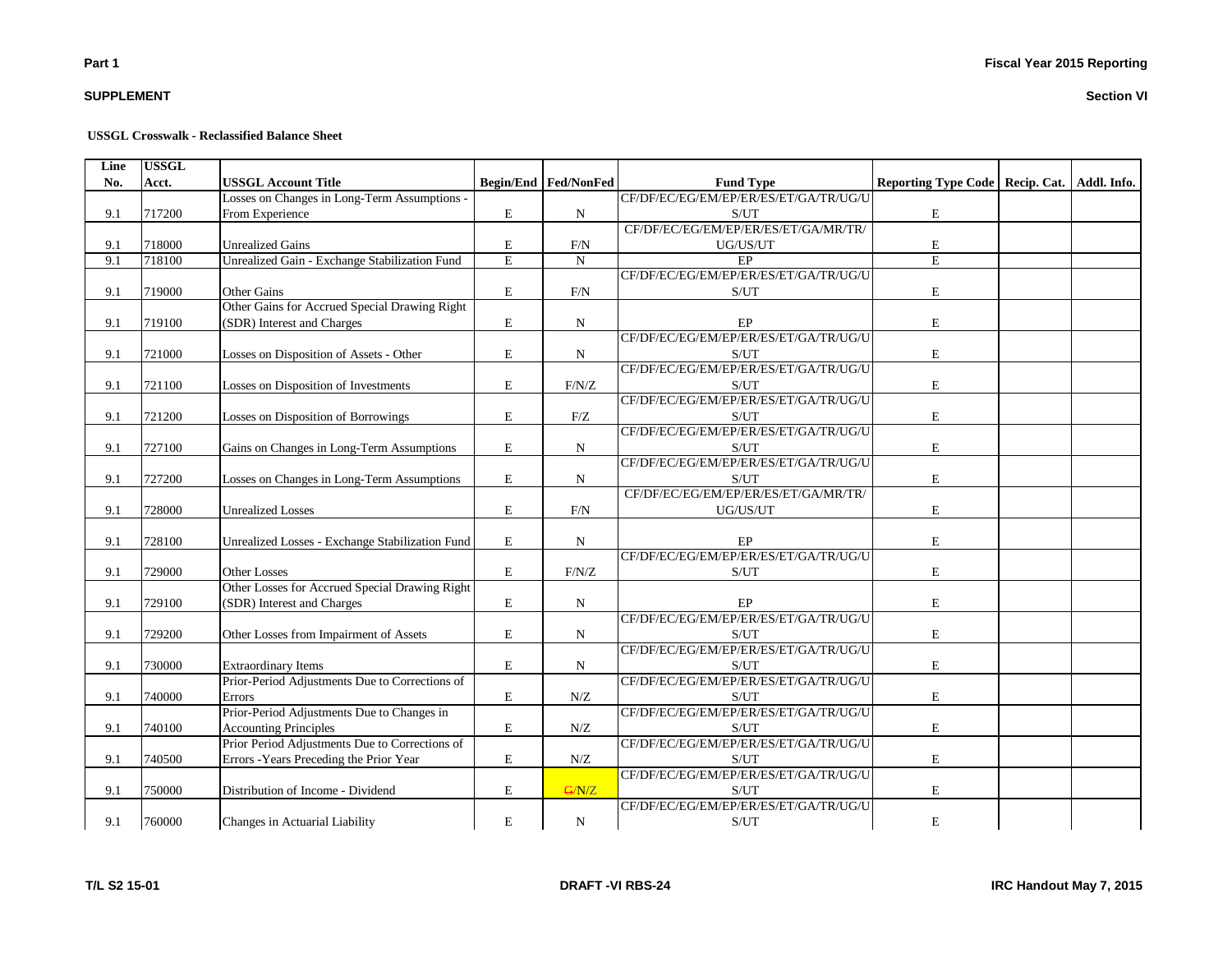## **SUPPLEMENT**

#### **USSGL Crosswalk - Reclassified Balance Sheet**

| Line | <b>USSGL</b>       |                                                             |                         |                               |                                       |                                                 |  |
|------|--------------------|-------------------------------------------------------------|-------------------------|-------------------------------|---------------------------------------|-------------------------------------------------|--|
| No.  | Acct.              | <b>USSGL Account Title</b>                                  |                         | <b>Begin/End   Fed/NonFed</b> | <b>Fund Type</b>                      | Reporting Type Code   Recip. Cat.   Addl. Info. |  |
|      |                    |                                                             |                         |                               |                                       |                                                 |  |
|      |                    | <b>Net Position - Funds Other Than Those From Dedicated</b> |                         |                               |                                       |                                                 |  |
| 9.2  | <b>Collections</b> |                                                             |                         |                               |                                       |                                                 |  |
| 9.2  | 310000             | Unexpended Appropriations - Cumulative                      | B                       |                               | EC/EG/EM/EP/ER/ES/ET                  | U                                               |  |
|      |                    | <b>Unexpended Appropriations - Appropriations</b>           |                         |                               |                                       |                                                 |  |
| 9.2  | 310100             | Received                                                    | E                       | G                             | EC/EG/EM/EP/ER/ES/ET/TR               | U                                               |  |
| 9.2  | 310200             | <b>Unexpended Appropriations - Transfers-In</b>             | $\overline{\mathrm{E}}$ | $\overline{F}$                | EC/EG/EM/EP/ER/ES/ET/TR               | $\overline{U}$                                  |  |
| 9.2  | 310300             | Unexpended Appropriations - Transfers-Out                   | E                       | $\mathbf{F}$                  | EC/EG/EM/EP/ER/ES/ET/TR               | U                                               |  |
|      |                    | Unexpended Appropriations - Prior Period                    |                         |                               |                                       |                                                 |  |
|      |                    | Adjustments Due to Corrections of Errors -                  |                         |                               |                                       |                                                 |  |
| 9.2  | 310500             | Years Preceding the Prior Year                              | E                       | Z                             | EC/EG/EM/EP/ER/ES/ET/TR               | U                                               |  |
| 9.2  | 310600             | <b>Unexpended Appropriations - Adjustments</b>              | $\overline{E}$          | $\overline{G}$                | EC/EG/EM/EP/ER/ES/ET/TR               | $\overline{U}$                                  |  |
| 9.2  | 310700             | <b>Unexpended Appropriations - Used</b>                     | $\mathbf E$             | G                             | EC/EG/EM/EP/ER/ES/ET/TR               | U                                               |  |
|      |                    | Unexpended Appropriations - Prior-Period                    |                         |                               |                                       |                                                 |  |
| 9.2  | 310800             | Adjustments Due to Corrections of Errors                    | $\mathbf E$             | Z                             | EC/EG/EM/EP/ER/ES/ET/TR               | U                                               |  |
|      |                    | Unexpended Appropriations - Prior-Period                    |                         |                               |                                       |                                                 |  |
|      |                    | Adjustments Due to Changes in Accounting                    |                         |                               |                                       |                                                 |  |
| 9.2  | 310900             | Principles                                                  | $\mathbf E$             | Z                             | EC/EG/EM/EP/ER/ES/ET/TR               | U                                               |  |
| 9.2  | 320000             | Appropriations Outstanding - Cumulative                     | $\overline{B}$          |                               | <b>GA</b>                             | $\mathbf{U}$                                    |  |
|      |                    |                                                             |                         |                               |                                       |                                                 |  |
| 9.2  | 320100             | Appropriations Outstanding - Warrants Issued                | E                       | $\boldsymbol{\mathrm{F}}$     | <b>GA</b>                             | U                                               |  |
| 9.2  | 320600             | Appropriations Outstanding - Adjustments                    | $\overline{E}$          | $\overline{\mathrm{F}}$       | <b>GA</b>                             | ${\bf U}$                                       |  |
| 9.2  | 320700             | <b>Appropriations Outstanding - Used</b>                    | E                       | F                             | G A                                   | $\overline{U}$                                  |  |
|      |                    |                                                             |                         |                               | CF/DF/EC/EG/EM/EP/ER/ES/ET/GA/TR/UG/U |                                                 |  |
| 9.2  | 331000             | <b>Cumulative Results of Operations</b>                     | B                       |                               | S/UT                                  | U                                               |  |
|      |                    |                                                             |                         |                               | CF/DF/EC/EG/EM/EP/ER/ES/ET/GA/TR/UG/U |                                                 |  |
| 9.2  | 510000             | Revenue From Goods Sold                                     | $\mathbf E$             | F/N                           | S/UT                                  | U                                               |  |
|      |                    |                                                             |                         |                               | CF/DF/EC/EG/EM/EP/ER/ES/ET/GA/TR/UG/U |                                                 |  |
| 9.2  | 510900             | Contra Revenue for Goods Sold                               | $\mathbf E$             | F/N                           | S/UT                                  | U                                               |  |
|      |                    |                                                             |                         |                               | CF/DF/EC/EG/EM/EP/ER/ES/ET/GA/TR/UG/U |                                                 |  |
| 9.2  | 520000             | Revenue From Services Provided                              | $\mathbf E$             | F/N                           | S/UT                                  | U                                               |  |
|      |                    |                                                             |                         |                               | CF/DF/EC/EG/EM/EP/ER/ES/ET/GA/TR/UG/U |                                                 |  |
| 9.2  | 520900             | Contra Revenue for Services Provided                        | E                       | F/N                           | S/UT                                  | U                                               |  |
|      |                    |                                                             |                         |                               | CF/DF/EC/EG/EM/EP/ER/ES/ET/GA/MR/TR/  |                                                 |  |
| 9.2  | 531000             | Interest Revenue - Other                                    | E                       | F/N                           | UG/US/UT                              | U                                               |  |
|      |                    |                                                             |                         |                               | CF/DF/EC/EG/EM/EP/ER/ES/ET/GA/TR/UG/U |                                                 |  |
| 9.2  | 531100             | <b>Interest Revenue - Investments</b>                       | $\mathbf E$             | F/N/Z                         | S/UT                                  | U                                               |  |
|      |                    | Interest Revenue - Loans Receivable/Uninvested              |                         |                               | CF/DF/EC/EG/EM/EP/ER/ES/ET/GA/TR/UG/U |                                                 |  |
| 9.2  | 531200             | Funds                                                       | E                       | F/N                           | S/UT                                  | U                                               |  |
|      |                    |                                                             |                         |                               | CF/DF/EC/EG/EM/EP/ER/ES/ET/GA/TR/UG/U |                                                 |  |
| 9.2  | 531300             | <b>Interest Revenue - Subsidy Amortization</b>              | E                       | $\mathbf N$                   | S/UT                                  | U                                               |  |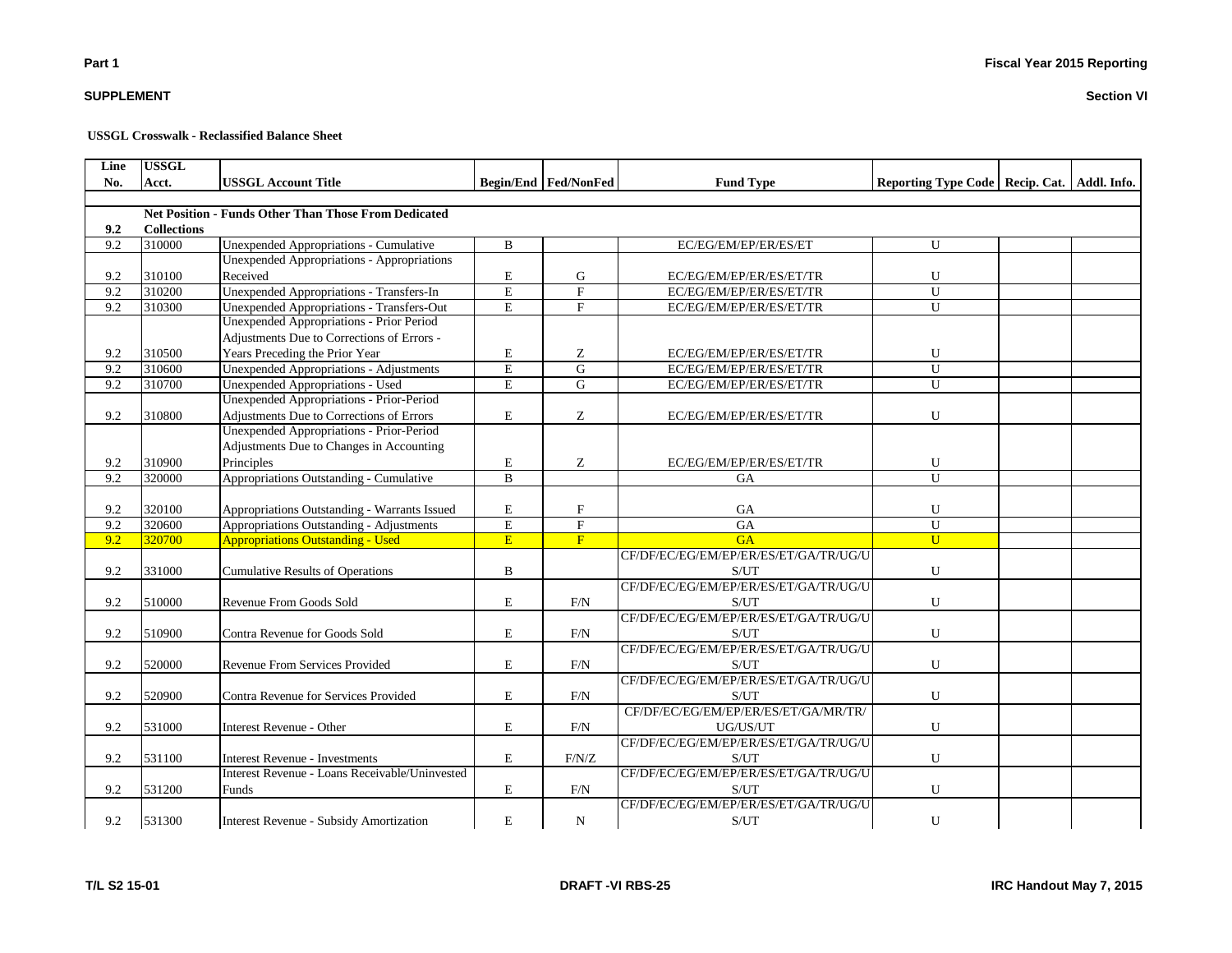## **SUPPLEMENT**

#### **USSGL Crosswalk - Reclassified Balance Sheet**

| Line | <b>USSGL</b> |                                                                                   |                |                             |                                               |                                                 |  |
|------|--------------|-----------------------------------------------------------------------------------|----------------|-----------------------------|-----------------------------------------------|-------------------------------------------------|--|
| No.  | Acct.        | <b>USSGL Account Title</b>                                                        |                | <b>Begin/End Fed/NonFed</b> | <b>Fund Type</b>                              | Reporting Type Code   Recip. Cat.   Addl. Info. |  |
|      |              | Dividend Income Accounted for Under the                                           |                |                             | CF/DF/EC/EG/EM/EP/ER/ES/ET/GA/TR/UG/U         |                                                 |  |
| 9.2  | 531400       | Provisions of the Federal Credit Reform Act                                       | E              | $\mathbf N$                 | S/UT                                          | ${\bf U}$                                       |  |
|      |              | Contra Revenue for Dividend Income Accounted                                      |                |                             |                                               |                                                 |  |
|      |              | for Under the Provisions of the Federal Credit                                    |                |                             | CF/DF/EC/EG/EM/EP/ER/ES/ET/GA/TR/UG/U         |                                                 |  |
| 9.2  | 531500       | Reform Act                                                                        | ${\rm E}$      | N                           | S/UT                                          | U                                               |  |
|      |              | Contra Revenue for Interest Revenue - Loans                                       |                |                             | CF/DF/EC/EG/EM/EP/ER/ES/ET/GA/TR/UG/U         |                                                 |  |
| 9.2  | 531700       | Receivable                                                                        | ${\bf E}$      | F/N                         | S/UT                                          | ${\bf U}$                                       |  |
|      |              | Contra Revenue for Interest Revenue -                                             |                |                             | CF/DF/EC/EG/EM/EP/ER/ES/ET/GA/TR/UG/U         |                                                 |  |
| 9.2  | 531800       | Investments                                                                       | $\mathbf E$    | F/N                         | S/UT                                          | U                                               |  |
|      |              |                                                                                   |                |                             | CF/DF/EC/EG/EM/EP/ER/ES/ET/GA/TR/UG/U         |                                                 |  |
| 9.2  | 531900       | Contra Revenue for Interest Revenue - Other                                       | E              | F/N                         | S/UT                                          | ${\bf U}$                                       |  |
|      |              |                                                                                   |                |                             | CF/DF/EC/EG/EM/EP/ER/ES/ET/GA/TR/UG/U         |                                                 |  |
| 9.2  | 532000       | Penalties and Fines Revenue                                                       | E              | F/G/N                       | S/UT                                          | U                                               |  |
|      |              |                                                                                   |                |                             | CF/DF/EC/EG/EM/EP/ER/ES/ET/GA/TR/UG/U         |                                                 |  |
| 9.2  | 532400       | Contra Revenue for Penalties and Fines                                            | E              | F/G/N                       | S/UT                                          | U                                               |  |
|      |              |                                                                                   |                |                             | CF/DF/EC/EG/EM/EP/ER/ES/ET/GA/TR/UG/U         |                                                 |  |
| 9.2  | 532500       | <b>Administrative Fees Revenue</b>                                                | E              | F/N                         | S/UT                                          | U                                               |  |
|      |              |                                                                                   |                |                             | CF/DF/EC/EG/EM/EP/ER/ES/ET/GA/TR/UG/U         |                                                 |  |
| 9.2  | 532900       | Contra Revenue for Administrative Fees                                            | $\mathbf E$    | $\rm{F/N}$                  | S/UT                                          | U                                               |  |
|      |              |                                                                                   |                |                             | CF/DF/EC/EG/EM/EP/ER/ES/ET/GA/TR/UG/U         |                                                 |  |
| 9.2  | 540000       | Funded Benefit Program Revenue                                                    | E              | F/N                         | S/UT                                          | U                                               |  |
| 9.2  | 540500       | Unfunded FECA Benefit Revenue                                                     | $\overline{E}$ | F/N                         | EG                                            | $\overline{U}$                                  |  |
|      |              | Contra Revenue for Unfunded FECA Benefit                                          |                |                             |                                               |                                                 |  |
| 9.2  | 540600       | Revenue                                                                           | E              | F/N                         | EG                                            | U                                               |  |
|      |              | Contra Revenue for Funded Benefit Program                                         |                |                             | CF/DF/EC/EG/EM/EP/ER/ES/ET/GA/TR/UG/U         |                                                 |  |
| 9.2  | 540900       | Revenue                                                                           | E              | F/N                         | S/UT                                          | U                                               |  |
|      |              |                                                                                   |                |                             | CF/DF/EC/EG/EM/EP/ER/ES/ET/GA/TR/UG/U         |                                                 |  |
| 9.2  | 550000       | Insurance and Guarantee Premium Revenue                                           | $\bf E$        | ${\bf N}$                   | S/UT                                          | ${\bf U}$                                       |  |
|      |              | Contra Revenue for Insurance and Guarantee                                        |                |                             | CF/DF/EC/EG/EM/EP/ER/ES/ET/GA/TR/UG/U         |                                                 |  |
| 9.2  | 550900       | Premium Revenue                                                                   | ${\bf E}$      | N                           | S/UT                                          | ${\bf U}$                                       |  |
|      |              |                                                                                   |                |                             | CF/DF/EC/EG/EM/EP/ER/ES/ET/GA/TR/UG/U         |                                                 |  |
| 9.2  | 560000       | Donated Revenue - Financial Resources                                             | E              | N                           | S/UT                                          | U                                               |  |
|      |              | Contra Revenue for Donations - Financial                                          |                |                             | CF/DF/EC/EG/EM/EP/ER/ES/ET/GA/TR/UG/U         |                                                 |  |
| 9.2  | 560900       | Resources                                                                         | E              |                             | S/UT                                          |                                                 |  |
|      |              |                                                                                   |                | N                           | CF/DF/EC/EG/EM/EP/ER/ES/ET/GA/TR/UG/U         | U                                               |  |
|      |              |                                                                                   |                |                             |                                               |                                                 |  |
| 9.2  | 561000       | Donated Revenue - Nonfinancial Resources<br>Contra Donated Revenue - Nonfinancial | E              | $\mathbf N$                 | S/UT<br>CF/DF/EC/EG/EM/EP/ER/ES/ET/GA/TR/UG/U | ${\bf U}$                                       |  |
|      |              |                                                                                   |                |                             |                                               |                                                 |  |
| 9.2  | 561900       | Resources                                                                         | E              | $\mathbf N$                 | S/UT                                          | U                                               |  |
|      |              |                                                                                   |                |                             | CF/DF/EC/EG/EM/EP/ER/ES/ET/GA/TR/UG/U         |                                                 |  |
| 9.2  | 564000       | Forfeiture Revenue - Cash and Cash Equivalents                                    | E              | N                           | S/UT                                          | U                                               |  |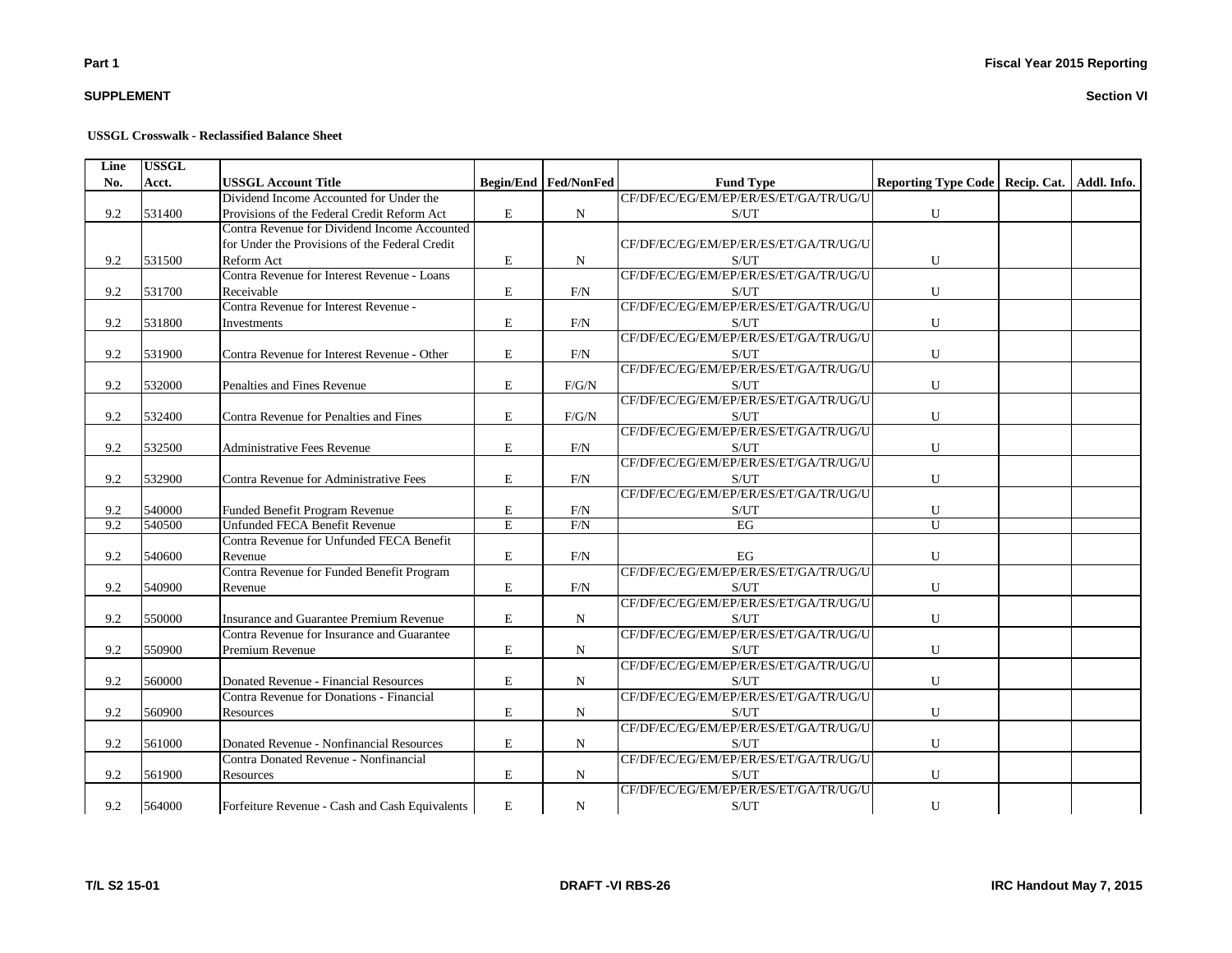## **SUPPLEMENT**

#### **USSGL Crosswalk - Reclassified Balance Sheet**

| Line | <b>USSGL</b> |                                                 |                |                             |                                       |                                                 |  |
|------|--------------|-------------------------------------------------|----------------|-----------------------------|---------------------------------------|-------------------------------------------------|--|
| No.  | Acct.        | <b>USSGL Account Title</b>                      |                | <b>Begin/End Fed/NonFed</b> | <b>Fund Type</b>                      | Reporting Type Code   Recip. Cat.   Addl. Info. |  |
|      |              | Contra Forfeiture Revenue - Cash and Cash       |                |                             | CF/DF/EC/EG/EM/EP/ER/ES/ET/GA/TR/UG/U |                                                 |  |
| 9.2  | 564900       | Equivalents                                     | E              | N                           | S/UT                                  | ${\bf U}$                                       |  |
|      |              |                                                 |                |                             | CF/DF/EC/EG/EM/EP/ER/ES/ET/GA/TR/UG/U |                                                 |  |
| 9.2  | 565000       | Forfeiture Revenue - Forfeitures of Property    | E              | N                           | S/UT                                  | ${\bf U}$                                       |  |
|      |              | Contra Forfeiture Revenue - Forfeitures of      |                |                             | CF/DF/EC/EG/EM/EP/ER/ES/ET/GA/TR/UG/U |                                                 |  |
| 9.2  | 565900       | Property                                        | ${\bf E}$      | N                           | S/UT                                  | U                                               |  |
| 9.2  | 570000       | <b>Expended Appropriations</b>                  | $\overline{E}$ | $\overline{G}$              | CF/EC/EG/EM/EP/ER/ES/ET/TR/UG/US/UT   | $\overline{U}$                                  |  |
|      |              | <b>Expended Appropriations - Prior Period</b>   |                |                             |                                       |                                                 |  |
|      |              | Adjustments Due to Corrections of Errors -      |                |                             |                                       |                                                 |  |
| 9.2  | 570500       | Years Preceding the Prior Year                  | $\mathbf E$    | Ζ                           | CF/EC/EG/EM/EP/ER/ES/ET/TR/UG/US/UT   | ${\bf U}$                                       |  |
|      |              | Expended Appropriations - Prior-Period          |                |                             | CF/DF/EC/EG/EM/EP/ER/ES/ET/TR/UG/US/U |                                                 |  |
| 9.2  | 570800       | Adjustments Due to Corrections of Errors        | E              | Z                           | T                                     | ${\bf U}$                                       |  |
|      |              | <b>Expended Appropriations - Prior-Period</b>   |                |                             |                                       |                                                 |  |
|      |              | Adjustments Due to Changes in Accounting        |                |                             | CF/DF/EC/EG/EM/EP/ER/ES/ET/TR/UG/US/U |                                                 |  |
| 9.2  | 570900       | Principles                                      | ${\bf E}$      | Z                           | T                                     | ${\bf U}$                                       |  |
|      |              | Transfer in of Agency Unavailable Custodial and |                |                             |                                       |                                                 |  |
| 9.2  | 571000       | Non-Entity Collections                          | ${\bf E}$      | $\mathbf F$                 | GA                                    | ${\bf U}$                                       |  |
|      |              | Accrual of Agency Amount To Be Collected -      |                |                             |                                       |                                                 |  |
| 9.2  | 571200       | <b>Custodial and Non-Entity</b>                 | ${\bf E}$      | $\mathbf F$                 | <b>GA</b>                             | ${\bf U}$                                       |  |
|      |              | Financing Sources Transferred In Without        |                |                             | CF/DF/EC/EG/EM/EP/ER/ES/ET/GA/TR/UG/U |                                                 |  |
| 9.2  | 572000       | Reimbursement                                   | E              | $\mathbf F$                 | S/UT                                  | ${\bf U}$                                       |  |
|      |              | Financing Sources Transferred Out Without       |                |                             | CF/DF/EC/EG/EM/EP/ER/ES/ET/GA/TR/UG/U |                                                 |  |
| 9.2  | 573000       | Reimbursement                                   | E              | $\mathbf F$                 | S/UT                                  | ${\bf U}$                                       |  |
|      |              | Appropriated Dedicated Collections Transferred  |                |                             | CF/DF/EC/EG/EM/EP/ER/ES/ET/GA/TR/UG/U |                                                 |  |
| 9.2  | 574000       | In                                              | E              | $\mathbf F$                 | S/UT                                  | ${\bf U}$                                       |  |
|      |              | Appropriated Dedicated Collections Transferred  |                |                             | CF/DF/EC/EG/EM/EP/ER/ES/ET/GA/TR/UG/U |                                                 |  |
| 9.2  | 574500       | Out                                             | ${\bf E}$      | $\rm F$                     | S/UT                                  | ${\bf U}$                                       |  |
|      |              |                                                 |                |                             | CF/DF/EC/EG/EM/EP/ER/ES/ET/GA/TR/UG/U |                                                 |  |
| 9.2  | 575000       | Expenditure Financing Sources - Transfers-In    | $\mathbf E$    | $\mathbf F$                 | S/UT                                  | ${\bf U}$                                       |  |
|      |              | Nonexpenditure Financing Sources - Transfers-   |                |                             | CF/DF/EC/EG/EM/EP/ER/ES/ET/GA/TR/UG/U |                                                 |  |
| 9.2  | 575500       | In - Other                                      | $\mathbf E$    | $\boldsymbol{\mathrm{F}}$   | S/UT                                  | ${\bf U}$                                       |  |
|      |              | Nonexpenditure Financing Sources - Transfers-   |                |                             | CF/DF/EC/EG/EM/EP/ER/ES/ET/GA/TR/UG/U |                                                 |  |
| 9.2  | 575600       | In - Capital Transfers                          | ${\bf E}$      | $\mathbf F$                 | S/UT                                  | ${\bf U}$                                       |  |
|      |              |                                                 |                |                             | CF/DF/EC/EG/EM/EP/ER/ES/ET/GA/TR/UG/U |                                                 |  |
| 9.2  | 576000       | Expenditure Financing Sources - Transfers-Out   | $\mathbf E$    | $\boldsymbol{\mathrm{F}}$   | S/UT                                  | ${\bf U}$                                       |  |
|      |              | Nonexpenditure Financing Sources - Transfers-   |                |                             | CF/DF/EC/EG/EM/EP/ER/ES/ET/GA/TR/UG/U |                                                 |  |
| 9.2  | 576500       | Out - Other                                     | E              | $\mathbf F$                 | S/UT                                  | ${\bf U}$                                       |  |
|      |              | Nonexpenditure Financing Sources - Transfers-   |                |                             | CF/DF/EC/EG/EM/EP/ER/ES/ET/GA/TR/UG/U |                                                 |  |
| 9.2  | 576600       | Out - Capital Transfers                         | E              | $\boldsymbol{\mathrm{F}}$   | S/UT                                  | U                                               |  |
|      |              |                                                 |                |                             | CF/DF/EC/EG/EM/EP/ER/ES/ET/GA/MR/TR/  |                                                 |  |
| 9.2  | 577500       | Nonbudgetary Financing Sources Transferred In   | E              | $\mathbf F$                 | UG/US/UT                              | ${\bf U}$                                       |  |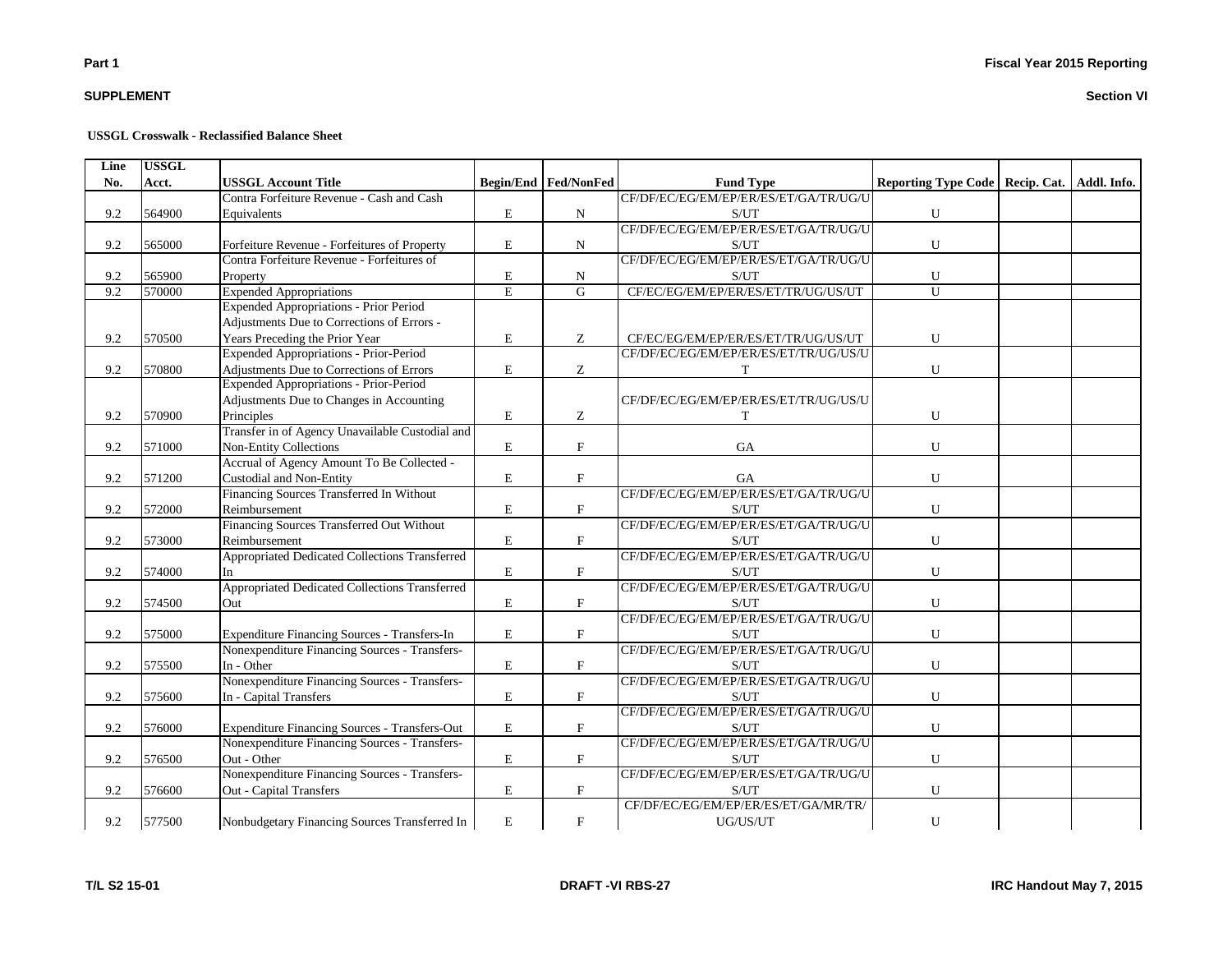## **SUPPLEMENT**

#### **USSGL Crosswalk - Reclassified Balance Sheet**

| Line | <b>USSGL</b> |                                             |             |                               |                                       |                                                 |  |
|------|--------------|---------------------------------------------|-------------|-------------------------------|---------------------------------------|-------------------------------------------------|--|
| No.  | Acct.        | <b>USSGL Account Title</b>                  |             | <b>Begin/End   Fed/NonFed</b> | <b>Fund Type</b>                      | Reporting Type Code   Recip. Cat.   Addl. Info. |  |
|      |              | Nonbudgetary Financing Sources Transferred  |             |                               | CF/DF/EC/EG/EM/EP/ER/ES/ET/GA/TR/UG/U |                                                 |  |
| 9.2  | 577600       | Out                                         | $\mathbf E$ | $\boldsymbol{\mathrm{F}}$     | S/UT                                  | ${\bf U}$                                       |  |
|      |              |                                             |             |                               | CF/DF/EC/EG/EM/EP/ER/ES/ET/GA/TR/UG/U |                                                 |  |
| 9.2  | 578000       | <b>Imputed Financing Sources</b>            | $\mathbf E$ | $\mathbf{F}$                  | S/UT                                  | ${\bf U}$                                       |  |
|      |              |                                             |             |                               | CF/DF/EC/EG/EM/EP/ER/ES/ET/GA/MR/TR/  |                                                 |  |
| 9.2  | 579000       | Other Financing Sources                     | $\mathbf E$ | G/Z                           | UG/US/UT                              | U                                               |  |
|      |              | Adjustment to Financing Sources - Downward  |             |                               | CF/DF/EC/EG/EM/EP/ER/ES/ET/GA/TR/UG/U |                                                 |  |
| 9.2  | 579100       | Reestimate or Negative Subsidy              | ${\bf E}$   | G/Z                           | S/UT                                  | ${\bf U}$                                       |  |
|      |              | Financing Sources To Be Transferred Out -   |             |                               | CF/DF/EC/EG/EM/EP/ER/ES/ET/GA/TR/UG/U |                                                 |  |
| 9.2  | 579200       | <b>Contingent Liability</b>                 | E           | $\mathbf{F}$                  | S/UT                                  | $\mathbf U$                                     |  |
|      |              |                                             |             |                               | CF/DF/EC/EG/EM/EP/ER/ES/ET/GA/TR/UG/U |                                                 |  |
| 9.2  | 579500       | Seigniorage                                 | E           | N                             | S/UT                                  | $\mathbf U$                                     |  |
|      |              | Tax Revenue Collected - Not Otherwise       |             |                               | CF/DF/EC/EG/EM/EP/ER/ES/ET/GA/TR/UG/U |                                                 |  |
| 9.2  | 580000       | Classified                                  | $\bf E$     | G/N                           | S/UT                                  | ${\bf U}$                                       |  |
|      |              |                                             |             |                               | CF/DF/EC/EG/EM/EP/ER/ES/ET/GA/TR/UG/U |                                                 |  |
| 9.2  | 580100       | Tax Revenue Collected - Individual          | E           | G/N                           | S/UT                                  | U                                               |  |
|      |              |                                             |             |                               | CF/DF/EC/EG/EM/EP/ER/ES/ET/GA/TR/UG/U |                                                 |  |
| 9.2  | 580200       | Tax Revenue Collected - Corporate           | E           | G/N                           | S/UT                                  | U                                               |  |
|      |              |                                             |             |                               | CF/DF/EC/EG/EM/EP/ER/ES/ET/GA/TR/UG/U |                                                 |  |
| 9.2  | 580300       | Tax Revenue Collected - Unemployment        | $\mathbf E$ | G/N                           | S/UT                                  | ${\bf U}$                                       |  |
|      |              |                                             |             |                               | CF/DF/EC/EG/EM/EP/ER/ES/ET/GA/TR/UG/U |                                                 |  |
| 9.2  | 580400       | Tax Revenue Collected - Excise              | E           | G/N                           | S/UT                                  | ${\bf U}$                                       |  |
|      |              |                                             |             |                               | CF/DF/EC/EG/EM/EP/ER/ES/ET/GA/TR/UG/U |                                                 |  |
| 9.2  | 580500       | Tax Revenue Collected - Estate and Gift     | E           | G/N                           | S/UT                                  | U                                               |  |
|      |              |                                             |             |                               | CF/DF/EC/EG/EM/EP/ER/ES/ET/GA/TR/UG/U |                                                 |  |
| 9.2  | 580600       | Tax Revenue Collected - Customs             | $\mathbf E$ | G/N                           | S/UT                                  | ${\bf U}$                                       |  |
|      |              | Tax Revenue Accrual Adjustment - Not        |             |                               | CF/DF/EC/EG/EM/EP/ER/ES/ET/GA/TR/UG/U |                                                 |  |
| 9.2  | 582000       | Otherwise Classified                        | E           | G/N                           | S/UT                                  | ${\bf U}$                                       |  |
|      |              |                                             |             |                               | CF/DF/EC/EG/EM/EP/ER/ES/ET/GA/TR/UG/U |                                                 |  |
| 9.2  | 582100       | Tax Revenue Accrual Adjustment - Individual | E           | G/N                           | S/UT                                  | ${\bf U}$                                       |  |
|      |              |                                             |             |                               | CF/DF/EC/EG/EM/EP/ER/ES/ET/GA/TR/UG/U |                                                 |  |
| 9.2  | 582200       | Tax Revenue Accrual Adjustment - Corporate  | E           | G/N                           | S/UT                                  | ${\bf U}$                                       |  |
|      |              | Tax Revenue Accrual Adjustment -            |             |                               | CF/DF/EC/EG/EM/EP/ER/ES/ET/GA/TR/UG/U |                                                 |  |
| 9.2  | 582300       | Unemployment                                | E           | G/N                           | S/UT                                  | ${\bf U}$                                       |  |
|      |              |                                             |             |                               | CF/DF/EC/EG/EM/EP/ER/ES/ET/GA/TR/UG/U |                                                 |  |
| 9.2  | 582400       | Tax Revenue Accrual Adjustment - Excise     | E           | G/N                           | S/UT                                  | ${\bf U}$                                       |  |
|      |              | Tax Revenue Accrual Adjustment - Estate and |             |                               | CF/DF/EC/EG/EM/EP/ER/ES/ET/GA/TR/UG/U |                                                 |  |
| 9.2  | 582500       | Gift                                        | $\mathbf E$ | G/N                           | S/UT                                  | U                                               |  |
|      |              |                                             |             |                               | CF/DF/EC/EG/EM/EP/ER/ES/ET/GA/TR/UG/U |                                                 |  |
| 9.2  | 582600       | Tax Revenue Accrual Adjustment - Customs    | $\mathbf E$ | G/N                           | S/UT                                  | ${\bf U}$                                       |  |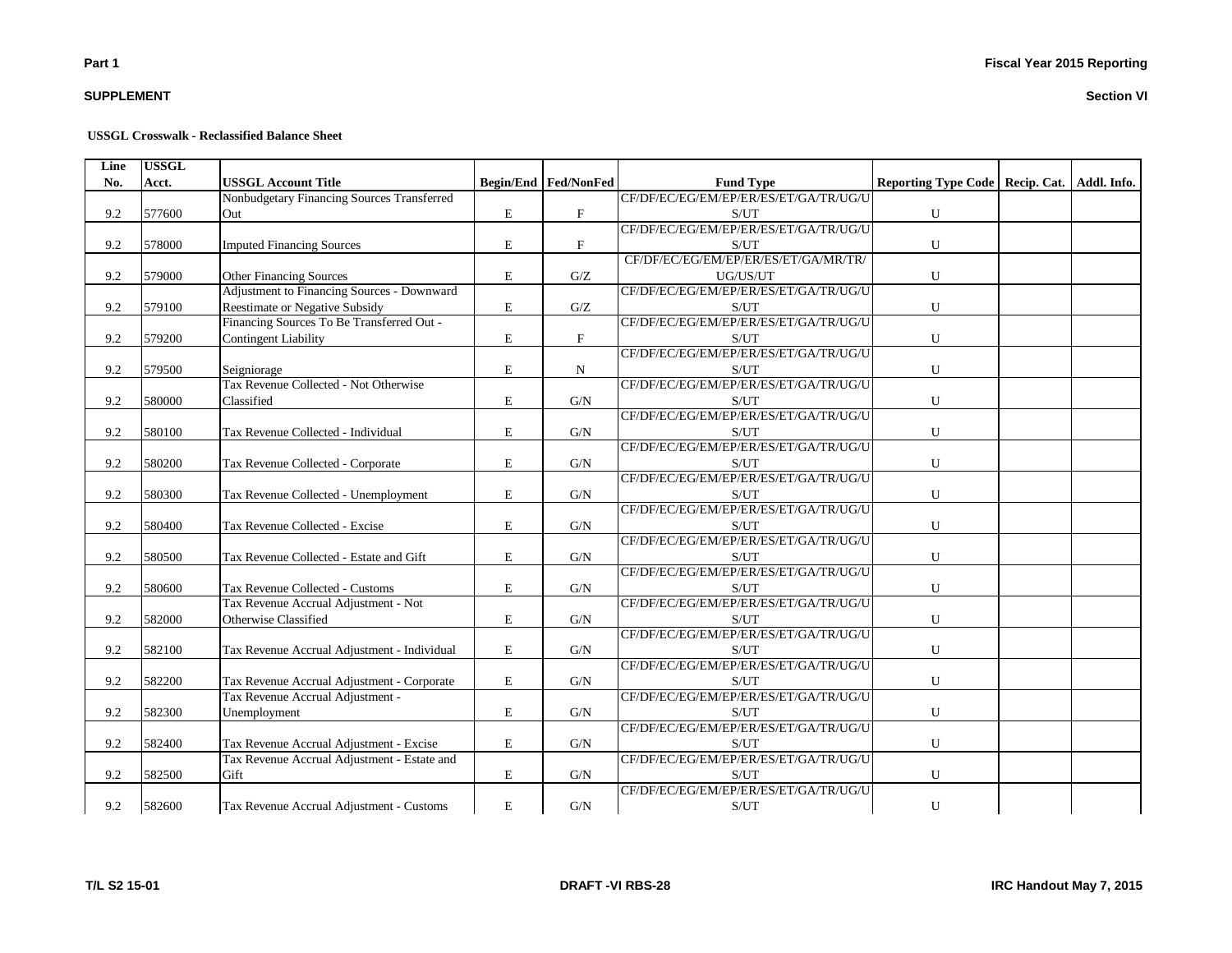## **SUPPLEMENT**

#### **USSGL Crosswalk - Reclassified Balance Sheet**

| Line | <b>USSGL</b> |                                                |           |                               |                                       |                                                 |  |
|------|--------------|------------------------------------------------|-----------|-------------------------------|---------------------------------------|-------------------------------------------------|--|
| No.  | Acct.        | <b>USSGL Account Title</b>                     |           | <b>Begin/End   Fed/NonFed</b> | <b>Fund Type</b>                      | Reporting Type Code   Recip. Cat.   Addl. Info. |  |
|      |              | Contra Revenue for Taxes - Not Otherwise       |           |                               | CF/DF/EC/EG/EM/EP/ER/ES/ET/GA/TR/UG/U |                                                 |  |
| 9.2  | 583000       | Classified                                     | E         | G/N                           | S/UT                                  | U                                               |  |
|      |              |                                                |           |                               | CF/DF/EC/EG/EM/EP/ER/ES/ET/GA/TR/UG/U |                                                 |  |
| 9.2  | 583100       | Contra Revenue for Taxes - Individual          | E         | G/N                           | S/UT                                  | U                                               |  |
|      |              |                                                |           |                               | CF/DF/EC/EG/EM/EP/ER/ES/ET/GA/TR/UG/U |                                                 |  |
| 9.2  | 583200       | Contra Revenue for Taxes - Corporate           | E         | G/N                           | S/UT                                  | U                                               |  |
|      |              |                                                |           |                               | CF/DF/EC/EG/EM/EP/ER/ES/ET/GA/TR/UG/U |                                                 |  |
| 9.2  | 583300       | Contra Revenue for Taxes - Unemployment        | E         | G/N                           | S/UT                                  | ${\bf U}$                                       |  |
|      |              |                                                |           |                               | CF/DF/EC/EG/EM/EP/ER/ES/ET/GA/TR/UG/U |                                                 |  |
| 9.2  | 583400       | Contra Revenue for Taxes - Excise              | E         | G/N                           | S/UT                                  | U                                               |  |
|      |              |                                                |           |                               | CF/DF/EC/EG/EM/EP/ER/ES/ET/GA/TR/UG/U |                                                 |  |
| 9.2  | 583500       | Contra Revenue for Taxes - Estate and Gift     | E         | G/N                           | S/UT                                  | U                                               |  |
|      |              |                                                |           |                               | CF/DF/EC/EG/EM/EP/ER/ES/ET/GA/TR/UG/U |                                                 |  |
| 9.2  | 583600       | Contra Revenue for Taxes - Customs             | E         | G/N                           | S/UT                                  | U                                               |  |
|      |              |                                                |           |                               | CF/DF/EC/EG/EM/EP/ER/ES/ET/GA/TR/UG/U |                                                 |  |
| 9.2  | 589000       | Tax Revenue Refunds - Not Otherwise Classified | E         | G/N                           | S/UT                                  | U                                               |  |
|      |              |                                                |           |                               | CF/DF/EC/EG/EM/EP/ER/ES/ET/GA/TR/UG/U |                                                 |  |
| 9.2  | 589100       | Tax Revenue Refunds - Individual               | E         | G/N                           | S/UT                                  | U                                               |  |
|      |              |                                                |           |                               | CF/DF/EC/EG/EM/EP/ER/ES/ET/GA/TR/UG/U |                                                 |  |
| 9.2  | 589200       | Tax Revenue Refunds - Corporate                | E         | G/N                           | S/UT                                  | U                                               |  |
|      |              |                                                |           |                               | CF/DF/EC/EG/EM/EP/ER/ES/ET/GA/TR/UG/U |                                                 |  |
| 9.2  | 589300       | Tax Revenue Refunds - Unemployment             | E         | G/N                           | S/UT                                  | U                                               |  |
|      |              |                                                |           |                               | CF/DF/EC/EG/EM/EP/ER/ES/ET/GA/TR/UG/U |                                                 |  |
| 9.2  | 589400       | Tax Revenue Refunds - Excise                   | E         | G/N                           | S/UT                                  | U                                               |  |
|      |              |                                                |           |                               | CF/DF/EC/EG/EM/EP/ER/ES/ET/GA/TR/UG/U |                                                 |  |
| 9.2  | 589500       | Tax Revenue Refunds - Estate and Gift          | E         | G/N                           | S/UT                                  | U                                               |  |
|      |              |                                                |           |                               | CF/DF/EC/EG/EM/EP/ER/ES/ET/GA/TR/UG/U |                                                 |  |
| 9.2  | 589600       | Tax Revenue Refunds - Customs                  | E         | G/N                           | S/UT                                  | U                                               |  |
|      |              |                                                |           |                               | CF/DF/EC/EG/EM/EP/ER/ES/ET/GA/MR/TR/  |                                                 |  |
| 9.2  | 590000       | Other Revenue                                  | E         | F/G/N/Z                       | UG/US/UT                              | U                                               |  |
|      |              |                                                |           |                               | CF/DF/EC/EG/EM/EP/ER/ES/ET/GA/TR/UG/U |                                                 |  |
| 9.2  | 590900       | Contra Revenue for Other Revenue               | E         | F/G/N/Z                       | S/UT                                  | U                                               |  |
|      |              | Revenue and Other Financing Sources -          |           |                               |                                       |                                                 |  |
| 9.2  | 591900       | Cancellations                                  | E         | G                             | EC/EG/EM/EP/ER/ES/ET/TR/US/UT         | U                                               |  |
|      |              | Valuation Change in Investments - Exchange     |           |                               |                                       |                                                 |  |
| 9.2  | 592100       | <b>Stabilization Fund</b>                      | E         | $\mathbf N$                   | ER                                    | U                                               |  |
|      |              | Valuation Change in Investments for Federal    |           |                               |                                       |                                                 |  |
| 9.2  | 592200       | Government Sponsored Enterprise                | ${\bf E}$ | $\mathbf N$                   | <b>UG</b>                             | ${\bf U}$                                       |  |
|      |              | Valuation Change in Investments - Beneficial   |           |                               |                                       |                                                 |  |
| 9.2  | 592300       | <b>Interest in Trust</b>                       | E         | ${\bf N}$                     | <b>UG</b>                             | U                                               |  |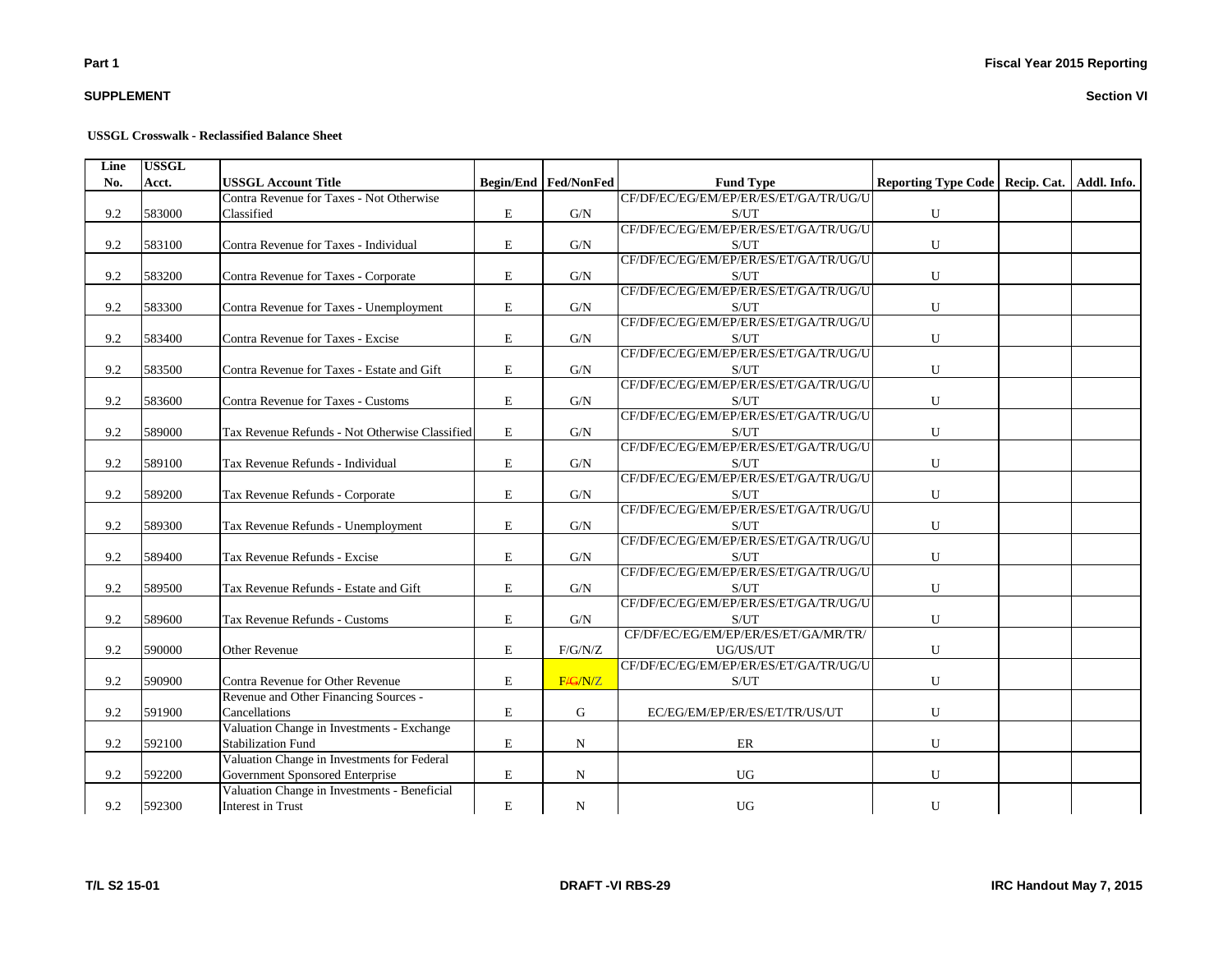## **SUPPLEMENT**

#### **USSGL Crosswalk - Reclassified Balance Sheet**

| Line | <b>USSGL</b> |                                                 |             |                      |                                       |                                                 |  |
|------|--------------|-------------------------------------------------|-------------|----------------------|---------------------------------------|-------------------------------------------------|--|
| No.  | Acct.        | <b>USSGL Account Title</b>                      |             | Begin/End Fed/NonFed | <b>Fund Type</b>                      | Reporting Type Code   Recip. Cat.   Addl. Info. |  |
|      |              | Collections for Others - Statement of Custodial |             |                      | CF/DF/EC/EG/EM/EP/ER/ES/ET/GA/MR/TR/  |                                                 |  |
| 9.2  | 599000       | Activity                                        | $\mathbf E$ | ${\rm G/N/Z}$        | UG/US/UT                              | ${\bf U}$                                       |  |
|      |              | Accrued Collections for Others - Statement of   |             |                      | CF/DF/EC/EG/EM/EP/ER/ES/ET/GA/TR/UG/U |                                                 |  |
| 9.2  | 599100       | <b>Custodial Activity</b>                       | $\mathbf E$ | G/N/Z                | S/UT                                  | ${\bf U}$                                       |  |
|      |              | Offset to Non-Entity Collections - Statement of |             |                      | CF/DF/EC/EG/EM/EP/ER/ES/ET/GA/TR/UG/U |                                                 |  |
| 9.2  | 599300       | Changes in Net Position                         | E           | G                    | S/UT                                  | ${\bf U}$                                       |  |
|      |              | Offset to Non-Entity Accrued Collections -      |             |                      | CF/DF/EC/EG/EM/EP/ER/ES/ET/GA/TR/UG/U |                                                 |  |
| 9.2  | 599400       | Statement of Changes in Net Position            | $\mathbf E$ | G                    | S/UT                                  | ${\bf U}$                                       |  |
|      |              | Financing Sources Transferred In From           |             |                      | CF/DF/EC/EG/EM/EP/ER/ES/ET/GA/TR/UG/U |                                                 |  |
| 9.2  | 599700       | <b>Custodial Statement Collections</b>          | $\mathbf E$ | $\mathbf{F}$         | S/UT                                  | $\mathbf U$                                     |  |
|      |              | Custodial Collections Transferred Out to a      |             |                      |                                       |                                                 |  |
|      |              | Treasury Account Symbol Other Than the          |             |                      | CF/DF/EC/EG/EM/EP/ER/ES/ET/GA/TR/UG/U |                                                 |  |
| 9.2  | 599800       | General Fund of the Treasury                    | $\mathbf E$ | $\mathbf F$          | S/UT                                  | ${\bf U}$                                       |  |
|      |              |                                                 |             |                      | CF/DF/EC/EG/EM/EP/ER/ES/ET/GA/TR/UG/U |                                                 |  |
| 9.2  | 610000       | Operating Expenses/Program Costs                | E           | F/N                  | S/UT                                  | U                                               |  |
|      |              |                                                 |             |                      | CF/DF/EC/EG/EM/EP/ER/ES/ET/GA/TR/UG/U |                                                 |  |
| 9.2  | 619000       | Contra Bad Debt Expense - Incurred for Others   | $\mathbf E$ | F/N                  | S/UT                                  | $\mathbf U$                                     |  |
|      |              |                                                 |             |                      | CF/DF/EC/EG/EM/EP/ER/ES/ET/GA/TR/UG/U |                                                 |  |
| 9.2  | 619900       | Adjustment to Subsidy Expense                   | $\mathbf E$ | N                    | S/UT                                  | ${\bf U}$                                       |  |
|      |              | Interest Expenses on Borrowing From the Bureau  |             |                      |                                       |                                                 |  |
|      |              | of the Fiscal Service and/or the Federal        |             |                      | CF/DF/EC/EG/EM/EP/ER/ES/ET/GA/TR/UG/U |                                                 |  |
| 9.2  | 631000       | <b>Financing Bank</b>                           | $\mathbf E$ | $\mathbf F$          | S/UT                                  | U                                               |  |
|      |              |                                                 |             |                      | CF/DF/EC/EG/EM/EP/ER/ES/ET/GA/TR/UG/U |                                                 |  |
| 9.2  | 632000       | <b>Interest Expenses on Securities</b>          | $\mathbf E$ | F/N                  | S/UT                                  | U                                               |  |
|      |              |                                                 |             |                      | CF/DF/EC/EG/EM/EP/ER/ES/ET/GA/TR/UG/U |                                                 |  |
| 9.2  | 633000       | Other Interest Expenses                         | E           | F/G/N/Z              | S/UT                                  | ${\bf U}$                                       |  |
|      |              | Interest Expense Accrued on the Liability for   |             |                      | CF/DF/EC/EG/EM/EP/ER/ES/ET/GA/TR/UG/U |                                                 |  |
| 9.2  | 634000       | <b>Loan Guarantees</b>                          | $\mathbf E$ | N                    | S/UT                                  | ${\bf U}$                                       |  |
|      |              |                                                 |             |                      | CF/DF/EC/EG/EM/EP/ER/ES/ET/GA/TR/UG/U |                                                 |  |
| 9.2  | 640000       | <b>Benefit Expense</b>                          | $\mathbf E$ | F/N/Z                | S/UT                                  | ${\bf U}$                                       |  |
|      |              |                                                 |             |                      | CF/DF/EC/EG/EM/EP/ER/ES/ET/GA/TR/UG/U |                                                 |  |
| 9.2  | 650000       | Cost of Goods Sold                              | E           | $\mathbf N$          | S/UT                                  | ${\bf U}$                                       |  |
|      |              |                                                 |             |                      | CF/DF/EC/EG/EM/EP/ER/ES/ET/GA/TR/UG/U |                                                 |  |
| 9.2  | 660000       | Applied Overhead                                | $\mathbf E$ | N                    | S/UT                                  | ${\bf U}$                                       |  |
|      |              |                                                 |             |                      | CF/DF/EC/EG/EM/EP/ER/ES/ET/GA/TR/UG/U |                                                 |  |
| 9.2  | 661000       | <b>Cost Capitalization Offset</b>               | $\mathbf E$ | N                    | S/UT                                  | $\mathbf U$                                     |  |
|      |              |                                                 |             |                      | CF/DF/EC/EG/EM/EP/ER/ES/ET/GA/TR/UG/U |                                                 |  |
| 9.2  | 671000       | Depreciation, Amortization, and Depletion       | $\mathbf E$ | ${\bf N}$            | S/UT                                  | ${\bf U}$                                       |  |
|      |              |                                                 |             |                      | CF/DF/EC/EG/EM/EP/ER/ES/ET/GA/TR/UG/U |                                                 |  |
| 9.2  | 672000       | <b>Bad Debt Expense</b>                         | $\mathbf E$ | $\rm{F/N}$           | S/UT                                  | U                                               |  |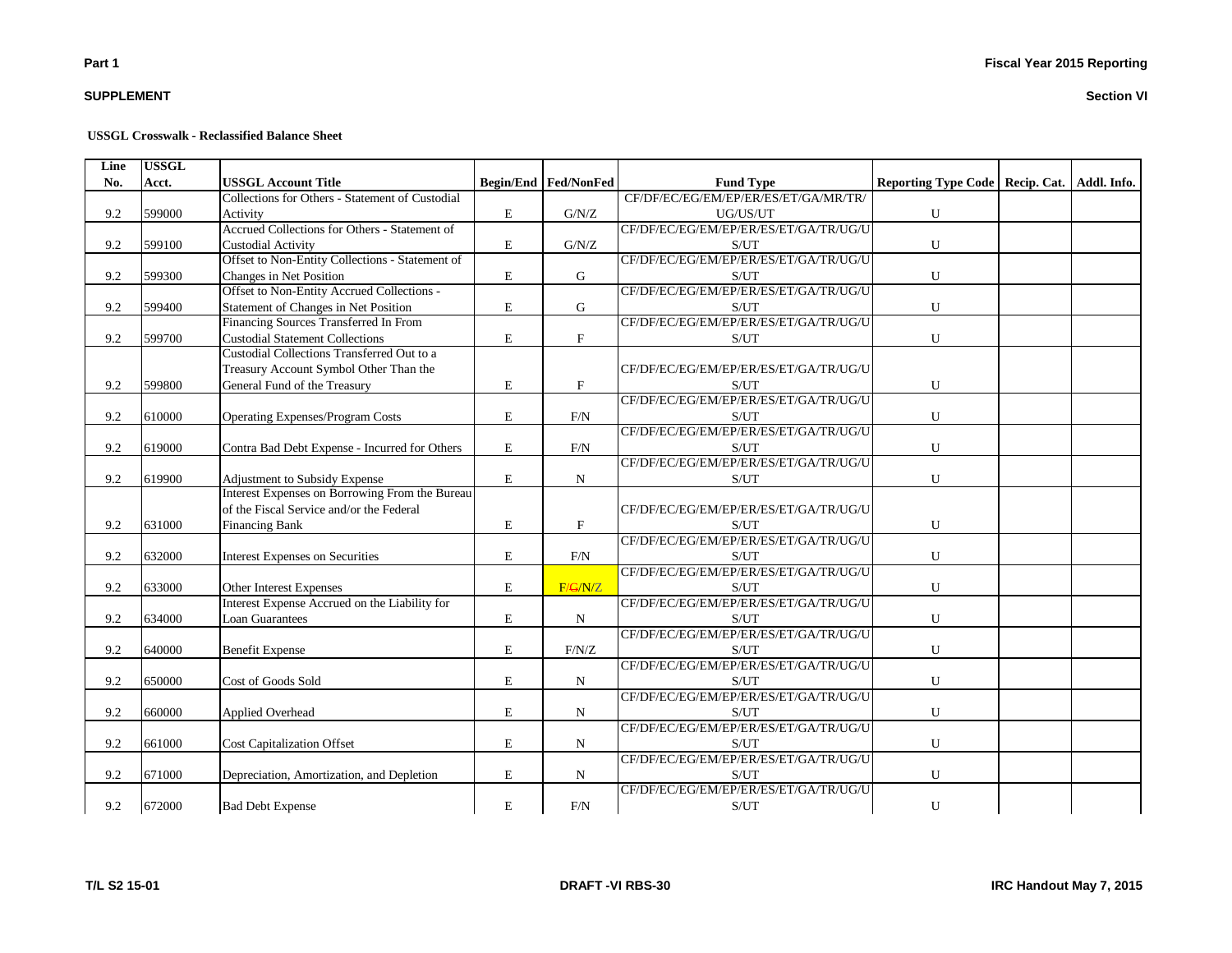# **SUPPLEMENT**

### **USSGL Crosswalk - Reclassified Balance Sheet**

| Line | <b>USSGL</b> |                                                   |             |                             |                                                    |                                                 |  |
|------|--------------|---------------------------------------------------|-------------|-----------------------------|----------------------------------------------------|-------------------------------------------------|--|
| No.  | Acct.        | <b>USSGL Account Title</b>                        |             | <b>Begin/End Fed/NonFed</b> | <b>Fund Type</b>                                   | Reporting Type Code   Recip. Cat.   Addl. Info. |  |
|      |              |                                                   |             |                             | CF/DF/EC/EG/EM/EP/ER/ES/ET/GA/TR/UG/U              |                                                 |  |
| 9.2  | 673000       | <b>Imputed Costs</b>                              | E           | $\mathbf F$                 | S/UT                                               | U                                               |  |
|      |              | Other Expenses Not Requiring Budgetary            |             |                             | CF/DF/EC/EG/EM/EP/ER/ES/ET/GA/TR/UG/U              |                                                 |  |
| 9.2  | 679000       | Resources                                         | E           | F/N                         | S/UT                                               | $\mathbf U$                                     |  |
|      |              |                                                   |             |                             | CF/DF/EC/EG/EM/EP/ER/ES/ET/GA/TR/UG/U              |                                                 |  |
| 9.2  | 680000       | <b>Future Funded Expenses</b>                     | E           | F/N/Z                       | S/UT                                               | U                                               |  |
|      |              | <b>Employer Contributions to Employee Benefit</b> |             |                             |                                                    |                                                 |  |
|      |              | Programs Not Requiring Current-Year Budget        |             |                             | CF/DF/EC/EG/EM/EP/ER/ES/ET/GA/TR/UG/U              |                                                 |  |
| 9.2  | 685000       | Authority (Unobligated)                           | E           | $\boldsymbol{\mathrm{F}}$   | S/UT                                               | U                                               |  |
|      |              |                                                   |             |                             | CF/DF/EC/EG/EM/EP/ER/ES/ET/GA/TR/UG/U              |                                                 |  |
| 9.2  | 690000       | Nonproduction Costs                               | E           | F/N/Z                       | S/UT                                               | U                                               |  |
|      |              |                                                   |             |                             | CF/DF/EC/EG/EM/EP/ER/ES/ET/GA/TR/UG/U              |                                                 |  |
| 9.2  | 711000       | Gains on Disposition of Assets - Other            | E           | N                           | S/UT                                               | U                                               |  |
|      |              |                                                   |             |                             | CF/DF/EC/EG/EM/EP/ER/ES/ET/GA/TR/UG/U              |                                                 |  |
| 9.2  | 711100       | Gains on Disposition of Investments               | E           | F/N/Z                       | S/UT                                               | ${\bf U}$                                       |  |
|      |              |                                                   |             |                             | CF/DF/EC/EG/EM/EP/ER/ES/ET/GA/TR/UG/U              |                                                 |  |
| 9.2  | 711200       | Gains on Disposition of Borrowings                | E           | $\boldsymbol{\mathrm{F}}$   | S/UT                                               | U                                               |  |
|      |              | Gains on Changes in Long-Term Assumptions -       |             |                             | CF/DF/EC/EG/EM/EP/ER/ES/ET/GA/TR/UG/U              |                                                 |  |
| 9.2  | 717100       | From Experience                                   | ${\rm E}$   | $\mathbf N$                 | S/UT                                               | U                                               |  |
|      |              | Losses on Changes in Long-Term Assumptions -      |             |                             | CF/DF/EC/EG/EM/EP/ER/ES/ET/GA/TR/UG/U              |                                                 |  |
| 9.2  | 717200       | From Experience                                   | E           | $\mathbf N$                 | S/UT                                               | U                                               |  |
|      |              |                                                   |             |                             | CF/DF/EC/EG/EM/EP/ER/ES/ET/GA/MR/TR/               |                                                 |  |
| 9.2  | 718000       | <b>Unrealized Gains</b>                           | $\mathbf E$ | F/N                         | UG/US/UT                                           | ${\bf U}$                                       |  |
|      |              |                                                   |             |                             | CF/DF/EC/EG/EM/EP/ER/ES/ET/GA/TR/UG/U              |                                                 |  |
| 9.2  | 719000       | Other Gains                                       | E           | F/N                         | S/UT                                               | U                                               |  |
|      |              |                                                   |             |                             | CF/DF/EC/EG/EM/EP/ER/ES/ET/GA/TR/UG/U              |                                                 |  |
| 9.2  | 721000       | Losses on Disposition of Assets - Other           | E           | $_{\rm N}$                  | S/UT                                               | U                                               |  |
|      |              |                                                   |             |                             | CF/DF/EC/EG/EM/EP/ER/ES/ET/GA/TR/UG/U              |                                                 |  |
| 9.2  | 721100       | Losses on Disposition of Investments              | E           | F/N/Z                       | S/UT                                               | U                                               |  |
|      |              |                                                   |             |                             | CF/DF/EC/EG/EM/EP/ER/ES/ET/GA/TR/UG/U              |                                                 |  |
| 9.2  | 721200       | Losses on Disposition of Borrowings               | E           | F/Z                         | S/UT                                               | ${\bf U}$                                       |  |
|      |              |                                                   |             |                             | CF/DF/EC/EG/EM/EP/ER/ES/ET/GA/TR/UG/U              |                                                 |  |
| 9.2  | 727100       | Gains on Changes in Long-Term Assumptions         | E           | $\mathbf N$                 | S/UT                                               | U                                               |  |
|      |              |                                                   |             |                             | CF/DF/EC/EG/EM/EP/ER/ES/ET/GA/TR/UG/U              |                                                 |  |
| 9.2  | 727200       | Losses on Changes in Long-Term Assumptions        | E           | N                           | S/UT                                               | U                                               |  |
|      |              |                                                   |             |                             | CF/DF/EC/EG/EM/EP/ER/ES/ET/GA/MR/TR/               |                                                 |  |
| 9.2  | 728000       | <b>Unrealized Losses</b>                          | E           | F/N                         | UG/US/UT                                           | U                                               |  |
|      |              |                                                   |             |                             | CF/DF/EC/EG/EM/EP/ER/ES/ET/GA/TR/UG/U              |                                                 |  |
| 9.2  | 729000       | <b>Other Losses</b>                               | E           | F/N/Z                       | S/UT                                               | U                                               |  |
|      |              |                                                   |             |                             | CF/DF/EC/EG/EM/EP/ER/ES/ET/GA/TR/UG/U              |                                                 |  |
| 9.2  | 729200       | Other Losses from Impairment of Assets            | E           | $\mathbf N$                 | $\ensuremath{\mathrm{S}}/\ensuremath{\mathrm{UT}}$ | ${\bf U}$                                       |  |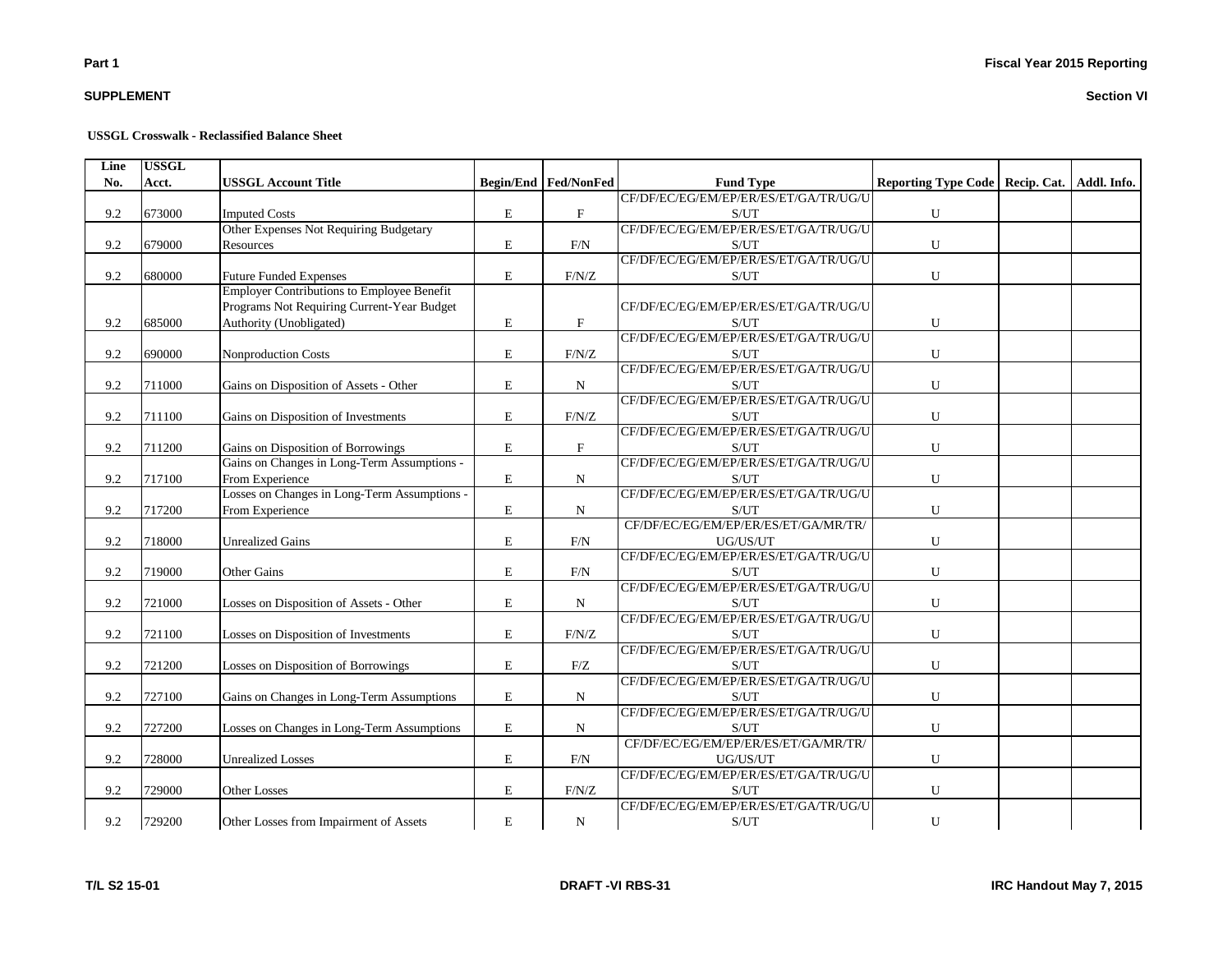## **SUPPLEMENT**

| Line | <b>USSGL</b>              |                                                           |   |                               |                                       |                                   |             |
|------|---------------------------|-----------------------------------------------------------|---|-------------------------------|---------------------------------------|-----------------------------------|-------------|
| No.  | Acct.                     | <b>USSGL Account Title</b>                                |   | <b>Begin/End   Fed/NonFed</b> | <b>Fund Type</b>                      | Reporting Type Code   Recip. Cat. | Addl. Info. |
|      |                           |                                                           |   |                               | CF/DF/EC/EG/EM/EP/ER/ES/ET/GA/TR/UG/U |                                   |             |
| 9.2  | 730000                    | <b>Extraordinary Items</b>                                | E | N                             | S/UT                                  | U                                 |             |
|      |                           | Prior-Period Adjustments Due to Corrections of            |   |                               | CF/DF/EC/EG/EM/EP/ER/ES/ET/GA/TR/UG/U |                                   |             |
| 9.2  | 740000                    | Errors                                                    | E | N/Z                           | S/UT                                  | U                                 |             |
|      |                           | Prior-Period Adjustments Due to Changes in                |   |                               | CF/DF/EC/EG/EM/EP/ER/ES/ET/GA/TR/UG/U |                                   |             |
| 9.2  | 740100                    | <b>Accounting Principles</b>                              | E | N/Z                           | S/UT                                  | U                                 |             |
|      |                           | Prior Period Adjustments Due to Corrections of            |   |                               | CF/DF/EC/EG/EM/EP/ER/ES/ET/GA/TR/UG/U |                                   |             |
| 9.2  | 740500                    | Errors - Years Preceding the Prior Year                   | E | N/Z                           | S/UT                                  | U                                 |             |
|      |                           |                                                           |   |                               | CF/DF/EC/EG/EM/EP/ER/ES/ET/GA/TR/UG/U |                                   |             |
| 9.2  | 750000                    | Distribution of Income - Dividend                         | E | G/N/Z                         | S/UT                                  | U                                 |             |
|      |                           |                                                           |   |                               | CF/DF/EC/EG/EM/EP/ER/ES/ET/GA/TR/UG/U |                                   |             |
| 9.2  | 760000                    | Changes in Actuarial Liability                            | E | N                             | S/UT                                  | U                                 |             |
|      |                           | Trust Fund Warrant Journal Vouchers Issued Net            |   |                               |                                       |                                   |             |
| 9.2  | 771000                    | of Adjustments                                            | E | F                             | GA                                    | U                                 |             |
|      |                           |                                                           |   |                               |                                       |                                   |             |
| 10   | <b>Total Net Position</b> |                                                           |   |                               |                                       |                                   |             |
|      |                           |                                                           |   |                               |                                       |                                   |             |
|      |                           | This line is calculated. Equals sum of lines 9.1 and 9.2. |   |                               |                                       |                                   |             |
|      |                           |                                                           |   |                               |                                       |                                   |             |
| 11   |                           | <b>Total Liabilities and Net Position</b>                 |   |                               |                                       |                                   |             |
|      |                           |                                                           |   |                               |                                       |                                   |             |
|      |                           | This line is calculated. Equals sum of lines 8 and 10.    |   |                               |                                       |                                   |             |
|      |                           |                                                           |   |                               |                                       |                                   |             |